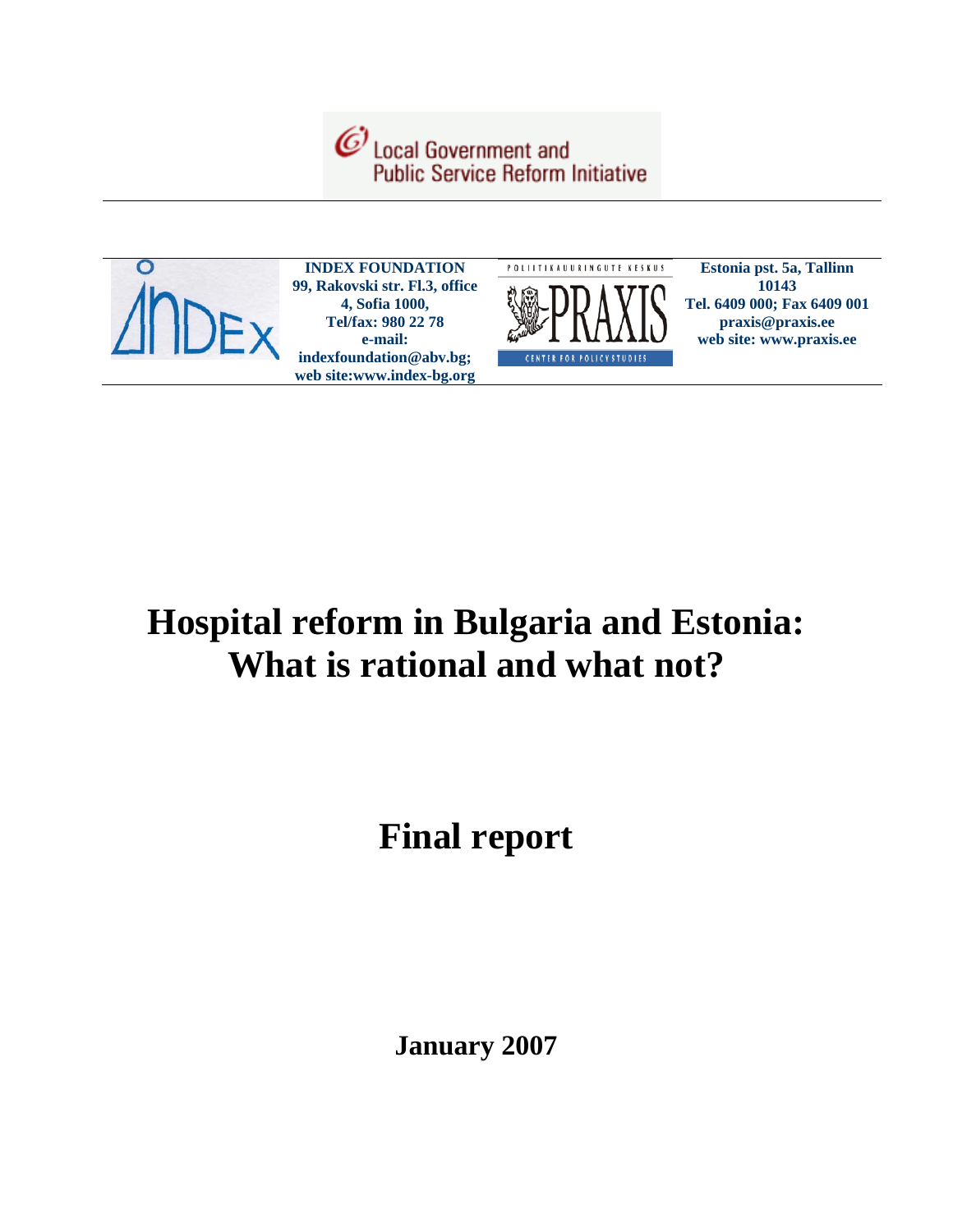The publication of this country report has been funded by the Local Government and Public Service Reform Initiative of the Open Society Institute in Budapest within the framework of the "Policy Development Program". (http://lgi.osi.hu/).

The judgments expressed herein do not necessarily reflect the views of the above sponsor. All rights reserved.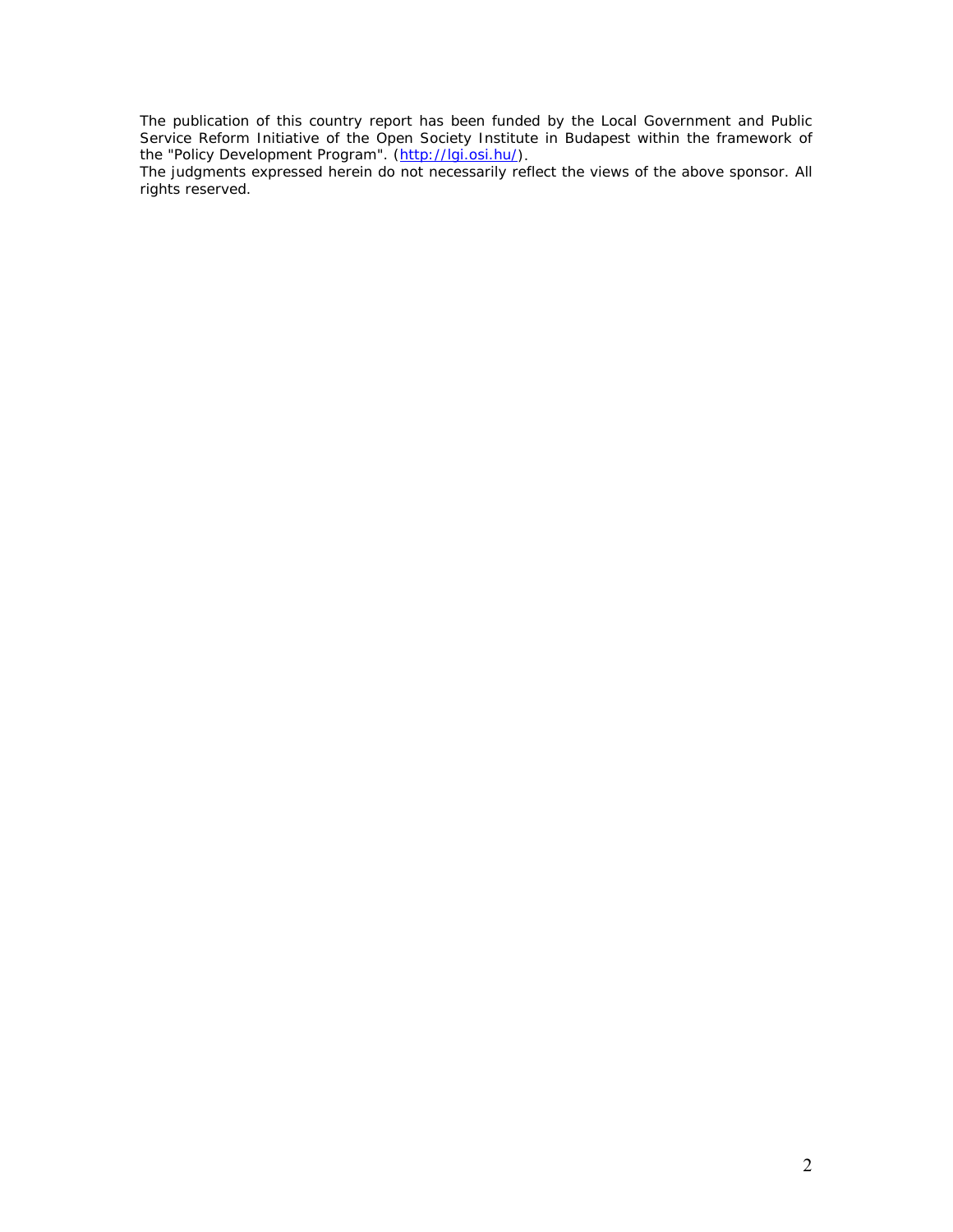|  | <b>TABLE OF CONTENT</b> |
|--|-------------------------|
|--|-------------------------|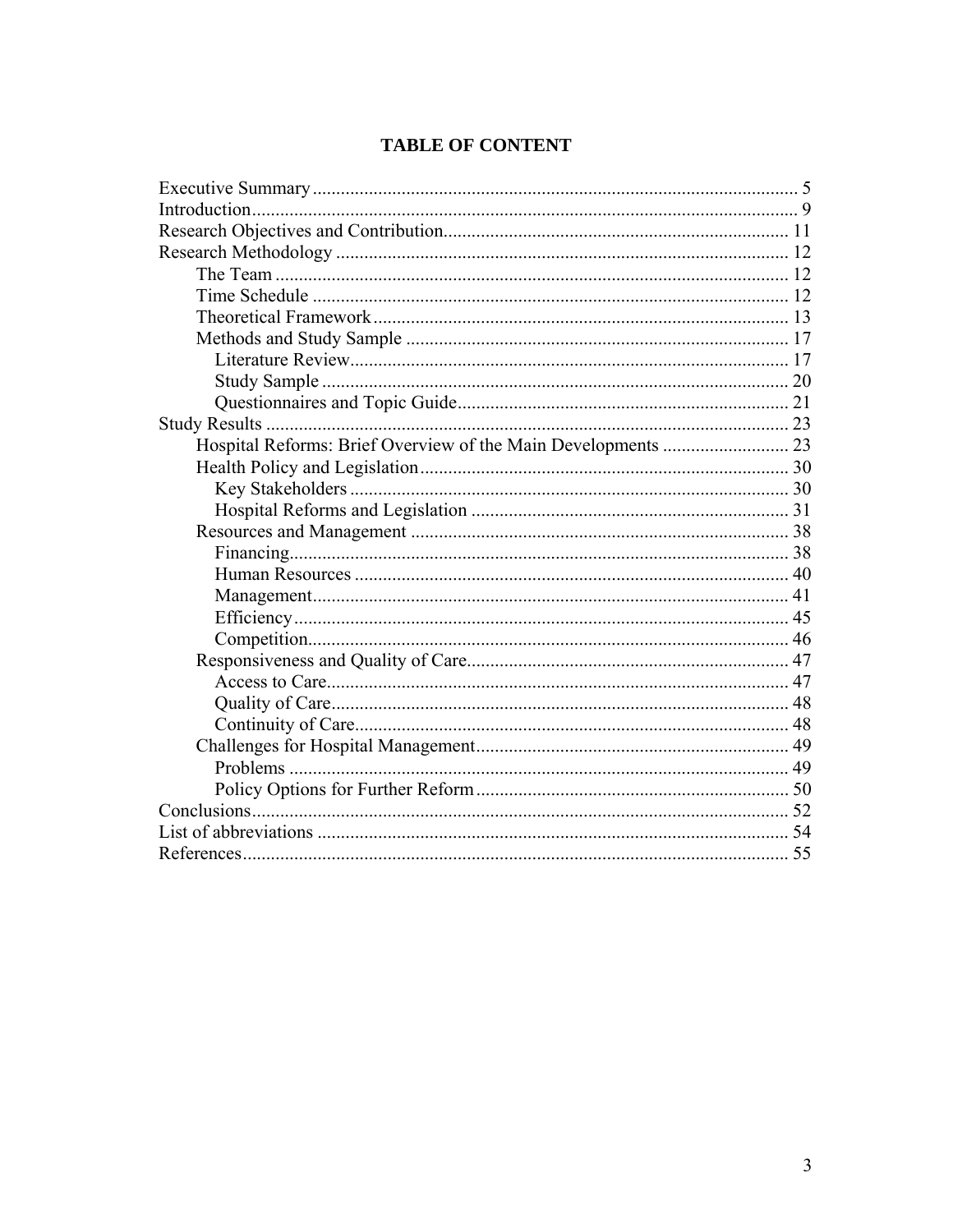# **In memory of Ruta Kruuda** (1967-2005)

This is the final report for the project "*Hospital reform in Bulgaria and Estonia: What is rational and what not*?" financed by the *Local Government Initiative Fund* of *Open Society Institute*, Budapest. The report compares hospital reform in two countries-Bulgaria and Estonia. The project was led by *Index Foundation* in Bulgaria and *Praxis - Centre for Policy Studies* in Estonia.

The report was written by *Svetla Tsolova*<sup>1</sup> and *Dina Balabanova* (Bulgaria), Marge *Reinap, Triin Habicht, Ain Aaviksoo, Agris Koppel* and *Maris Jesse* (Estonia).

*All inaccuracies and mistakes are entirely the responsibility of the authors.* 

The authors of the report would like to thank the team of the *Institute for Social and Trade Union Research* for their active part in conducting the field work nationally in Bulgaria. We are also grateful to the Bulgarian and Estonian hospital managers and health policy stakeholders who participated in the study.

<sup>&</sup>lt;sup>1</sup> For contacts : *Svetla Tsolova* – indexfoundation@abv.bg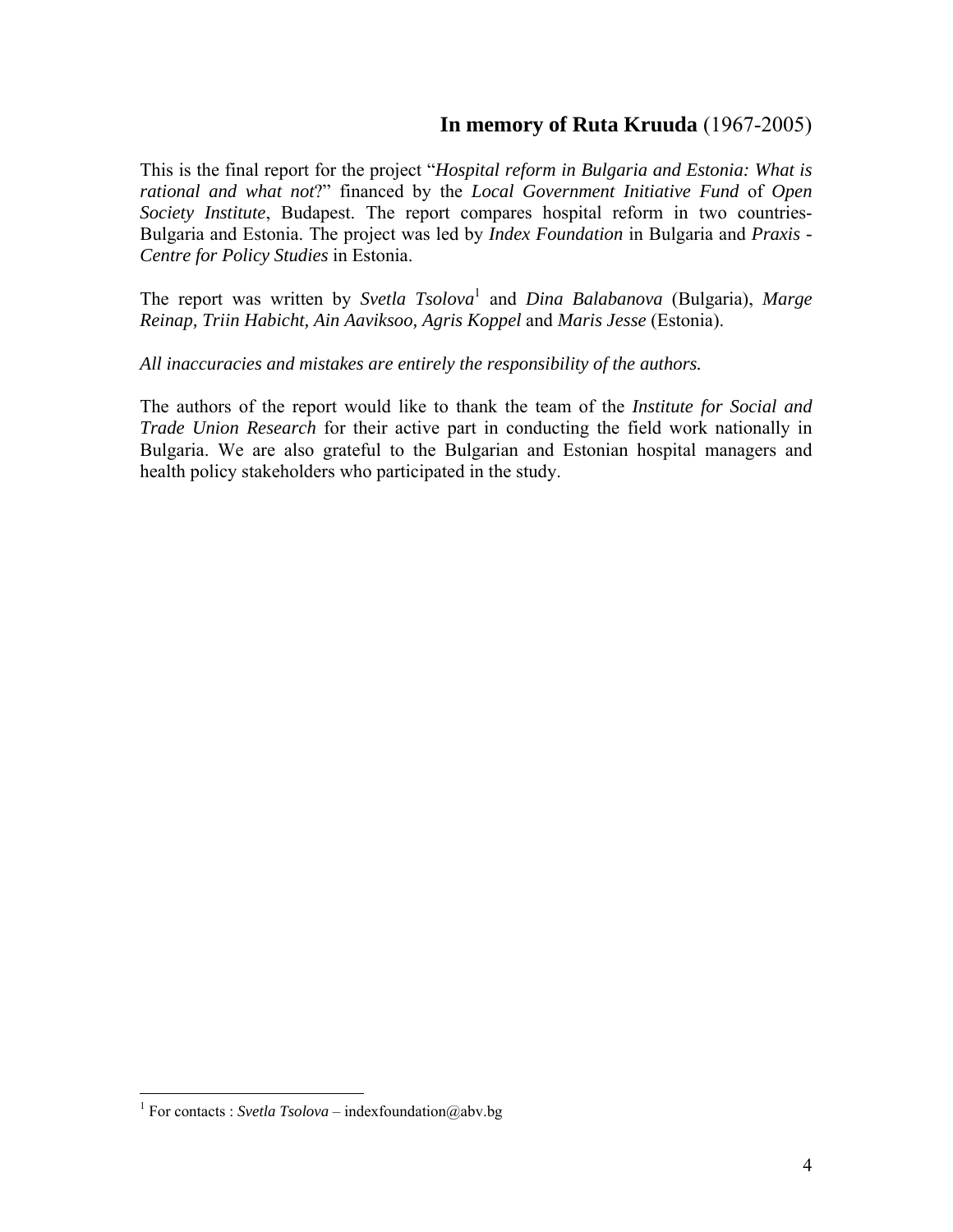# **Executive Summary**

*"We should not rest on our laurels but we need courage to take the necessary steps for the future!"*  (Estonian respondent)

The research undertaken in the framework of this project sought to contribute to the understanding of hospital reform in Bulgaria and Estonia by means of a detailed analysis of some policies implemented in both countries aimed at rationalising the provision of hospital services. An analysis of the theoretical and practical aspects of the hospital reforms in the two countries was performed. A study collecting primary data on the views and attitudes of hospital managers and stakeholders concerning the achievements and challenges in the reform of hospital care was conducted. A range of specific topics were selected to address the issues subject to research: a) review of health and hospital reform strategies in Bulgaria and Estonia; b) hospital service delivery, decentralization and level of hospital autonomy; c) measures for improving hospital efficiency. Several complementary research methods were employed: literature review, postal survey of hospital managers and supervisory boards by means of semi-structured questionnaires, and in-depth interviews with key informants using topic guides.

Reforming hospitals is a difficult process and health policy makers in most industrialised countries are facing challenges in responding to political pressures from different stakeholders in the efforts to satisfy societal demands for high quality of care, to assure financial sustainability of the public finances and to respond to the fast and radical changes taking place in the health care systems. In Bulgaria and Estonia the implementation of a radical reform of health care delivery, and particularly of the role of the hospital and its place within the wider health care system is also complicated by a process of far-reaching political, economic, and societal change.

The literature review demonstrated a significant knowledge gap in research and analysis of hospital delivery models and its reform in Central and Eastern Europe in general and in Bulgaria and Estonia in particular. There are few good quality publications, in peerreviewed journals and those available suffer from methodological drawbacks. Some of the most relevant literature was published in non-peer-reviewed journals, in electronic format, or was not published at all and therefore difficult to access. A large part of it consists of government-commissioned consultancy reports, small studies lacking a clearly defined methodology and personal communications. No comparative research on hospital care of Bulgaria and Estonia and its reform was found, and rigorous studies on health care delivery across countries in central and Eastern Europe were found to be generally quite rare. This has reinforced the rationale for this research, namely, the importance of understanding hospital reform in relation to autonomy and the new models of care across two very different contexts and of identifying the lessons for other countries in Europe seeking to reform their health care systems.

A theoretical framework based on the World Bank approach was developed to review the determinants of the organizational behaviour of inpatient care institutions and the reforms in the hospital sector by taking into account such goals of the health system as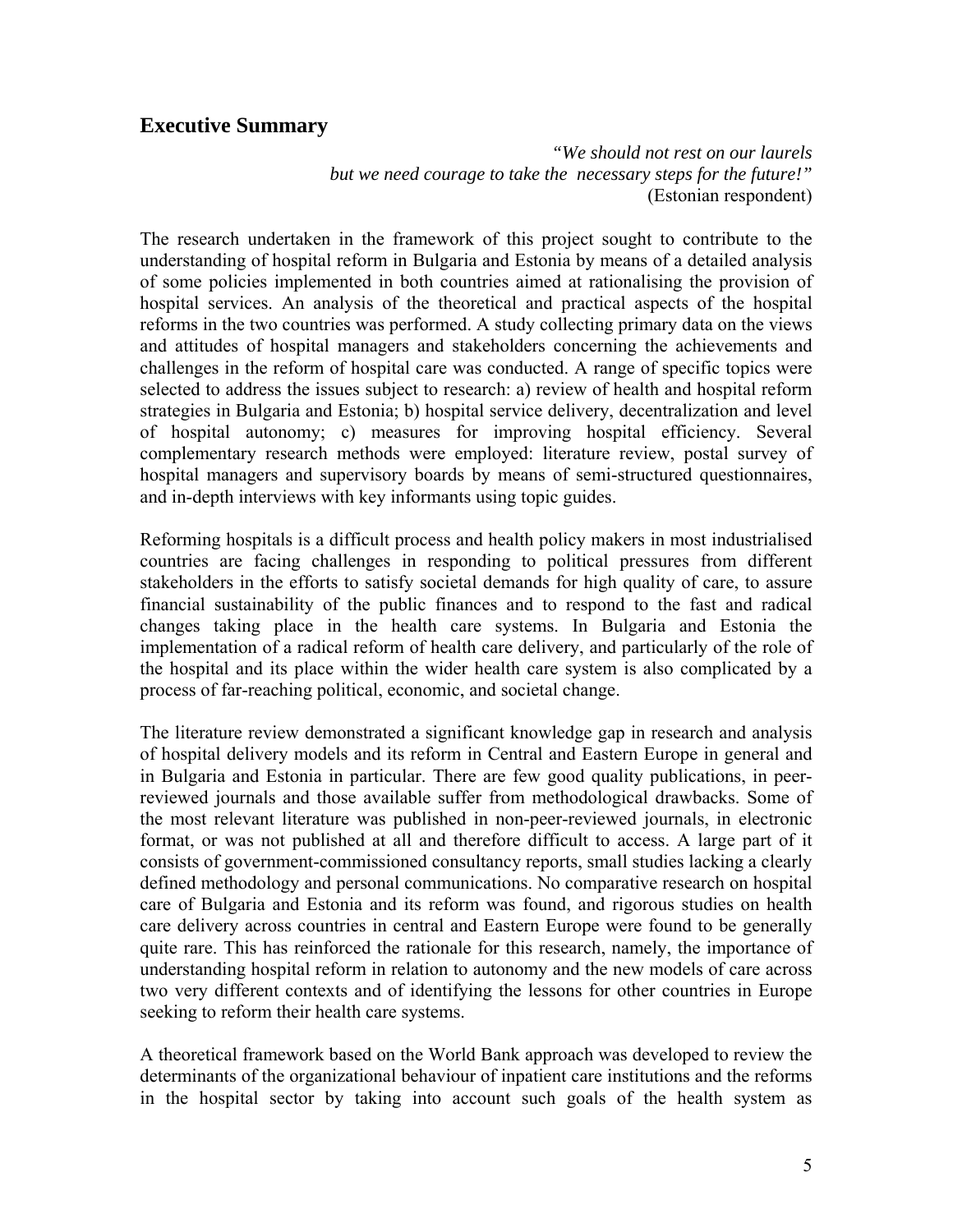responsiveness, access, equity and fairness in financial contributions, as defined by the World Health Organization (WHO). It specifies the following areas explored in our study: external pressure; organizational structure and managerial instruments. Accordingly, the main topics (sections) of the questionnaires and topic guidelines for indepth interviews for hospital managers, supervisory boards' representatives and key health policy makers are focused on health policy and hospital reform legislation; efficiency; resources (incl. financial and human), management and autonomy; access to and responsiveness of health care.

Over the past decade, which was also a decade of dramatic political and economic transition, the hospital sector in Bulgaria and Estonia underwent a series of structural, regulatory and financial changes. Though hospital reform lagged behind the reform of primary health care, it was intensified after 2000. In 2004 the share of health expenditures as a percentage of Gross Domestic Product (GDP) in both countries (in Bulgaria – 4.7%, in Estonia – 5.5%) was still below the European countries average (European Union (EU) 15<sup>2</sup>- 9.3%). The underfinancing of the health sector and the reforms in hospital care resulted in significant reduction of hospital beds. Within one decade (from 1995 till 2004) the number of hospital beds per 100 000 of population in Bulgaria (613.13) and in Estonia (581.79) fell behind the levels in the European Union average (EU  $25^3$ - 649.61)<sup>4</sup>. Somewhat different is the situation with the number of hospitals per 100 000 where a sharp reduction is observed in Estonia only (for the period 1995-2004). The current study did not find any significant reduction in the hospital capacity in Bulgaria.

There is a similarity between Bulgaria and Estonia with regard to the role and power of the key stakeholders in health policy. Indeed, the stakeholders exercise a different degree of influence over the governance and management of hospitals depending on the context in the individual countries. A significant difference is to be found in the active role of the hospital association in Estonia and its leverage on policy. In Bulgaria there is a number of hospital associations but their role is not very clear and they are still not seen as a key stakeholder.

The perceived degree of clarity of the governmental policy on hospitals varies among the different types of respondents participating in the survey. Interestingly, hospital staff is particularly critical in this respect in both countries. Although a Master plan for hospitals (a long term strategy for the period 2000-2015) has been adopted in Estonia, the managers of health facilities think that the state policy in health care and hospital reform does not have clearly defined strategic objectives. The predominant attitude in Bulgaria is similarly negative. The hospital managers in both countries believe that hospital care is not a priority on the government's health policy agenda. Opinions about influence over the reform process differ in the two countries. A relatively small part of the respondents in Bulgaria think that they can exert an influence on the reform process while, in Estonia, the majority of managers think that they are able to influence the formulation and implementation of the hospital reform.

1

 $2$  EU 15- European Union before 1 May 2004 with 15 member states.

<sup>&</sup>lt;sup>3</sup> EU 25- European Union after 1 May 2004 with 25 member states.

<sup>4</sup> WHO Health for all data base – www.who.int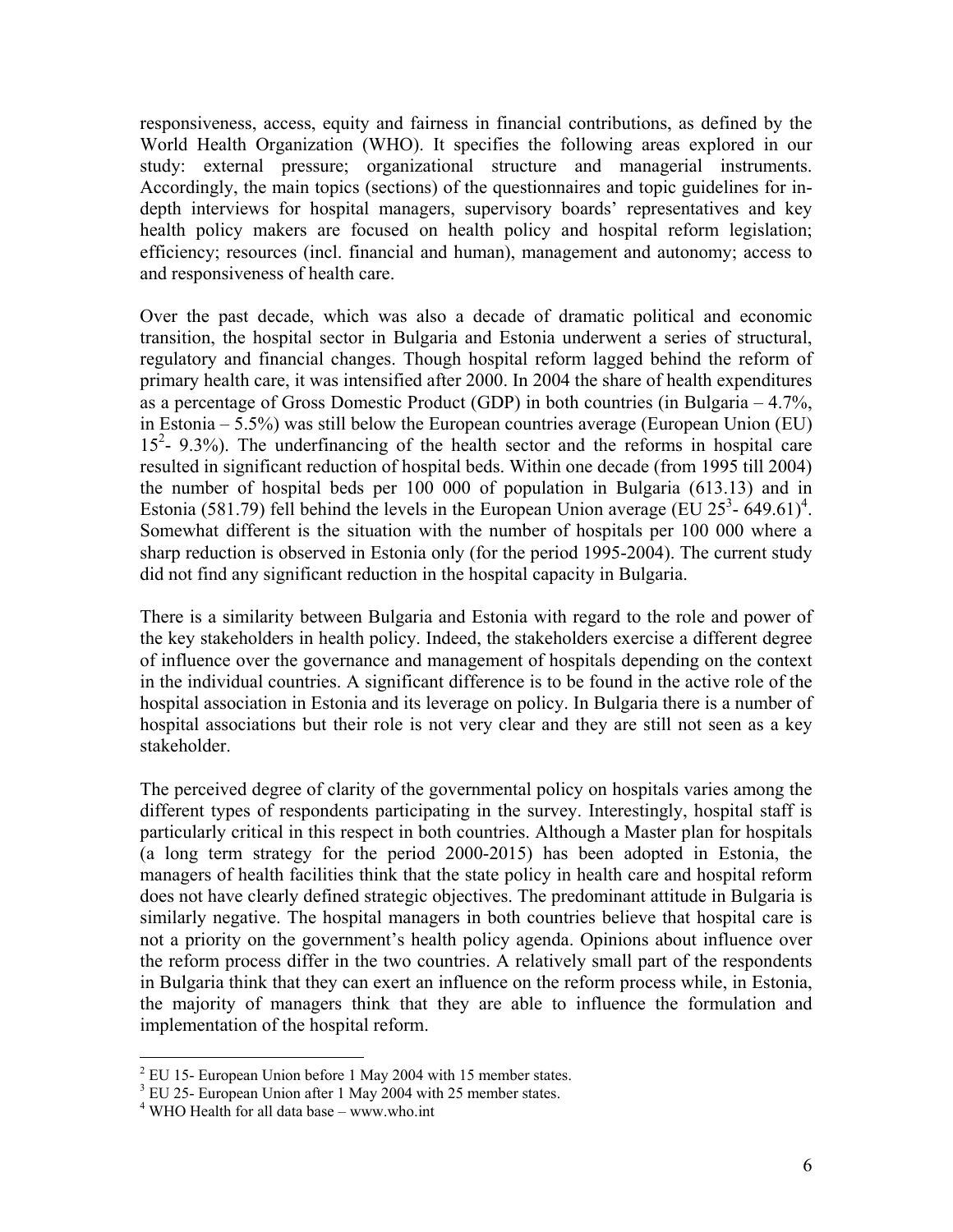On the one hand, changes in the mode of financing of hospitals, legislative changes, introduction of accreditation (licensing), free patients' choice, etc. are seen by the respondents in the both countries as positive aspects of the reform process. On the other hand, the failure to fully implement some of them is seen as a negative aspect of the reform process. Shortages in funding and resources as well as poor implementation of initiatives are common negative aspects in both countries.

Staff motivation, especially good remuneration, is an important factor for good quality of care and effectiveness. The study findings show that there is a link between remuneration and performed work. Yet the two countries experience problems in the field of human resources availability and qualification.

In both countries hospitals suffer from insufficient financing, seen as a crucial factor for effective hospital care. In Estonia some hospitals reported profit, while that is rare in Bulgaria. Empowerment of clinics and wards to manage funds in ways that are completely autonomous is not very common. About half of the respondents in both countries declare that clinics and wards have no financial autonomy.

Notably, management boards in both countries are reported to enjoy sufficient autonomy to perform their function - to manage the hospital, especially in Estonia. The boards are also commonly seen to have responsibilities for all aspects of hospital operation, including managing debts. Despite the different levels of autonomy reported in the two countries, the objectives of Bulgarian and Estonian hospital managers are very similar – quality improvement, efficiency and customer satisfaction.

Health system reforms in the two countries led to creation of a market environment affecting financing and delivery of hospital care - elements of competition among providers were introduced (in 2003 in Estonia and 2004 - in Bulgaria). The majority of the respondents in both countries stated that hospital sector's environment is competitive. Estonian managers perceive the environment in which they are working as more open for competition among health care facilities than their Bulgarian colleagues. The opportunities to compete in quality of care depend very much on the conditions and resources of the hospitals. Overall, the hospital managers in both countries reported that the general condition of their buildings and equipment is acceptable. However, the Estonian managers are more critical than their Bulgarian counterparts as far as the infrastructure and the medical equipment of their facilities are concerned.

Managers in both countries think that resources in the hospital sector could be used more efficiently. Managers in Bulgaria are less critical about their own hospital compared to the hospital sector in general, while criticism in Estonia is directed against the performance of their own hospitals. Increasing control over costs and performed activities is perceived as a measure to improve efficiency in both countries. In order to achieve efficiency most hospitals outsource some services to external providers, seeking to improve the quality of services, release internal capacity and achieve cost savings.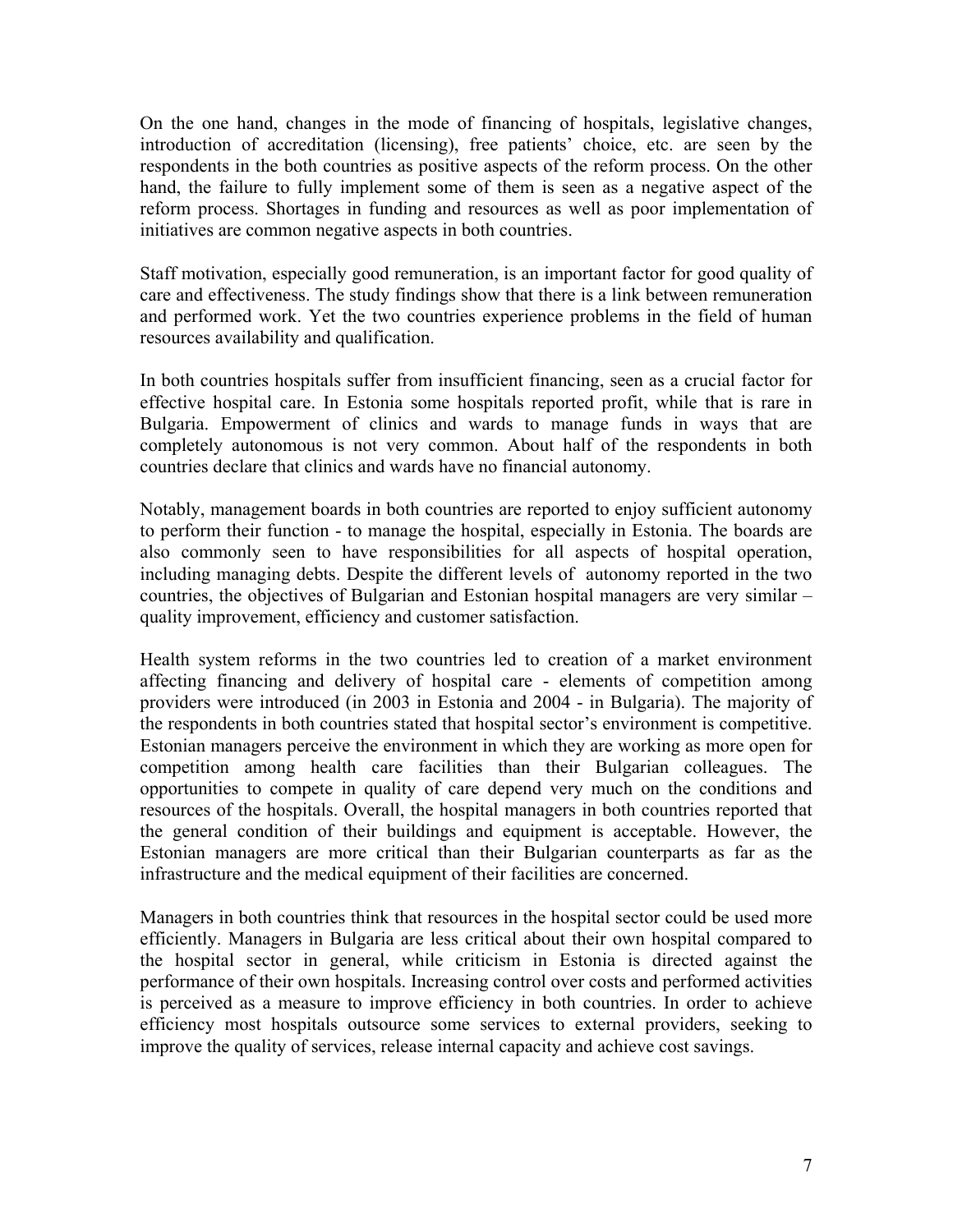The study findings imply that some aspects of continuity of care can be problematic. The main problem is insufficient collaboration between the different levels of care – primary, secondary, tertiary. Delayed referrals to hospitals by general practitioners, insufficient capacity for long-term (chronic) care and rehabilitation to ensure full recovery are common phenomena in both countries.

The study highlights a range of critical issues in relation to the hospital reform. While some are context-specific, there are many common organizational, legislative, financial and human resource challenges across the two countries, the last two being most problematic. Highly politicised hospital governance was also identified as an obstructive factor.

Stakeholders suggest that further hospital reform should take into account the main goals of health systems: efficiency, quality, solidarity and equity. Moreover, cooperation between stakeholders should be enhanced in view of reducing policy fragmentation due to differential lobbying power of particular groups. If the policy is directed toward delegating more freedom to hospitals, policy makers have to make sure that monitoring and benchmarking procedures are in place. Policies should be directed to such areas as strengthening continuity of care, clarifying responsibilities for capital investments and development of public-private partnerships. Implementation of standards for management and supervisory board activities is to be considered. Policy makers need to aim at achieving a balance between retaining some vital social functions and market behaviour. Elaboration and implementation of human resource strategy and integrated information systems is vital for the proper functioning of the health care system.

This research addresses the attitudes of hospital managers and stakeholders with respect to the hospital reforms. Further research is needed to examine the views and attitudes of the general population and the opinion of health care professionals from other levels of health system and from related social sectors. In both countries a comprehensive evaluation of the current and future health care needs of the population is necessary to support the policy making process. Other areas where comprehensive analysis is needed are: hospital services' markets – e.g. market concentration; hospital ownership and hospital behaviour; role of price regulations on hospital behaviour; patient flows and substitution ability among hospital providers; barriers to entry (costs, regulations, etc.) and their implications for hospital behaviour; buyer number, types and behaviour, relevant consequences for hospital services, etc. Systems for routine monitoring of hospital performance in view of needs and costs of care have to be developed to ensure adequate benchmarking and accreditation across hospitals. Health policy makers may consider strengthening the health economics capacity within the respective ministries or specialized agencies for epidemiology and economic analysis in health care.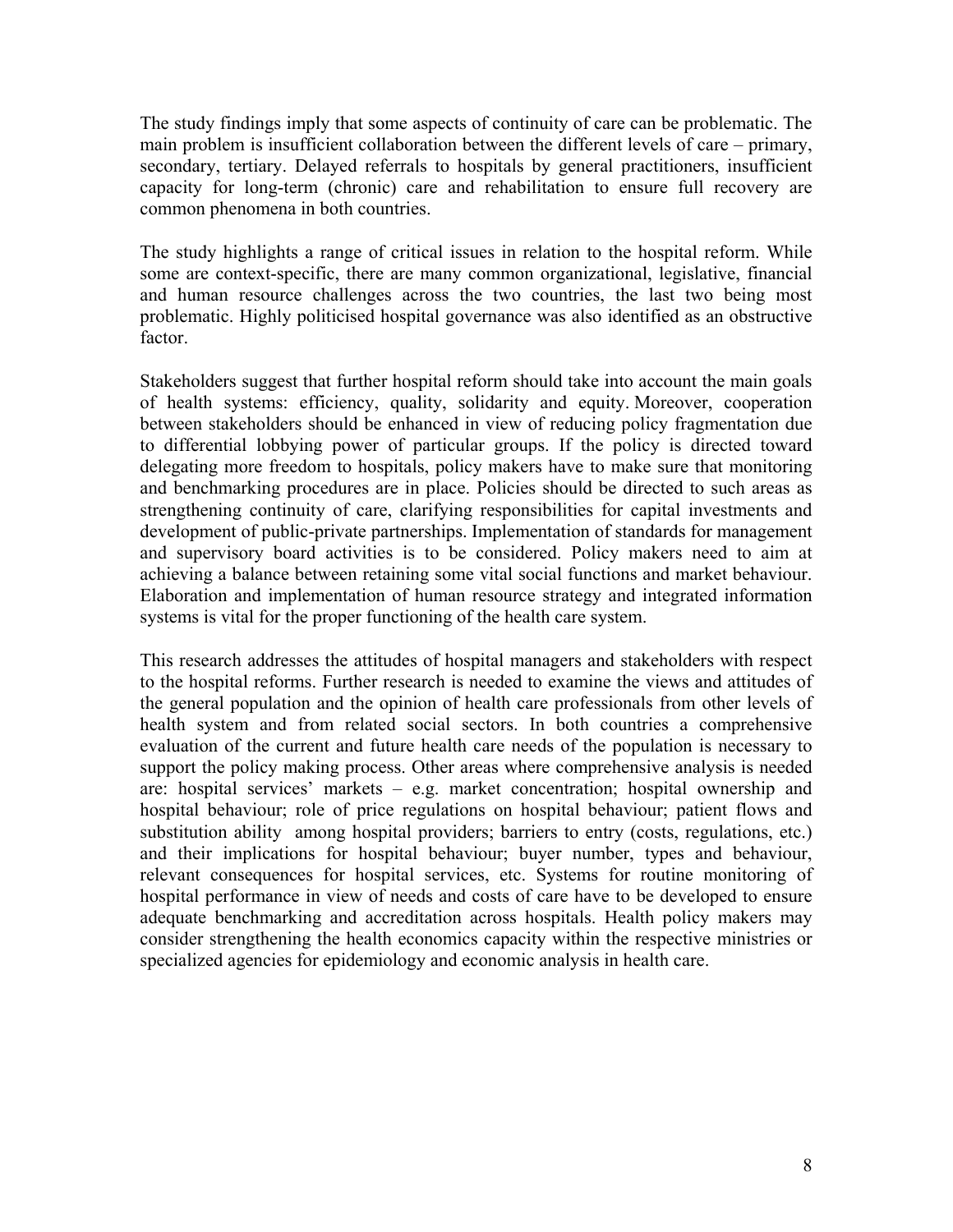# **Introduction**

 $\overline{a}$ 

Hospitals in most countries remain an important source of critical health care services, providing both basic and advanced care for the population. Despite much attention and emphasis on primary care as a first point of contact for patients, hospitals remain the most important element of health care provision with the largest share of total health expenditure. They are viewed by the public as the main manifestation of the health care system and its ability to fulfil a caring role and are, therefore, significant politically (*McKee & Healy, 2000; Wiley 1998*).

Hospitals are often the target of health sector reforms aimed at efficiency, equity, and quality improvements. They also play a key role in system-wide reforms in financing and health care delivery, health policy framework, provider payment mechanisms, and competitive market environment *(Preker & Harding, 2003; Harding & Preker, 2000*). There is consensus that they must change in response to: a) demand-side pressures such as changing demographic status and health needs of the population<sup>5</sup>, b) supply-side pressures such as scarcity of resources in the face of new technologies<sup>6</sup>, and c) changing public expectations about the role of the hospitals as a consequence of wider societal and economic change *(McKee & Healy 2002).* Scholars also pay attention to other substantial pressures on hospitals requiring fundamental change in the way they operate: increasing specialisation in health care, changes in employment practices, improved efficiency, safety, quality and volume of services, technology, and consumerism (*Edwards et al, 2004*).

Yet, reforming hospitals poses significant challenges. As *McKee and Healy* (2002) pointed out, the hospital sector proves to be difficult to change both structurally and culturally, despite the recognized need for change. Hospital infrastructure largely predetermines the capacity and opportunity for reform, and the flexibility as to reform options is often limited. Hospital functions are also resistant to change and traditionally conservative.

Hospital reforms tend to be politically sensitive and are often avoided by policy-makers. Many of the difficulties in hospital reforms have more to do with the complexity of changing clinical and managerial practice than with the actual reform content as the success of the reform is largely dependant on the ability of policy-makers to manage change. The reform debate focuses increasingly on those contextual and process factors that enable or obstruct change, including relationships between stakeholders, effective stewardship, steering implementation processes, and building institutional, human and management capacity *(Figueras et al, 2002).* 

 $<sup>5</sup>$  In industrialised countries the evolving patterns of disease are changing with the increases in chronic</sup> conditions and localisation of infectious diseases among certain groups

 $6$  Including advances in pharmaceuticals, technology, and new organizational models transferring some of the care to the home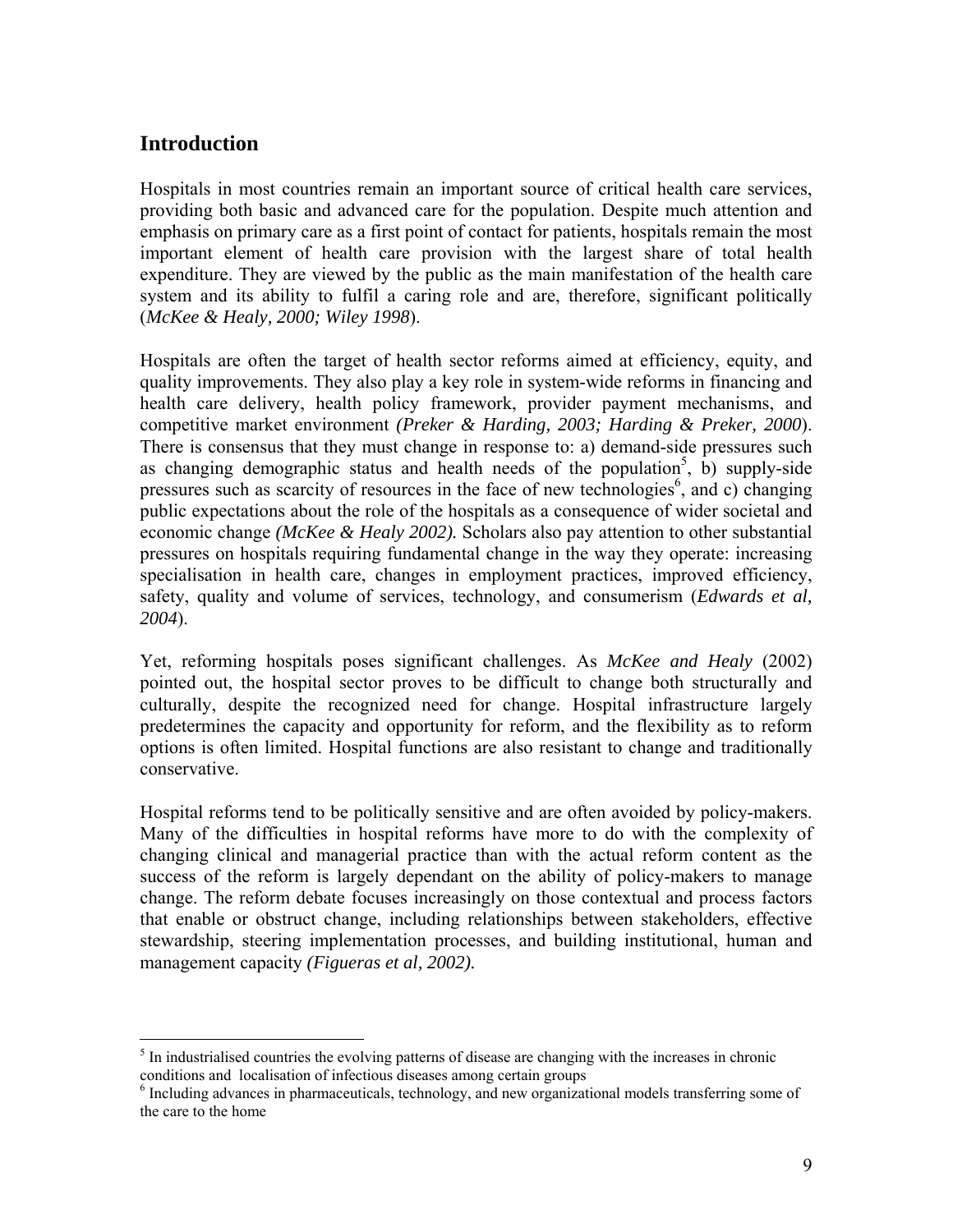Once built, hospitals prove to be almost impossible to close and difficult to reform. Discussing the downsizing, privatisation or closure of local hospital is seen as politically highly charged *(Rethelyi et al, 2002).* Building and running hospitals consumes the major part of health expenditures in any country. As demand for hospital care increases and the costs of provision rise, it is essential to make more efficient use of the resources already committed to hospitals. Most countries face high demands on their health care systems and a limited budget to meet these demands. The evolution of health expenditures is a major constraint for health policy and health planning. Ageing of the population will further threaten sustainability of public spending on health care and would require measures to contain the costs.

In Central and Eastern Europe (CEE) far-reaching reform of health care delivery, and in particular the role of the hospital and its place within the wider health care system, has faced additional difficulties due to dynamic reform process after 1989. The challenges include a changing political context with its gradual shift from a highly centralised planned approach to a more pluralist model involving an increasing number of policy players. A further problem is that, to a large extent, hospitals in CEE still serve different functions than those in western Europe as they are designed as dominant providers not only of health care, but also of social care, given that community care services (apart from the family) are scarce. Yet the organizational changes in the hospital sector have been a common component of health reform throughout CEE countries during the 1990s *(Preker et. al, 2002)* where hospital restructuring sought to reduce excess capacity (*Afford, 2003).* Cuts in bed numbers were made, but they have been patchy across the region. However, a strategy focused on bed closures fails to address the specific role of hospitals as tertiary and long-term care providers, with little alternative systems for social care support. The reduction in bed numbers has been easier to achieve, rather than change the functions of entire hospitals. Moreover, the reduced beds have not always led to significant savings since a considerable proportion of hospital cost is associated with buildings and other fixed costs. Decentralisation of management, combined with shifts in payment mechanisms has been also implemented in order to improve performance *(Figueras et al., 2002).*

A range of initiatives to improve hospital efficiency have been undertaken by health policy makers across Central and Eastern Europe, including:

- More efficient use of resources available across the health system by reviewing the numbers of hospitals and their distribution to see whether resources can be better allocated between hospitals and regions, for example by reducing duplication of services or closing some hospitals.
- Increasing hospital autonomy and giving managers clear responsibility for improving performance, so that they can make decisions quicker based on local conditions and priorities, rather than following centrally determined decisions and regulations.
- Introducing measures to promote a more efficient use of the resources available to the hospital sector, for example by cutting down wastage and corruption in purchasing supplies, using generic rather than branded drugs, improving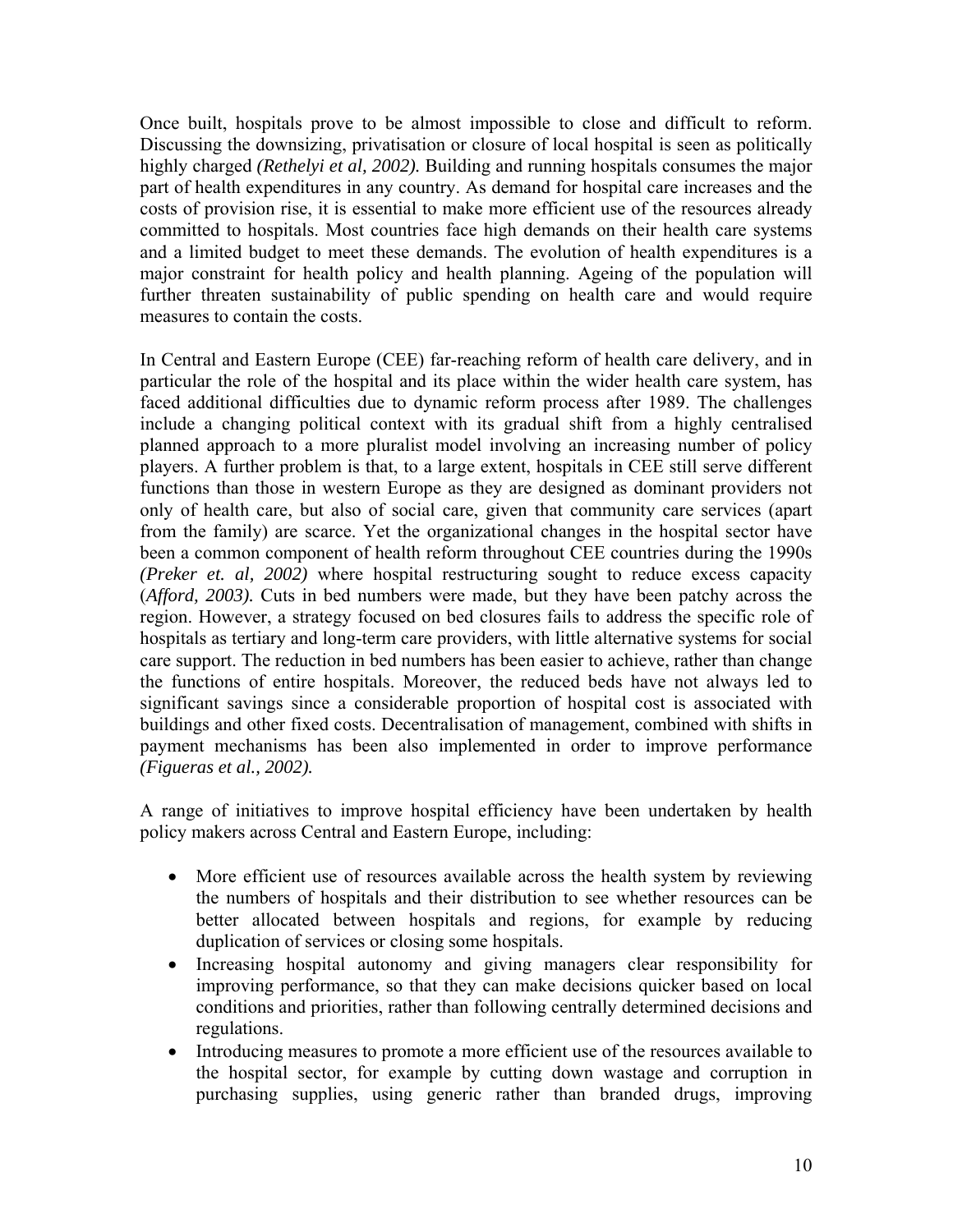procedures and rationalising staff levels and mix to achieve more patient throughput relative to staff inputs.

These approaches are related: greater hospital autonomy with clear responsibility and accountability means that hospital managers have incentives and opportunities to introduce efficiency improvement measures in their hospitals. Whilst these approaches to improving efficiency are relatively straightforward in principle, the political and organisational realities complicate matters in practice.

The policy makers' strategies for reform and the impact of actual hospital restructuring on hospital operation, staff incentives, quality of care and on the overall health system performance, have not been evaluated comprehensively in most of the CEE countries. This study aims to assess the implementation of hospital autonomy and the rationalisation of hospital care as central elements of health reform strategies in two countries – Bulgaria and Estonia.

# **Research Objectives and Contribution**

The research seeks to contribute to the understanding of hospital reform in Bulgaria and Estonia through a detailed analysis of hospital reform policies implemented in both countries in an effort to rationalise the provision of hospital services. The main aim of the study is to review the key steps in the hospital sector reform in Bulgaria and Estonia by: a) analysing the theoretical and practical aspects, achievements and challenges of hospital reform strategies and their impact on the restructuring and improving of hospital care delivery; and b) analysing the policy for rationalisation of the hospital sector intended to lead to improvements of quality and effectiveness of hospital care. It also seeks to understand the degree of autonomy of the hospital managers and to what extent they are able and motivated to implement measures for improving the effectiveness and efficiency of hospital care. However the primary focus of this study is on institutions and individuals directly involved in managing or regulating hospitals well as on the market and regulatory environment within which they operate. Due to time and budget constraints, the views and attitudes of staff working at other levels of the health system (e.g. primary care) or in other sectors (e.g. social services), hospital users and public attitudes in general, were not examined and have to be addressed in future research endeavours.

For the analysis of the above listed issues the following topics were selected:

- Review of health sector and hospital reform strategies in Bulgaria and Estonia;
- Decentralisation and hospital autonomy reforms and their impact on actual; practice, as perceived by the hospital managers;
- Review of the specific measures for improving hospital efficiency;

The study seeks to contribute to a broader understanding of the effective strategies to ensure that hospital delivery in post-communist countries can respond to changing population health needs and fit with the new economic realities, such as decreased public funding for health care. Clearly, the issues explored in this research are not unique to the countries in transition and the findings provide lessons relevant also to other countries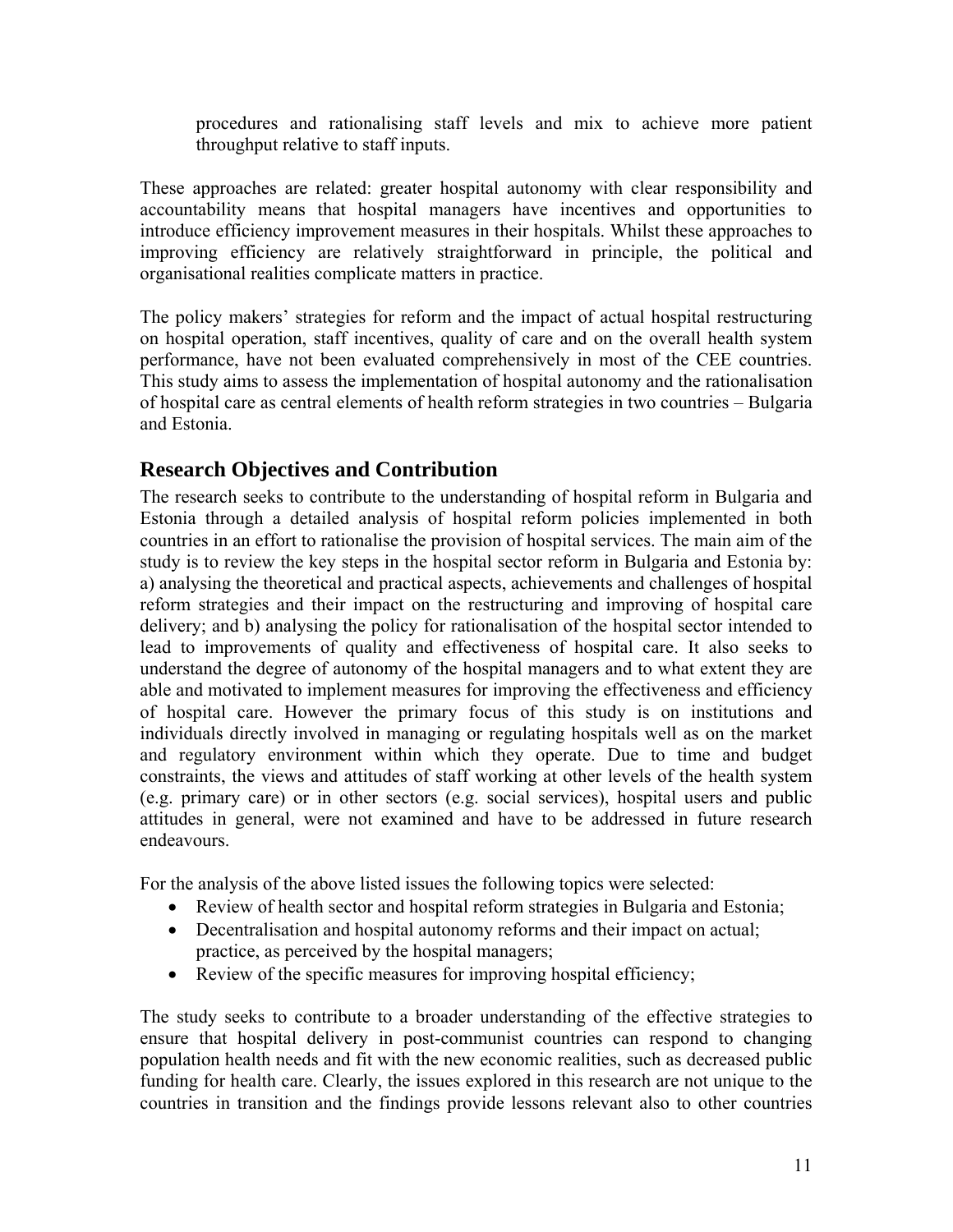facing similar challenges and seeking to transform their hospital sectors. Yet, the study is the first attempt to compare two countries that had very similar starting positions 15-16 years ago (in terms of organisation, financing and legislative framework of their health care systems) but are currently at different stages of their development with respect to the hospital reform process.

# **Research Methodology**

# *The Team*

The study under the project "*Provision of Hospital Services in Bulgaria and Estonia – What is Rational and What Not*?" was conducted by *Index Foundation* (Bulgaria)<sup>7</sup> and *PRAXIS* (Estonia). *Index Foundation* was established in 1997 as a not-for-profit organization with a mission to promote the development of civil society in Bulgaria and contribute towards strengthening the social safety nets. *Index Foundation* works in several major areas - education and training, research, health care, prevention of drug use. A range of people provided input to the project: *Svetla Tsolova* (Research Fellow in the *Centre for European Policy Studies*), *Dina Balabanova* (Lecturer in *LSHTM*, London), *Galina Kanazireva* (Executive Director, *Index Foundation*), *Ludmila Mincheva* – (Board Chair, *Index Foundation*), *Sylvia Duncheva* (Project Officer, *Index Foundation), Gergana Haralampieva* (Associate Researcher, *Index Foundation*), *Ljuben Tomev* (Director, *Institute for Social and Trade Union Research*), *Violeta Ivanova, Angelina Nikolova, Zinaida Naydenova* and *Diana Trakieva* (Researchers at *the Institute for Social and Trade Research).* 

*PRAXIS Centre for Policy Studies* is an independent not-for-profit think-tank based in Tallinn, Estonia. Founded in 2000, the mission of *PRAXIS* is to improve and contribute to the policy-making process in Estonia by conducting independent research, providing strategic counsel to policy makers and fostering public debate. The team involved in the project included: *Ruta Kruuda* (who tragically perished at the very beginning of the project), *Ain Aaviksoo* (Program Director, *Praxis*), *Agris Koppel* (Analyst, *Praxis), Maris Jesse* (Senior Health Specialist, *World Bank*), *Triin Habicht* (*Estonian Health Insurance Fund*), *Marge Reinap* (*Ministry of Social Affairs*).

# *Time Schedule*

The study was undertaken in the period September 2005 – December 2006. The research components of the project were conducted in several steps:

- Literature review (October 2005- January 2006)
- Development of framework and research tools (questionnaires and topic guides) (February – May 2006)
- Postal survey for directors and other managerial staff of hospitals (June- August 2006)

 7 For the field work in Bulgaria *Index Foundation* collaborated with *the Institute for Social and Trade Union Research.*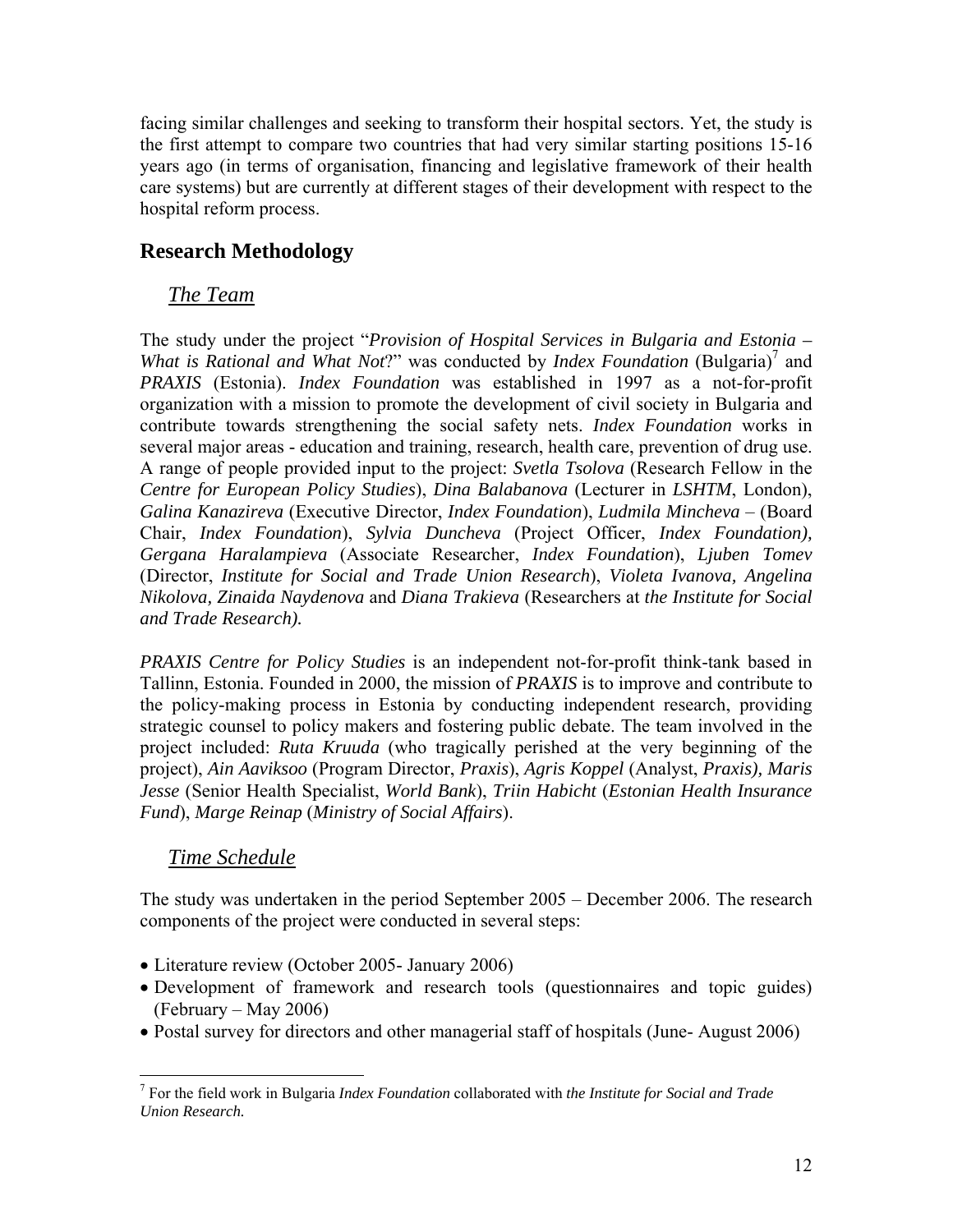- Postal survey with representatives of supervisory boards (Estonia) (September 2006)
- Interviews with key stakeholders (incl. hospital directors) (July September 2006)
- Two national-level round tables in Sofia and Tallinn (September and October 2006)
- International conference in Sofia to disseminate project outputs (November 2006)
- Final report (December 2006)

# *Theoretical Framework*

The theoretical framework for this study mostly draws on the World Bank<sup>8</sup> publications -*"Understanding Organizational Reforms. The Corporatization of Public Hospitals*" by *April Harding* and *Alexander Preker* (September 2000) and "*The Introduction of Market Forces in the Public Hospital Sector. From New Public Sector Management to Organizational Reform*" (June 2002) by *Melita Jakab*, *Aleksander Preker*, *April Harding* and *Loraine Hawkins*.

The authors of these studies emphasise that the organisational reform is often a core component of health sector reform in many different settings. These changes are designed to improve the incentive environment by altering the distribution of decision-making control, revenue rights, and hence risk among participants in the health sector.

Many public hospitals and clinics operate as part of the integrated government structure, usually as a form of budgetary organisation (i.e. government department). The reforms applied to such organizations vary in magnitude, depending on where the organisation is located on the public-private continuum.

There are three sets of systemic factors jointly determining the incentive regime and hence behaviour of publicly-run health service providers undergoing such reforms: a) alterations to the relationship between health care providers and governments (governance); b) the market environment to which such organizations are exposed, and c) the incentives embedded in the funding or payment mechanisms (provider payment systems) (Figure 1) (*Harding and Preker, 2000*).

 $\overline{a}$ 

<sup>8</sup> Division Health, Nutrition and Population Family - HNP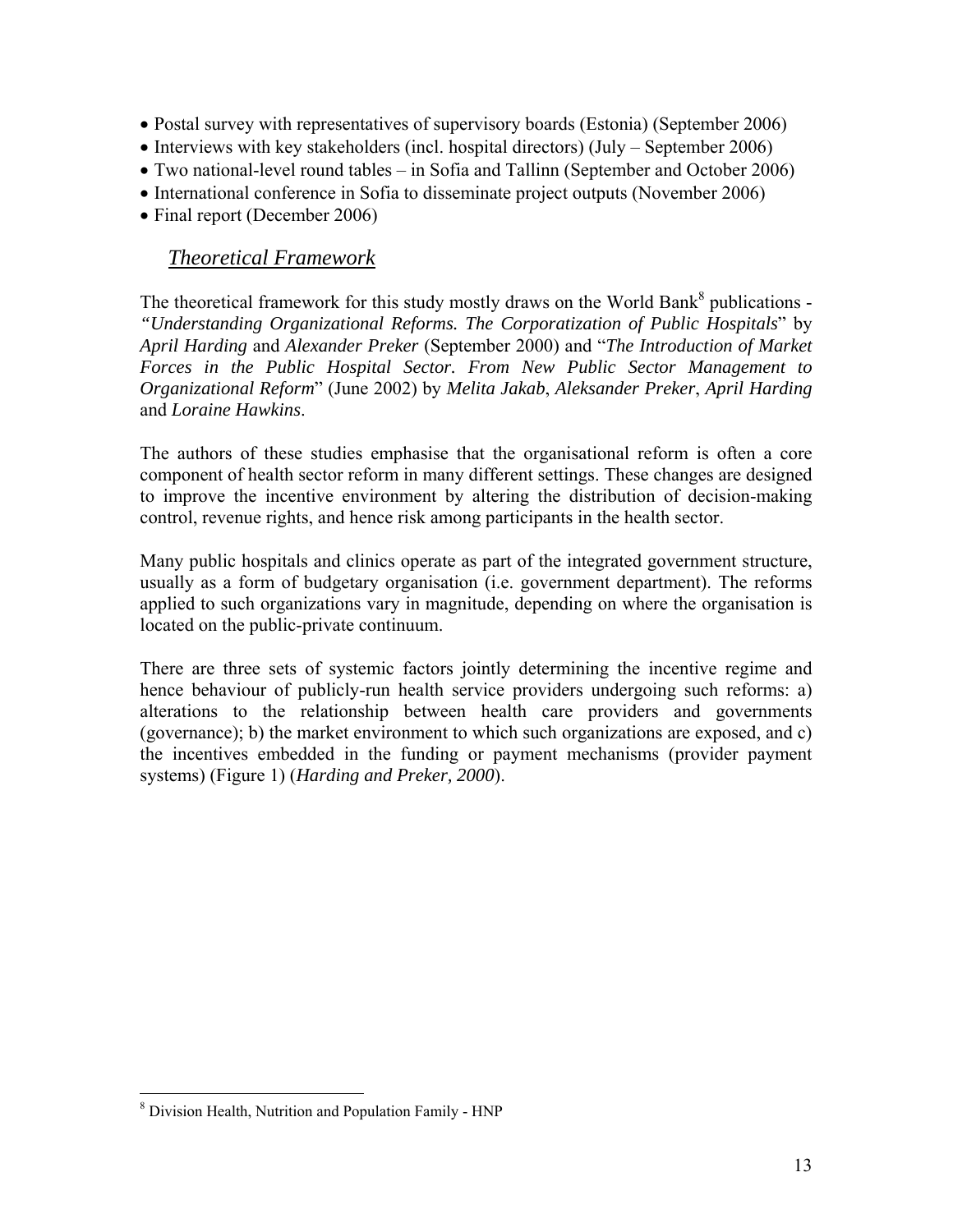**Figure 1: Key Determinants Changes in Organizational Behavior** 



*Source: Harding and Preker, (2000)* 

These three factors exert a powerful influence on the behaviour of the hospitals and create the critical elements of the incentive regime that the hospitals face: allocation of decision rights, distribution of residual claims, degree of market exposure, structure of accountability mechanisms, and provision for social functions. The organisational forms vary substantially in the amount of autonomy given to the managers, the mechanisms used to generate new incentives, and accountability. Decentralization is common organisational reform in the health sector used to shift decision-making control and often revenue rights and responsibilities from central to lower level government agencies.

Each reform can be characterised by the degree of control shifted from the hierarchy, or supervising agency, to the hospital. Critical decision rights transferred to management may include control over inputs, labour, scope of activities, financial management, clinical and non-clinical administration, strategic management (formulation of institutional objectives), market strategy, and sales. A critical distinguishing feature of the reforms is the degree to which the public purse ceases to be the "residual claimant" on revenue flows. Aligning the revenue flows and decision rights is crucial to get those in the right place to make the right decisions. A high-powered incentive is the degree to which revenue is earned in a market, rather than through direct budget allocation. The reforms are also characterised by the degree to which accountability for achieving objectives is based on hierarchical supervision of the organization versus regulation or contracting.

As decision rights are delegated to the organisation, the government's ability to assert direct accountability (through the hierarchy) is diminished. Partially, accountability is intended to come from market pressures, since the market is seen as generating a nonpolitical, non-arbitrary evaluation of organisational performance, at least of its economic performance. If the government is a purchaser, accountability will also be pursued via the contracting and monitoring process. In the health sector, markets often cannot deliver on health policy objectives, both due to market failures and due to social values. Thus, rules and regulations regarding the operation of these organisations constitute an alternative form of accountability mechanism. Strengthening these mechanisms constitutes a fourth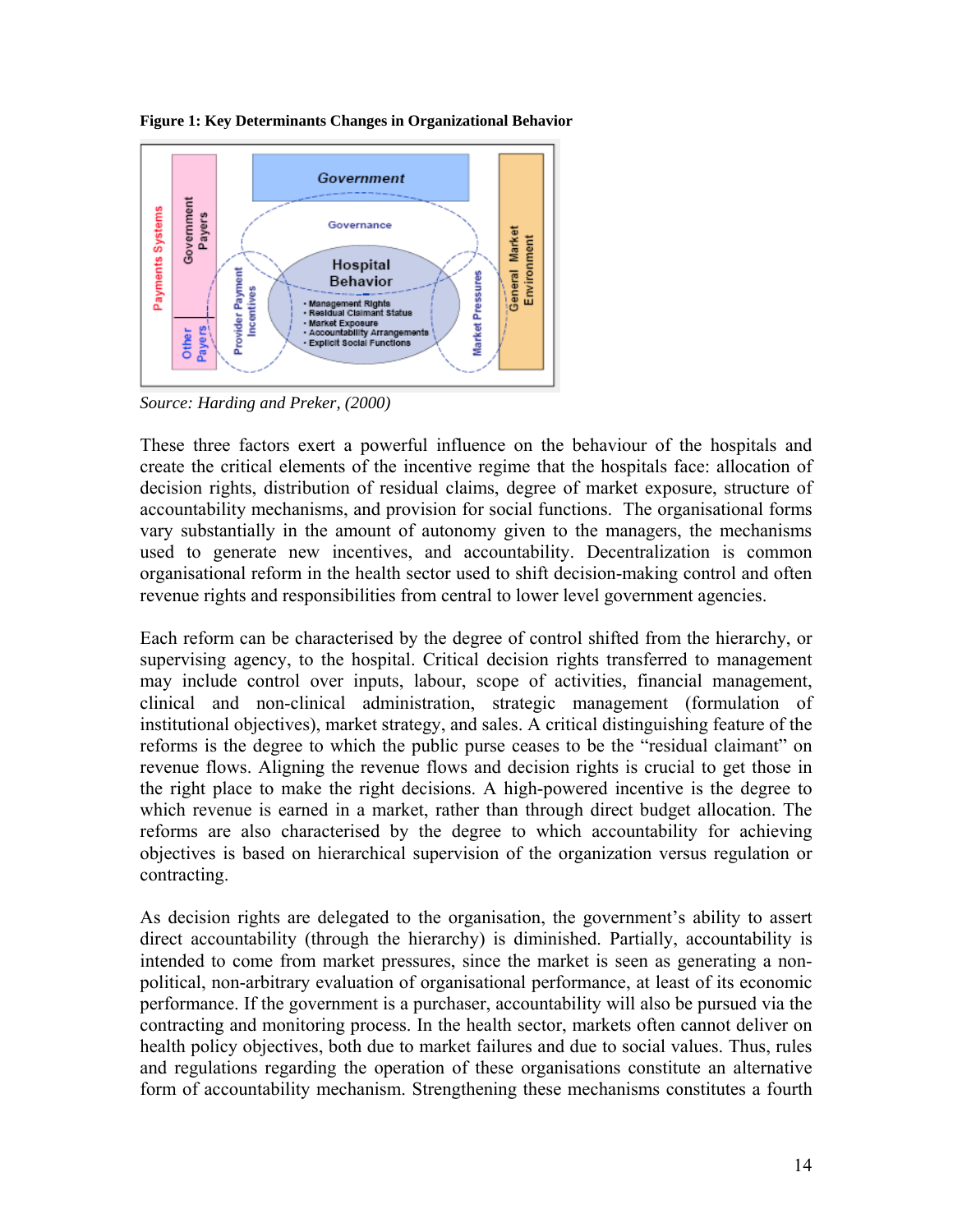critical element of organisational reforms that reduces the use of traditional, hierarchical accountability mechanisms. The final critical factor characterising these organizational reforms is the degree to which "social functions" delivered by the hospital shift from being implicit and unfunded to being specified and directly funded. Two external elements strongly influence the new incentive regime: the funding or payments arrangements; and the structure of the market to which the organization is exposed (*Harding and Preker,* 2000).

A hospital's overall incentive regime can be decomposed into pressures originating from the external environment and pressures originating from the hospital's organisational structure. Changes in hospital organisational structure through autonomisation and corporatisation have been increasingly applied over the past decade in many countries and thus there has been an upsurge in interest in better understanding how hospital organisational structure contributes to performance.

Organizational structure consists of five key components: allocation of decision rights (autonomy), market exposure, residual claimant status, accountability structures, and social functions. The second building block of this course is to understand the pressures put on hospitals by the external environment. These pressures come from the relationship of the hospital with other actors in the health system. External pressures originate from four main sources: government oversight, organized purchasing, market pressures and ownership (Figure 2) (*Jakab et al, 2002*).9





 $\overline{a}$ 

*Source: Jacab et al., (2002)* 

<sup>&</sup>lt;sup>9</sup> The basic task of government oversight in the health sector is threefold: formulating health policy by defining vision and direction for the sector; regulating the actors in the health system; and collecting and using information. The hospital's relationship with the collective purchaser(s) determines the financial incentives embedded in the payment mechanisms and the extent of competitive pressures on hospitals from organised collective purchasers. The hospital's relationship with its consumers (market-driven purchasing) determines the extent of competitive pressures the hospital is subject to from unorganized individual consumers exercised through choice and user fees (market pressures). Governance (ownership) is commonly defined as the relationship between the owner and management of an organization.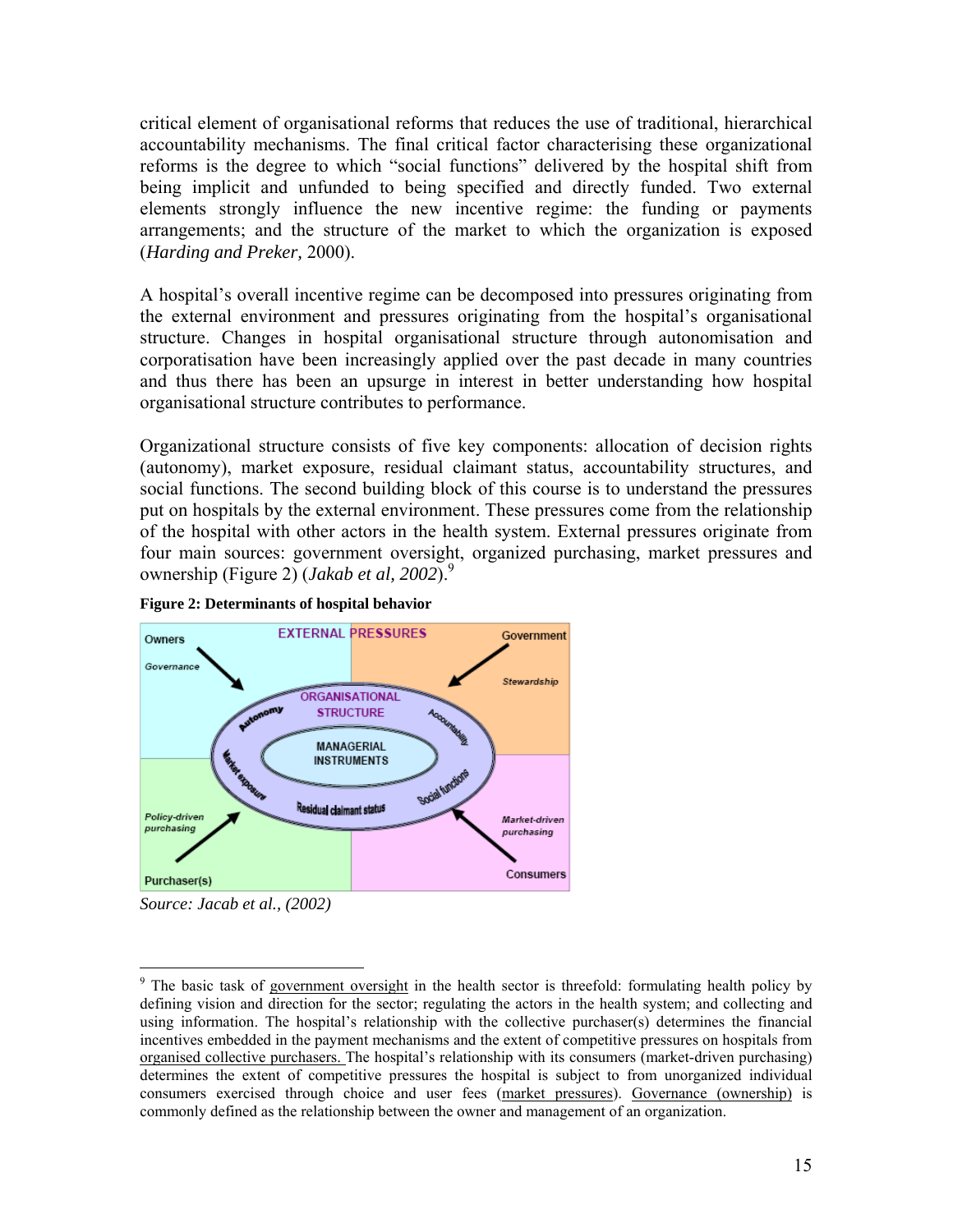Drawing on the reviewed World Bank approach and seeking to incorporate the WHO health system goals - responsiveness, access, quality and fairness in financial contributions, the research team specified the following areas to be explored in the study: external pressure; organisational structure and managerial instruments. The framework for the study is presented in Figure 3.

#### **Figure 3: Framework of the study**

#### **INSTRUMENTS GOALS**



#### *Source: Authors*

The main areas explored in the research are operationalised into several sub-issues listed in Table 1.

| <b>External</b><br>pressure | Government oversight     | • Health policy framework and hospital sector reforms<br>• Regulatory framework<br>• Monitoring and evaluation                                                                                                                                                                                                                                                         |  |
|-----------------------------|--------------------------|------------------------------------------------------------------------------------------------------------------------------------------------------------------------------------------------------------------------------------------------------------------------------------------------------------------------------------------------------------------------|--|
|                             | Strategic purchasing     |                                                                                                                                                                                                                                                                                                                                                                        |  |
|                             | Market environment       | • Barriers to entry and exit (minimum standards and<br>licensing, selective contracting, competitive<br>tendering of selected services, sector neutral<br>competition)<br>• Contestability (competition not for market share at<br>any given time period but competition over time)<br>• Yardstick competition (use of comparative provider<br>performance indicators) |  |
|                             | Governance by owners     | • Owners objectives and criteria's for management<br>performance<br>• Structure of supervisory management<br>• Responsibility for supervising management<br>• Monitoring and motivation of management                                                                                                                                                                  |  |
| Organizational<br>structure | Autonomy                 | • Decision rights over labour<br>• Decision rights over capital assets<br>• Decision rights over setting user fees                                                                                                                                                                                                                                                     |  |
|                             | Market exposure          | • Hospital performance impact on revenues<br>• Hospital competition in labour and capital assets<br>market                                                                                                                                                                                                                                                             |  |
|                             | Residual claimant status |                                                                                                                                                                                                                                                                                                                                                                        |  |
|                             | Accountability           | • Accountability instruments between the hospital and<br>patients (patient grievance procedures, community<br>representation on hospital boards)                                                                                                                                                                                                                       |  |

**Table 1: Main areas and sub-areas of the study framework**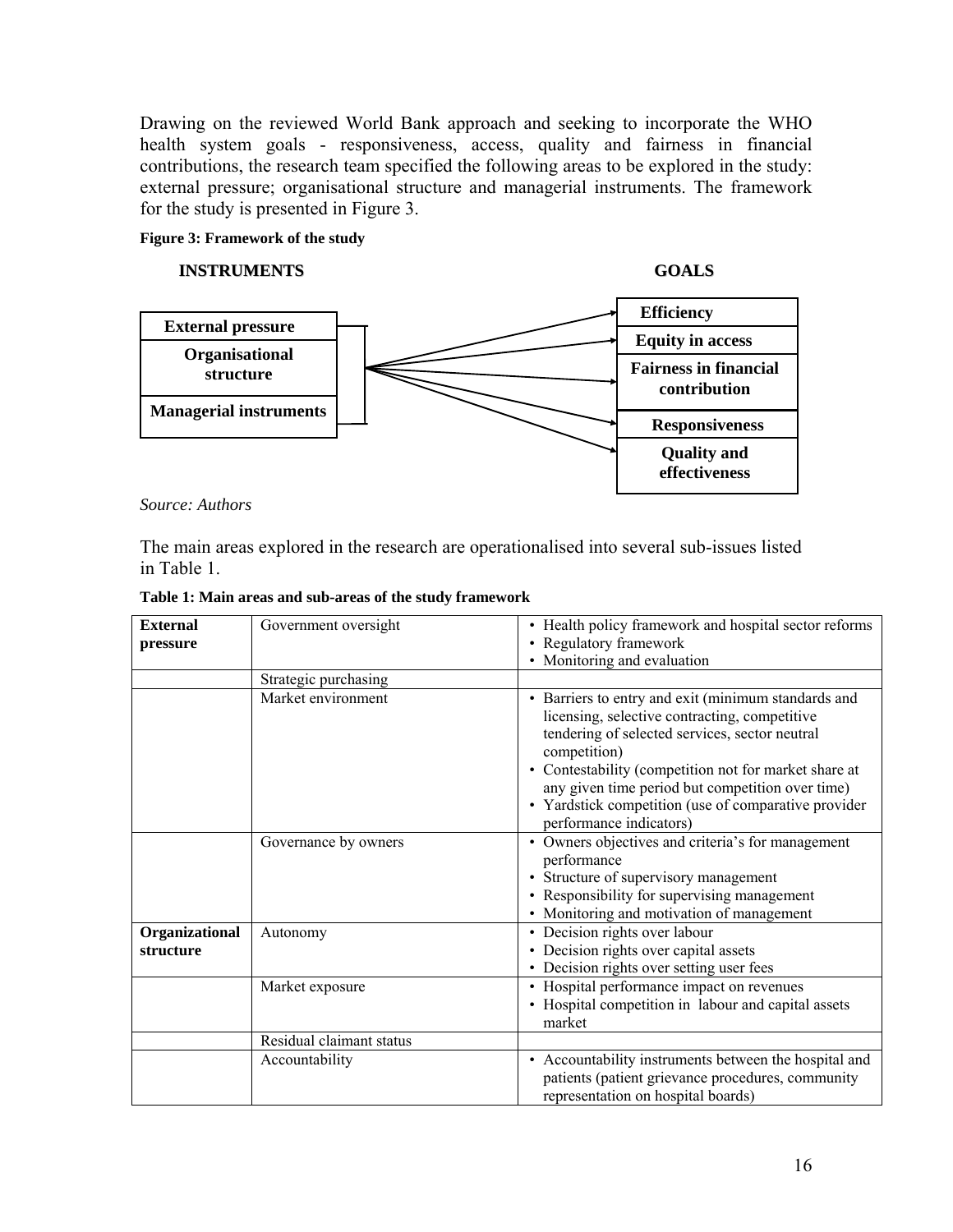|                    |                                | • Accountability instruments between the hospital and<br>payers (audits, contracts with performance<br>objectives, comparative provider performance<br>information)<br>• Accountability instruments between the hospital and<br>owners (community and business leaders<br>representation on hospital boards, business plans)<br>• Accountability instruments between the hospital and<br>regulators (minimum standards, outcome measures) |
|--------------------|--------------------------------|-------------------------------------------------------------------------------------------------------------------------------------------------------------------------------------------------------------------------------------------------------------------------------------------------------------------------------------------------------------------------------------------------------------------------------------------|
|                    | Social functions               | • Organization of hospital social functions                                                                                                                                                                                                                                                                                                                                                                                               |
| <b>Managerial</b>  | • Financial management         | • hospitals intelligence on financial issues                                                                                                                                                                                                                                                                                                                                                                                              |
| <i>instruments</i> | • Marketing                    | • e.g. client orientation                                                                                                                                                                                                                                                                                                                                                                                                                 |
|                    | Human resources                | • staff motivation, productivity                                                                                                                                                                                                                                                                                                                                                                                                          |
|                    | • Procurement                  | • purchasing procedures for hospital equipment,<br>medical and non-medical supplies                                                                                                                                                                                                                                                                                                                                                       |
|                    | • Business management strategy | • long term strategies linked with the performance of<br>managers                                                                                                                                                                                                                                                                                                                                                                         |
|                    | Clinical management strategy   | quality-control reviews, clinical pathways                                                                                                                                                                                                                                                                                                                                                                                                |

*Source: Authors* 

# *Methods and Study Sample*

In order to cover the main areas of the above specified theoretical framework, a multimethod approach was employed. The research team used several complementary research methods: literature review, postal survey for hospital managers and supervisory boards by means of structured questionnaires including some open-ended questions, and in-depth interviews with key informants using topic guides.

#### *Literature Review*

The literature review covered a broad range of sources. These included published government documents, legislation, policy strategies, institutional plans for hospital restructuring prepared by the Ministry of Health (Social Affairs), Health Insurance Funds, Parliamentary Health Committees, regional authorities, international agency reports and loan documentation, and others. Unpublished technical assistance reports relevant to the study were also reviewed as well as strategic documents published by key stakeholders and consultancy reports presented to the government agencies. Web sites of the Bulgarian Ministry of Health, Estonian Ministry of Social Affairs, Parliamentarian Health Committees, Health Insurance Funds, the Physicians' Unions, Municipal Associations and other research and policy institutes have also been examined for policy documents, working papers and policy statements.

Literature review of relevant papers published in books and in peer-reviewed journals was also conducted. Sources were located after an extensive search of various databases, library and web resources and advices from experts. The databases included the *Social Science Research Network* (www.ssrn.com); *RePE*c – *Research Papers in Economics*, (http://econpapers.repec.org/); the *National Bureau for Economic Research* (www.nber.org) and its subsection 'health'; *Google Scholar*; *J STOR* publisher, etc. The main search terms were 'hospital reforms', 'reorganisation/rationalisation of health care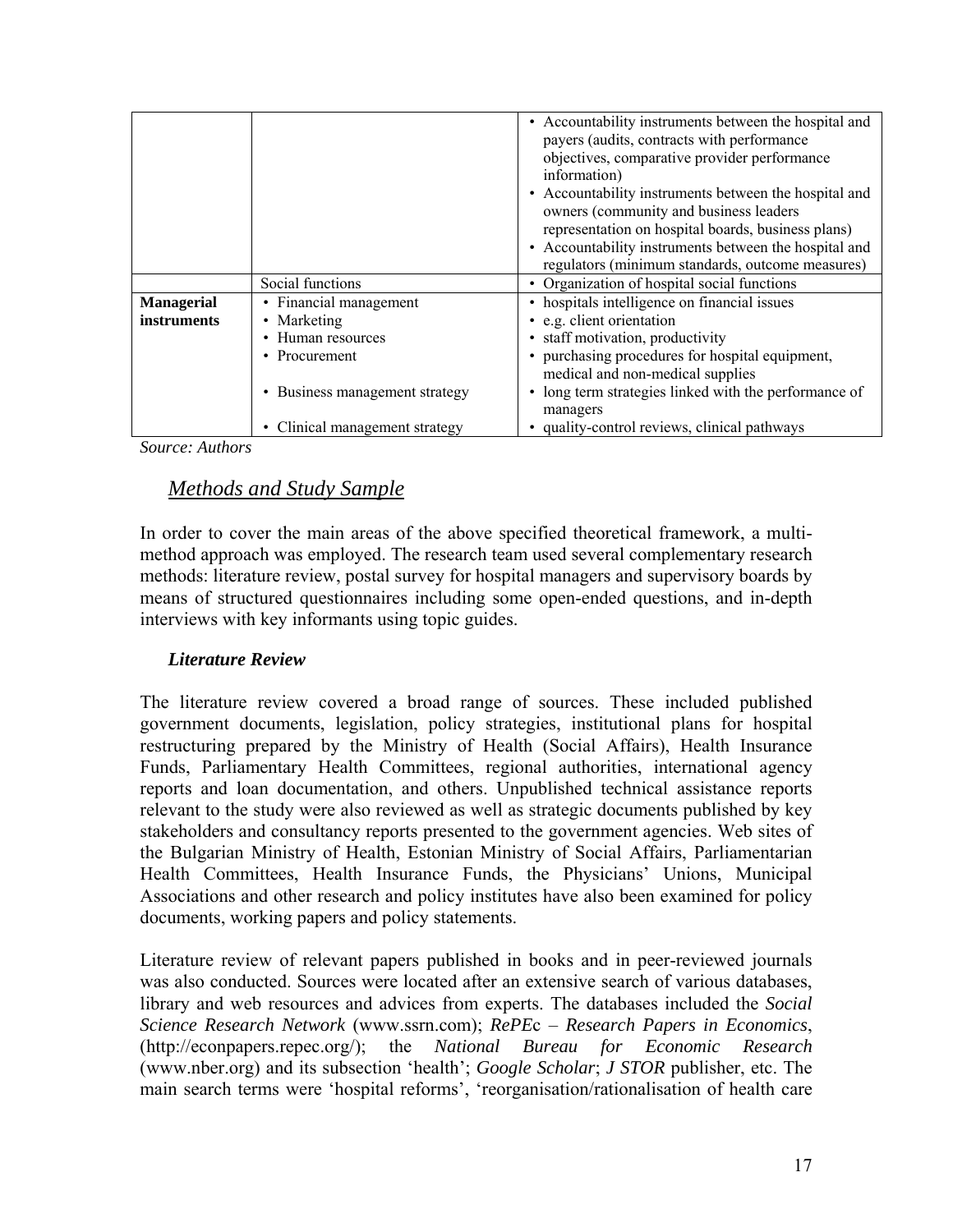services'; 'inpatient provision of health care', 'health care reforms in CEEC', 'hospital reform in Bulgaria', 'hospital reform in Estonia', 'payment for hospital provision', 'financing inpatient care', 'accreditation of hospitals', etc. Priority was given to the academic literature and to publications of major developmental agencies such as the *World Health Organization (WHO)* (incl. the *European Observatory on Health Systems and Policies)*, the *World Bank,* the *Organization for Economic Cooperation and Development (OECD),* the International *Labour Organization (ILO), the European Commission*, etc.

In the *Social Science Research Network* database there were no matches for "Bulgarian and Estonian hospital care". Two publications were listed under health reform in Bulgaria: *Managing Fiscal Risk in Bulgaria* (2004) by *Hana Polackova, Sergei Shatalov* and *Leila Zlaoui,* publication of the *World Bank (WB Policy Research Working Paper No. 2282*) and *How Does the Introduction of Health Insurance Change the Equity in the Health Care Provision in Bulgaria?* (2007) by *Nora Markova,* publication of *International Monetary Fund (IMF) (Working Paper No. 06/285).* No publications for Estonia were found in this database.

In *RePEc – Research papers in Economics* only one broad study on Bulgarian health reform was found - *Healthcare Reforms in Bulgaria: Towards Diagnosis and Prescription (2006) by Konstantin Pashev, Center for Studying of Democracy (CSD)*. No studies on Estonia were found in this database.

There is not a single research study in *NBER database* on health care (hospital reform) for Bulgaria and Estonia.

In *IngentaConnect* database there were no articles on hospital reform in Bulgaria and Estonia. One article matched the search on health reform in Estonia: *Midwifery at the Crossroads in Estonia: Attitudes of Midwives and Other Key Stakeholders (2005)* by Lazarus*, JV.,Rasch, V;Liljestrand, J, Acta Obstetricia et Gynecologica Scandinavica*, Volume 84,Number 4, April 2005, pp. 339-348(10). Few articles matched the search for health care reform in Bulgaria: a) *Balabanova D.;McKee M*. *Reforming Health Care Financing in Bulgaria: the Population Perspective (2004, Social Science and Medicine*, Volume 58, Number 4, February 2004, pp. 753-765(13); b) *Popova ST, Kerekovska AG. A Critical Review of Primary Health Care Reform in Bulgaria: Impact on Consumers (2001), International Journal of Consumer Studies*, Volume 25,Number 2, June 2001, pp. 123-131(9)

In *Health Policy* there are four articles addressing health reform in Bulgaria: a) *Balabanova D, McKee M. Understanding Informal Payments for Health Care: the Example of Bulgaria* , Volume 62, Issue 3, December 2002, pp. 243-273; b) *Pavlova M, Groot W, van Merode G. Public Attitudes towards Patient Payments in Bulgarian Public Health Care Sector: Results of a Household Survey*., Volume 59, Issue 1, January 2002, pp. 1-24; c) *Pavlova M, Groot W, van Merode F. Appraising the Financial Reform in Bulgarian Public Health Care Sector: the Health Insurance Act of 1998*. Volume 53, Issue 3, 1 October 2000, pp. 185-199; d) *Delcheva E, Balabanova D, McKee M. Under-*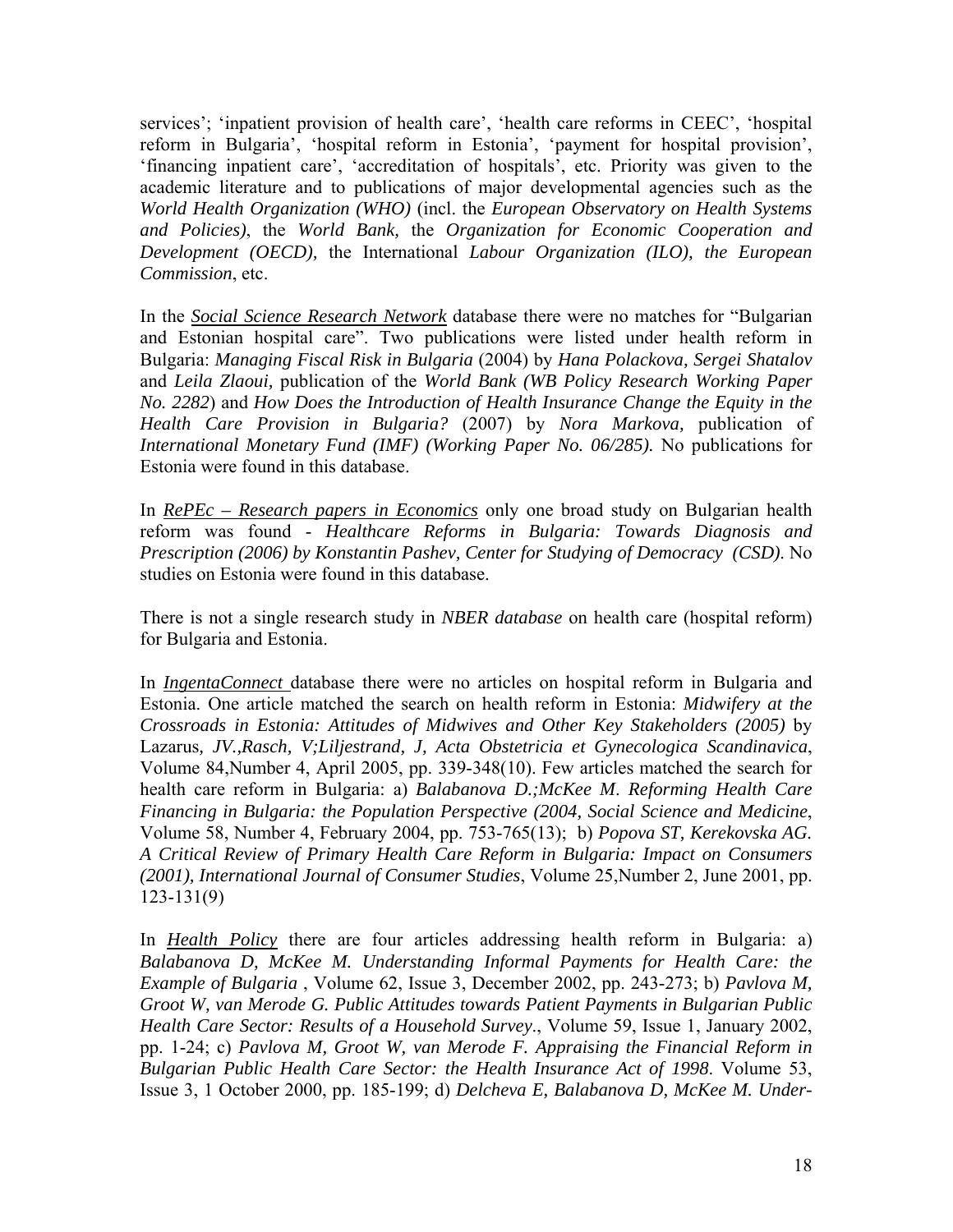*the-Counter Payments for Health Care*. *Health Policy,* 1997; 42: 89-100. For Estonia there are also few articles addressing health reform issues: a) *Atun RA, Menabde N*, *Saluvere K, Jesse M* and *Habicht J. Introducing a Complex Health Innovation - Primary Health Care Reforms in Estonia* (*Multi-Methods Evaluation*). Volume 79, Issue 1, November 2006, pp.: 79-91; b) *Põlluste K, Kalda R, Lember M. Satisfaction with the Access to the Health Services of the People with Chronic Conditions in Estonia* (In Press, Available online 29 September 2006; c) *Fidler AH, Haslinger RR, Hofmarcher MM, Jesse M, and Palu T. Incorporation of Public Hospitals: A "Silver Bullet" against Overcapacity, Managerial Bottlenecks and Resource Constraints*?: *Case Studies from Austria and Estonia* , in press, available online 17 August 2006; d) *Gibis B, Artiles J, Corabian P, Meiesaar K, Koppel A, Jacobs P, Serrano P, Menon D. Application of Strengths, Weaknesses, Opportunities and Threats Analysis in the Development of a Health Technology Assessment Program.* Volume 58, Issue 1, October 2001, pp. 27-35.

In *Health Policy and Planning Journal* (Oxford University Press) only one article was found for Estonia: *Habicht J, Xu K, Couffinhal A, Kutzin J. Detecting Changes in Financial Protection: Creating Evidence for Policy in Estonia (2006).Health Policy and Planning* 2006 21(6):421-431.

Relevant publications of the *European Observatory on Health Systems* and Policies of the WHO Regional Office for Europe (www.observatory.dk) have informed the conception as well as key stages of the study, e.g. *Health Care Systems in Transition – Country Studies for Bulgaria* (2003) *and Estonia* (2004), *Policy Brief no. 5* (2004) *"Configuring the Hospital for the 21st Century"*; *Hospitals in a Changing Europe*" (2002), edited by *Martin McKee* and *Judith Healy*, etc.

The review demonstrated that there is a scarcity of available articles on health reform in the two countries. This is particularly problematic for hospital financing and delivery, with the search on "hospital reforms" finding almost no publications in international journals. Moreover, the most relevant literature was either not published in peer-reviewed journals, or was unpublished and difficult to access. Most of it consists of governmentcommissioned consultancy reports, small studies lacking clearly described methodology, and personal communications.

The review of the government and consultancy reports highlights the following emerging themes: health policy framework and hospital sector reforms; challenges for hospital reform (incl. clearly stated objectives and chronology - pace of reform, political debate/implementation); regulatory framework; implementation; monitoring and evaluation (formal procedure implemented by the government for monitoring and evaluation). Evidence from the literature is incorporated thematically within the report.

The research team was not able to find any articles that refer to comparisons of the Bulgarian and Estonian health care and in particular hospital care systems, even within a broader discussion of the health care reform in Central and Eastern Europe. Given the limited availability of relevant and methodologically sound studies on Bulgarian and Estonian hospital reforms, the focus of the study fell on the collection and analysis of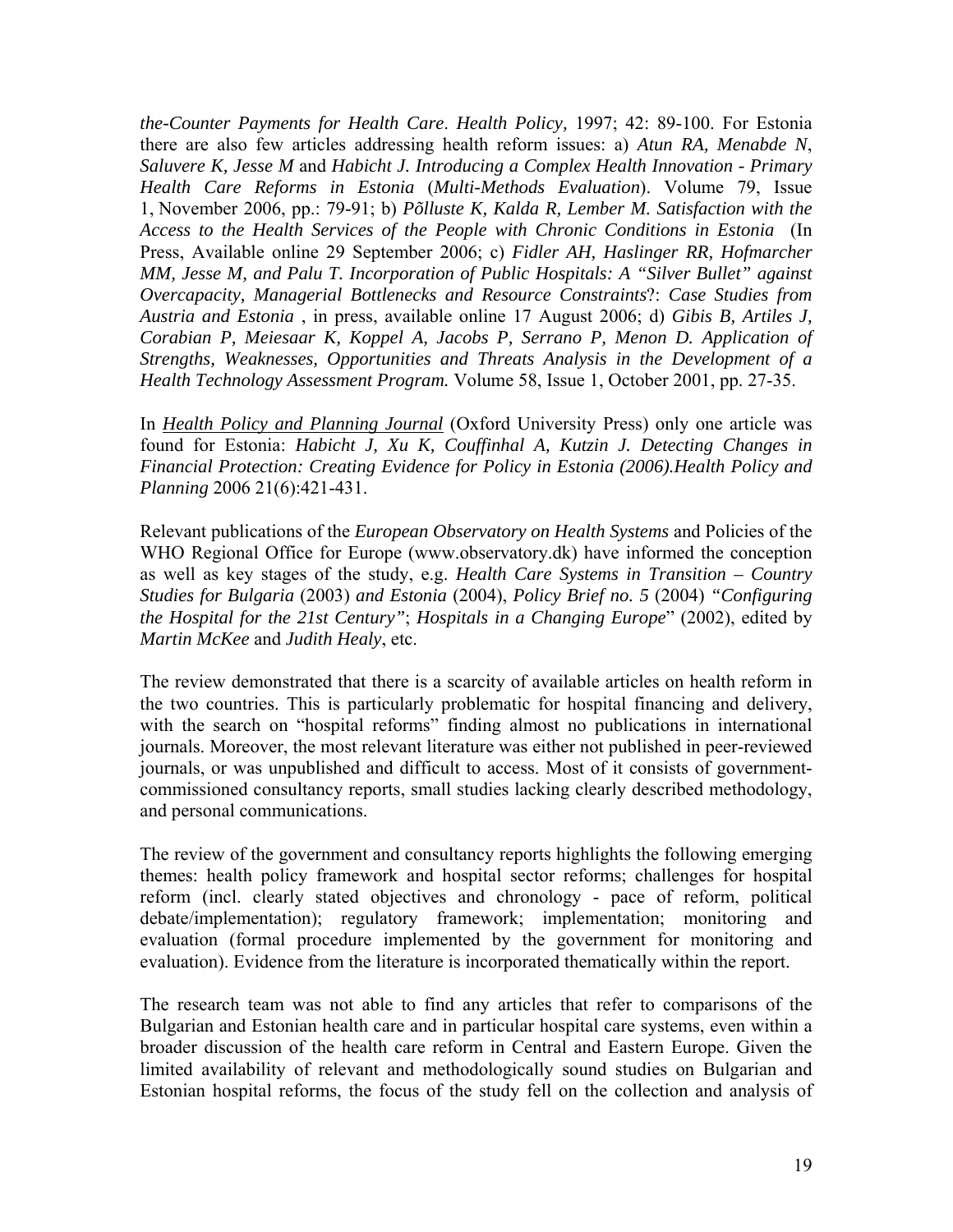primary data, in response to the study objectives. As already mentioned, the main areas of hospital reforms in both countries studied during the project are external environment, organisational structure and managerial issues. It was agreed that the literature review would cover mainly the first area – external environment, while the other two would be studied in greater depth through the survey and the interviews. The comparative approach and identifying commonalities and differences can be considered as a contribution of the research team towards a better understanding of the reform processes in these countries.

#### *Study Sample*

In May 2006 a total of 83 personal questionnaires were posted to the members of the management boards in all 50 hospitals in **Estonia**. The overall number of returned filled questionnaires is 46, i.e. 55% return rate. Among the respondents 20 were heads of the management boards and 23 were management board members.

In **Bulgaria** both facility-level information and individual information on views and assessments of managerial practices and external environment (3 questionnaires for hospitals managers) were sent to 207 public hospitals.<sup>10</sup> The overall response rate for the factual (facility) questionnaire was 30% and for the full-length questionnaires - 26%.

Discussions (by means of topic guides) with a variety of stakeholders involved in the hospital reform were conducted in both countries (Table 2).

| <b>ESTONIA</b>                                                  | <b>BULGARIA</b>                                |  |
|-----------------------------------------------------------------|------------------------------------------------|--|
| Total number of hospitals                                       |                                                |  |
| 50                                                              | 262                                            |  |
| Number of posted questionnaires                                 |                                                |  |
| 83 personal questionnaires were posted to the                   | One form for objective information for the     |  |
| members of the management boards in all 50                      | hospital and 3 questionnaires for hospitals    |  |
| hospitals in Estonia.                                           | managers have been sent to 207 hospitals in    |  |
|                                                                 | Bulgaria (see the footnote).                   |  |
| Number of returned postal questionnaires for hospital managers  |                                                |  |
| 46 completed questionnaires (55% response)                      | 161 completed questionnaires $\&$ 61 forms for |  |
| rate)                                                           | factual information about hospitals (about 30% |  |
|                                                                 | response rate)                                 |  |
| Questionnaires for supervisory board members (Estonia only)     |                                                |  |
| 13 completed questionnaires (33% response)                      |                                                |  |
| rate)                                                           |                                                |  |
| Interviews with key policy-makers, including hospital directors |                                                |  |
| 9 respondents                                                   | 26 respondents (18 with hospital directors and |  |
|                                                                 | 8 with key stakeholders)                       |  |

#### **Table 2: Study sample: summary**

 $\overline{a}$ 

<sup>&</sup>lt;sup>10</sup> In 2005 in Bulgaria there were 262 hospital establishments - 125 multi-profile hospitals for acute care, 70 specialized hospitals (for acute and for long term care), 12 mental hospitals, 10 hospitals subordinated to institutions other than Ministry of Health (MoH) such as the military, transport authorities, and 45 private inpatient establishments. Questionnaires were posted to all hospitals except private ones and hospitals subordinated to authorities other than MoH .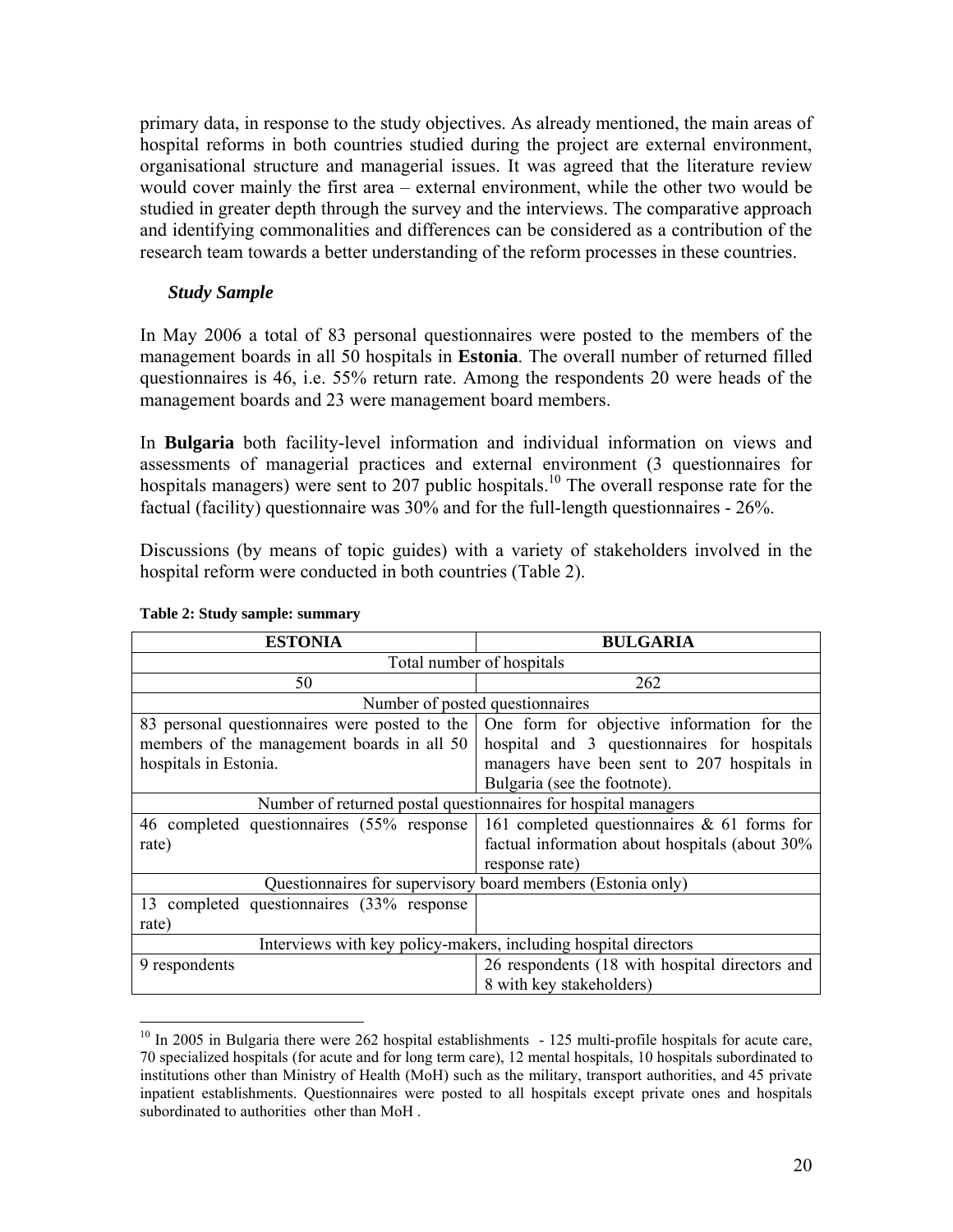#### *Questionnaires and Topic Guide*

In order to make comparisons between the two countries the questionnaires contained about 20 questions that were identical for Bulgaria and Estonia. The main topics (sections) explored in the survey questionnaires and topic guides covered the following issues:

- Health policy, hospital reform
- Legislation
- Efficiency
- Management and autonomy
- Ownership and management
- Access to health care
- Financing
- Human recourses

In summary, the team developed: a) Semi-structured questionnaires for representatives of managerial staff of hospitals (50 questions for Bulgaria, 51 questions for Estonia); b) Questionnaires for objective information  $-11$  questions about the type of the hospital (by profile of activity, territorial coverage, etc.), legal status, infrastructure and human resources, revenues by main sources and expenditures by main types (for Bulgaria only); c) Topics guide for semi-structured interviews with key stakeholders (20 questions for Bulgaria, 22-23 questions, depending on the position of the interviewed, for Estonia); and d) Semi-structured questionnaires for representatives of supervisory boards (for Estonia only) (35 questions).

#### *Postal Survey for Hospital Staff in Senior Management Positions*

The postal survey questionnaires for hospital managers were developed, pre-tested and finalised in close collaboration between the Estonian and Bulgarian teams, to ensure cross-country comparability. The questionnaire drew on the main themes that emerged from the documentary analysis.

The questionnaires contained a mix of closed and open-ended questions allowing to elicit the respondents' own perceptions. About a third of the questions in the survey questionnaire were the same for Bulgaria and Estonia, with the rest addressing countryspecific issues to inform national-level debate. For example, the Estonian survey contains few questions about number of beds, staff and financing sources as during piloting this was found to significantly reduce the response rate. Instead, such data were obtained from other sources as routine statistics and publicly available survey data. In Bulgaria, a separate questionnaire collecting data on hospital capacity, salaries, revenue and expenditure was developed and filled by a respondent with access to such data in each hospital. Three other questionnaires per hospital were completed by Bulgarian hospital managers. These required mostly information on the views and attitudes of managerial staff to hospital reform and aspects of facility management (3 questionnaires per hospital).

The surveys for hospital managers were piloted in Estonia (with three hospital managers) and in Bulgaria (with four hospital directors) and the questionnaire was revised in line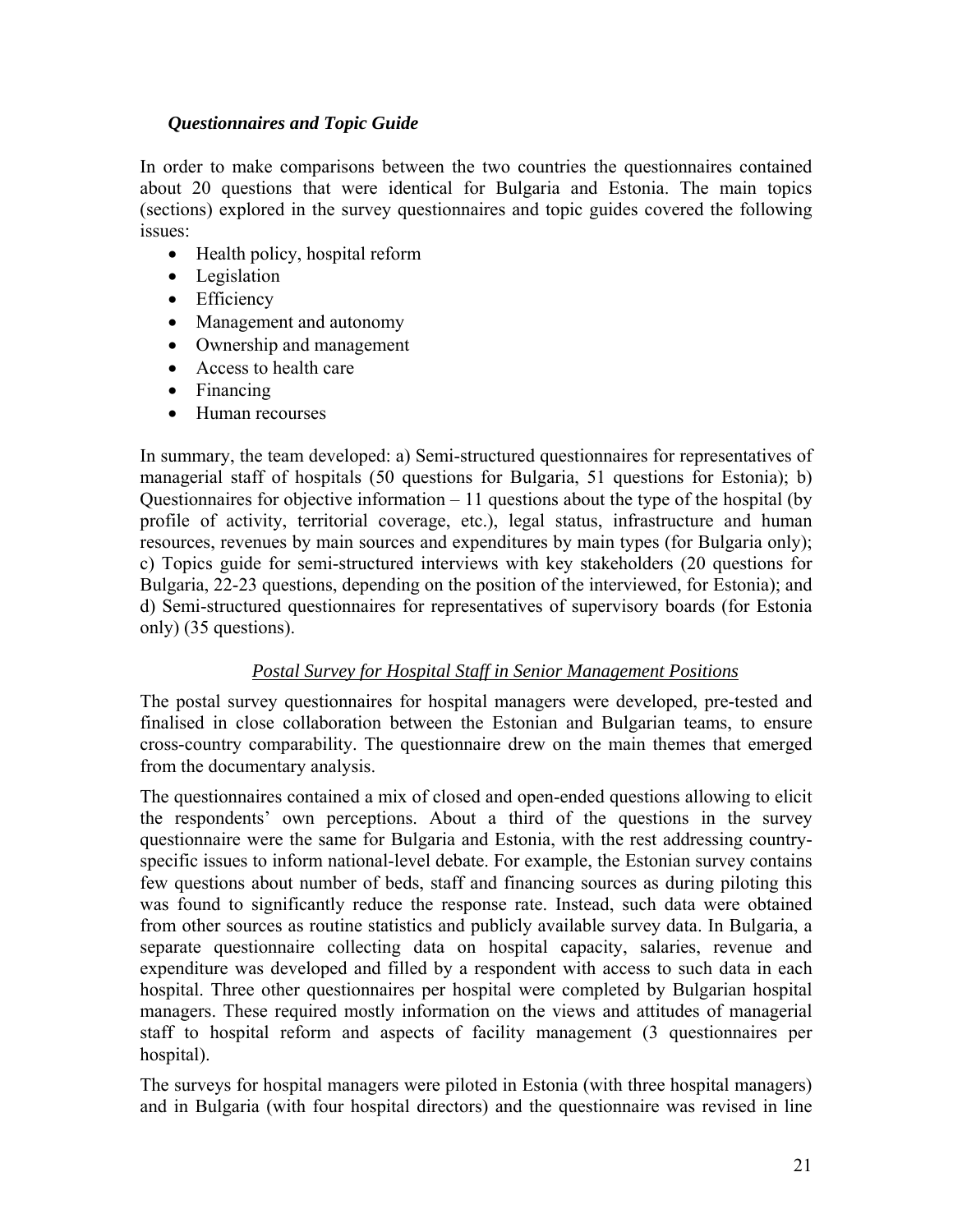with the received comments. After piloting, the final version of the questionnaire was agreed, containing the following main sections: background information, health care policy and reforms, legislation, efficiency, resource and cost management, autonomy and management, financing, access and continuity of care and human resources. There was an effort to limit the length of the questionnaires in order to improve completion rate. The questionnaires were sent with an accompanying letter stating the aims of the study and the purpose of the research and seeking to obtain informed consent. Confidentiality procedures were guaranteed and maintained.

In Estonia questionnaires were sent to all 50 hospitals – a total of 83 personal questionnaires were posted to the members of the management boards. They were addressed to the heads of management boards and to all management boards' members of the Master Plan hospitals (19 in total). In the bigger hospitals where the management boards consist of several members, more than one questionnaire per hospital was sent. 36 questionnaires were returned, with 34 fully completed; a response rate of 43%. A second round of questionnaires with reminders was sent to 49 hospital managers who did not respond initially. The response rate of the second round was 27% (13 returned questionnaires) and only one questionnaire was not completed. In total, out of 83 targeted managers, 46 completed questionnaires were returned (55% response rate).

In Bulgaria the questionnaires (one questionnaire collecting hospital-level information, and three individual-level questionnaires per hospital) were sent to 207 hospitals (out of 262 hospitals in total). The sample covered a variety of hospitals in terms of profile, functions, and geographical coverage, but excluded private hospitals and hospitals subordinated to institutions other than the Ministry of Health. A code was assigned to the forms matching the hospital- and individual-level information for each health facility, while safeguarding anonymity of the respondents. By the end of August 2006, 61 completed questionnaire for hospital-level information were returned (response rate of 30% out of 207) and 161 individual questionnaires (response rate 26% out of 621 – 207 hospitals<sup>\*</sup>3 questionnaires for each hospital). There were efforts to increase the response rate through follow-up by telephone, but they was not successful. Instead, the research team conducted more than the initially planned in-depth interviews with hospital directors in order to compensate for the relatively low response rate in the survey.

It was agreed that separate postal survey among hospital supervisory board members would be conducted only in Estonia. Governance in the hospital sector is seen as an extremely important area to be addressed by the reform. However, this issue has less relevance for Bulgaria where few hospitals have supervisory boards (8.5% of the hospitals in the survey had an equivalent board). The questionnaire for supervisory board members in the Estonian hospitals included about half of the questions from the survey for management board members. That made it possible to compare the attitudes and opinions of hospital managers and governors. The other half of the questionnaire was specifically designed for the supervisory boards. The topics covered in the questionnaires refer to health policy and reforms; legislation, resource and cost management, hospital management and governance, financing, and responsiveness of care. The questionnaire was also shorter comparing to the one for hospital management boards. In total, 39 questionnaires were sent out in June 2006, covering 7 regional and central hospital supervisory boards. Compared to the management boards survey, the response rate was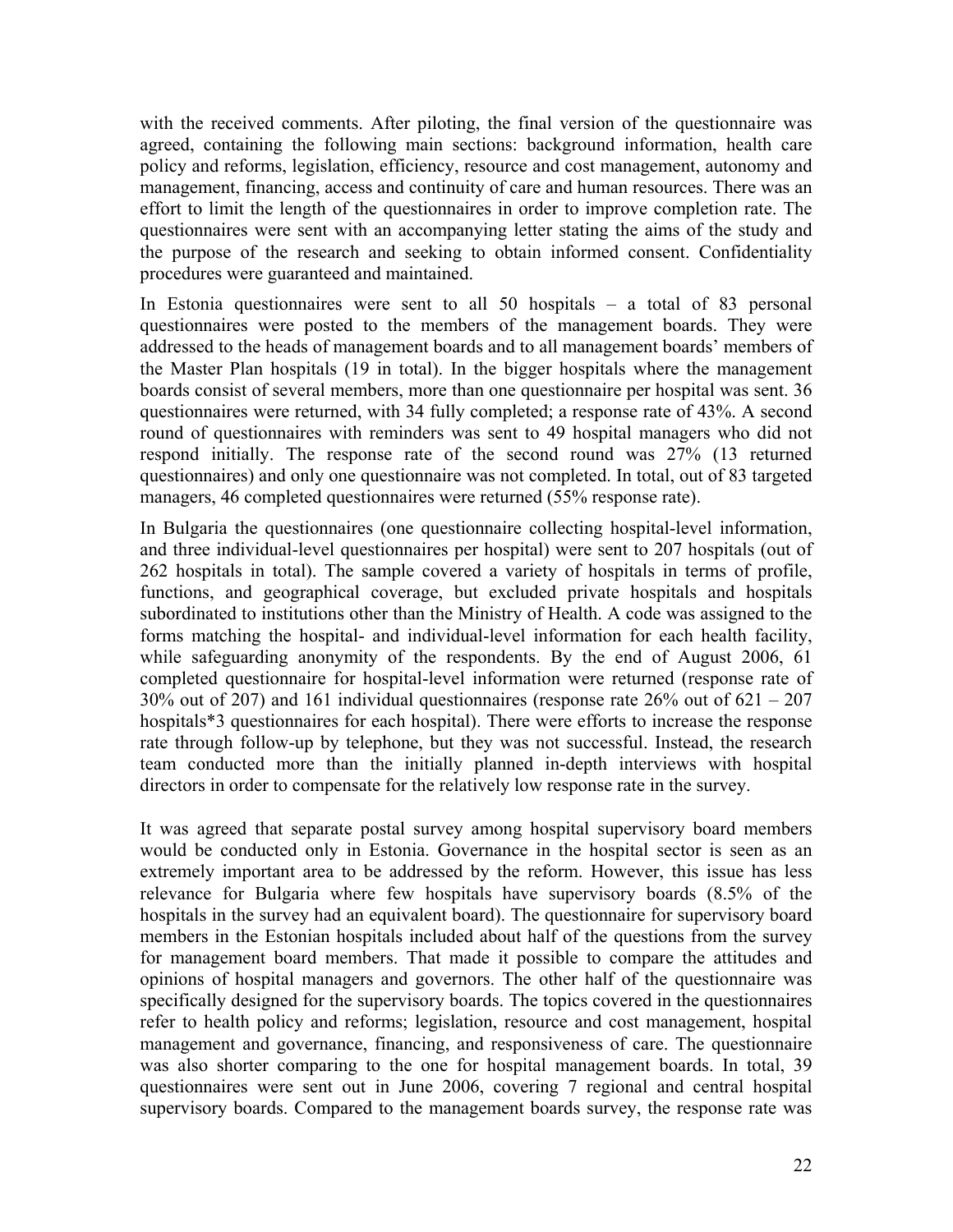low – only 9 filled questionnaires were received, reaching the response rate of 23%. The questionnaires were then re-sent and four additional responses were received, thus increasing the response rate to 33%. In order to retain the anonymity of the respondents the codes on the questionnaires were used only to distinguish between the respondents, and the names and the codes were never compiled in the same database.

#### *In-depth Interviews with Key Informants*

In order to analyse their role in hospital care and its reform, in-depth interviews with key stakeholders were performed. The interviews were designed to identify the factors that had facilitated or obstructed the hospital reform, allowing for new themes to emerge. A flexible interview guide was used, allowing open discussion around a pre-defined framework. In each interview, different areas were emphasised depending on the individual expertise of the respondent. The topic areas included: health policy, hospital reform, legislation; efficiency; management and autonomy; ownership and management; accessibility of medical care and financing.

In Bulgaria, 26 key informant interviews were conducted with high-level managerial staff, public health officials and national-level stakeholders involved in health policy through a semi structured topic guide. 18 interviews were held with hospital directors. Initially the team had planned less than 10 in-depth interviews with hospital directors, but this number was later increased due to the low response rate in the survey. In addition, eight interviews were undertaken with stakeholders having an active role in health policy making. These were representatives of the Ministry of Health (1), the Bulgarian Physician's Union (2), Trade unions (1), Members of the Parliamentarian Health committee (2), Hospital Association (1), the National Health Insurance Fund (1).

In Estonia, nine in-depth interviews with key informants took place, out of 10 planned. The respondents were hospital managers, hospital supervisory board members, representatives of the Estonian Health Insurance Fund and Ministry of Social Affairs. Three different versions of the topic guides were prepared depending on the position of the respondent. The main topics covered during the interviews included: the hospital sector reform, roles of the management and supervisory boards, hospital ownership and legal status with relevance to facility management, and politicisation of the hospital boards.

# **Study Results**

# *Hospital Reforms: Brief Overview of the Main Developments*

Bulgaria and Estonia had communist regimes until 1990, and since 1991 both countries have been parliamentary democracies. The health care systems have been transformed from state-owned and controlled "*Semashko*" systems to decentralised systems, financed through social health insurance with public/private mix of service delivery. The health systems of the two countries, as in all former communist countries, were based on the model characterized by the domination of hospitals accounting for about 60-75% of total health expenditure. The extended hospital infrastructure and large number of doctors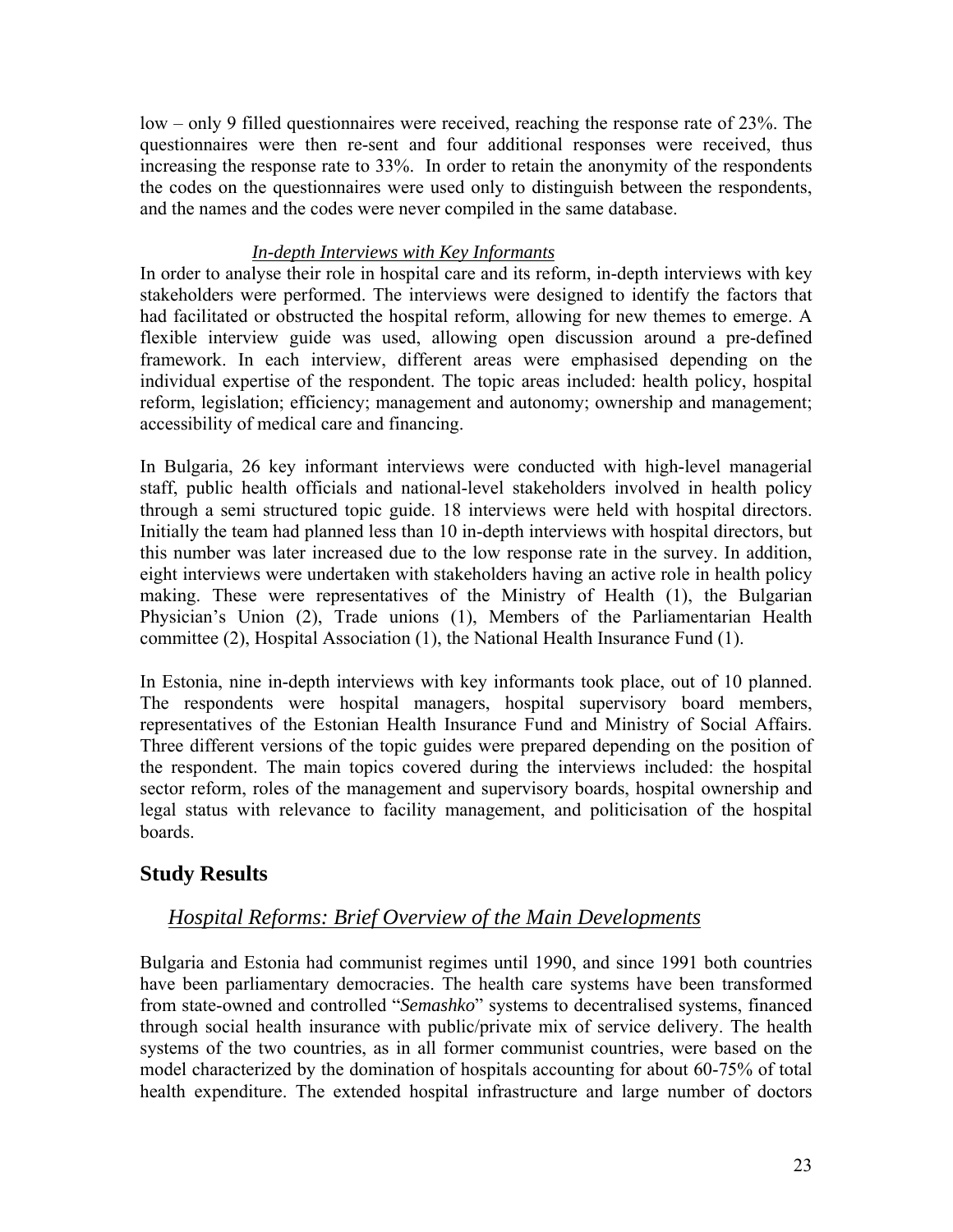were considered essential in improving the effectiveness of health care delivery. Indeed, the national health policy was focused on quantity rather than quality of services, with political goals taking priority over public health needs. Provision was centralised, with specialised and tertiary hospitals seen as more prestigious employing the best qualified doctors, and receiving a larger share of resources compared to smaller region-based hospitals.

A brief analysis of the main issues discussed in the reviewed documents (governments and consultancy reports and strategies) shows that the health sector reforms in Estonia and Bulgaria in the past 15 years have been radical. At its initial stages, the emphasis of the health sector reform process has been on restructuring and strengthening primary care. The process of health care reform has been difficult, facing a number of challenges due to successive economic crises and political turbulence. Changes have been introduced in the areas of legislation, health financing and organisation as well as in human resources. Over the past decade, decentralisation followed by re-centralisation of certain functions has been observed in both countries. The reforms were aimed at increasing efficiency, including strengthening of primary health care and restructuring inpatient care, while maintaining access and quality of services. In both countries the reorganisation of hospital care started as a second stage, after the reform in primary health care had advance and was aimed at optimisation of inpatient care resources and improvement of hospital performance. Yet some significant political and managerial challenges have to be met still.

The pace of change in Estonia has been rapid, starting with the introduction of health insurance in early 1990s, followed by extensive primary care and hospital reforms. Hospital sector reform was re-initiated in the late 1990s, when the Hospital Master Plan 2015 was prepared. The goal of Hospital Master Plan 2015 was to downsize hospital network capacity for acute care and to improve the efficiency of the hospital sector through mergers and restructuring.

In Bulgaria changes were introduced in 'waves' with some radical actions followed by periods of stagnation. Seeking to reform hospital care, in 2002 the Ministry of Health developed a hospital reform strategy (for the period 2002-2006) that was later adopted by the Council of Ministers as government policy (*Ministry of Health,* 2002). In 2006 a new strategy was developed for the period 2007-2012, that still awaits approval and adoption by the government.

The hospital sector in Bulgaria<sup>11</sup> and Estonia<sup>12</sup> underwent a series of structural, regulatory and financial changes over the last decade. Although hospital reform lagged behind the reform of primary health care, it was intensified since 2000. Some of the main reform steps are summarized in Box 1.

<u>.</u>

<sup>&</sup>lt;sup>11</sup> *European Observatory on Health Systems and Policies (2003), HIT Summary: Bulgaria, WHO regional* office for Europe, WHO. www.observatory.dk

<sup>&</sup>lt;sup>12</sup> *European Observatory on Health Systems and Policies (2004), HIT Summary: Estonia, WHO regional* office for Europe, WHO. www.observatory.dk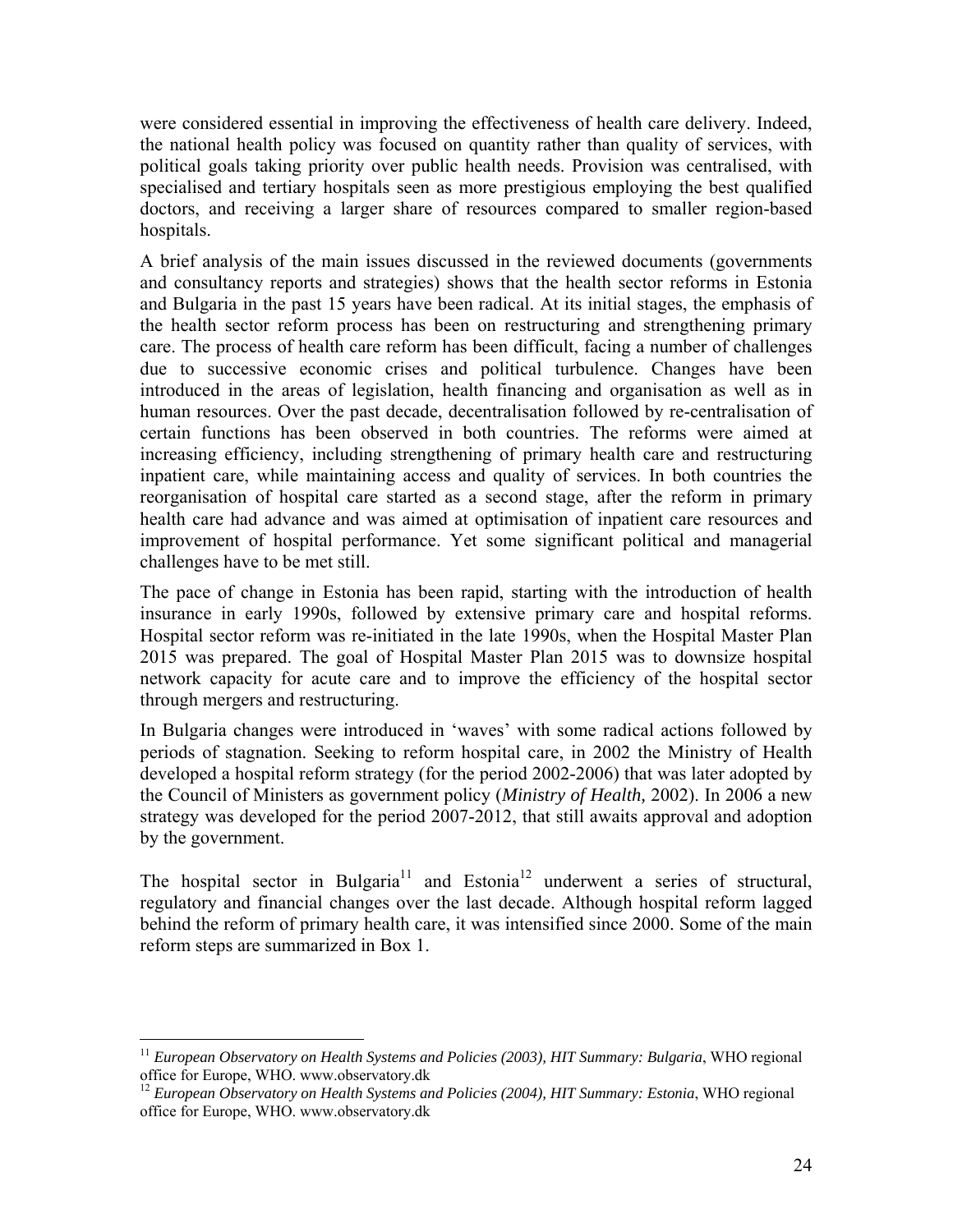**Box 1: Developments in Hospital Reform** 

| <b>Estonia</b>                                         | <b>Bulgaria</b>                                        |  |  |
|--------------------------------------------------------|--------------------------------------------------------|--|--|
| •Purchaser-provider split (since 1992) and             | • Changing mode of hospitals' financing. Hospitals are |  |  |
| transparent contractual relationship between           | financed from a mixture of social insurance via        |  |  |
| providers and insurance                                | 'clinical pathways' (1999) and from the MoH budget     |  |  |
| •Clearly defined legal status (joint stock company or  | (2004). Since 2006 hospitals are paid exclusively by   |  |  |
| foundation) and governance structure since 2001        | the National Health Insurance Fund based on            |  |  |
| •Seven types of hospitals with clear legal             | 'clinical pathways'. Capital expenditure is financed   |  |  |
| requirements.                                          | by the owner (municipality, state, private owner).     |  |  |
| • Effective hospital's licensing system (first wave in | • Introducing (competitive) contracting-out<br>for     |  |  |
| 1994; second since 2001 when new Health Care           | pharmaceuticals, food, laundry, etc.                   |  |  |
| Services Organization Act became effective)            | • Abolishing the 'regionalisation', i.e. providing     |  |  |
| •Hospital Master Plan 2000, which sets long term       | patients with free choice of health care facility to   |  |  |
| development goals for hospital sector (until 2015)     | stimulate competition between facilities (since 2004)  |  |  |
| •Using EU Structural Funds for capital investments     | • Liberalisation of care provision: public-private mix |  |  |
| for acute care hospitals (since 2004)                  | (creation of private hospitals)                        |  |  |
|                                                        | Introduction of accreditation procedure<br>$\bullet$   |  |  |

Overall health expenditure as percentage of GDP in both countries is about 2-4 percentage points lower than those in EU countries, suggesting considerable underfunding and shortfalls (Figure 4).

**Figure 4: Total health expenditures as % of GDP in EU (15), Bulgaria and Estonia (2000-2004)** 



Social health insurance in both countries has become operational and the population is paying health insurance contributions (6% in Bulgaria and 13% in Estonia). Inpatient care is mostly financed though Health Insurance Funds (purchasers) on the basis of contracts signed with health care providers after negotiations. In Bulgaria *the National Framework Contract* is negotiated between the *National Health Insurance Fund* and the *Bulgarian Medical Association* on an annual basis. It comprises a package of services, methods and levels of payment, and specifies conditions for providing the services, accounting rules and control. According to the *Health Insurance Act* (1998) once the two parties reach an agreement and sign the contract, the Minister of Health also has to sign the contract. If the contract is not signed due to lack of agreement, the provisions of the previous contract continue to be in force. That was the case in 2004 and in 2007.

In Estonia, the main issues in terms of strategic purchasing in the hospital sector focuses also on the contracting process between the *Health Insurance Fund* and the hospitals as providers. The negotiating parties – the *Health Insurance Fund* and the *Hospital*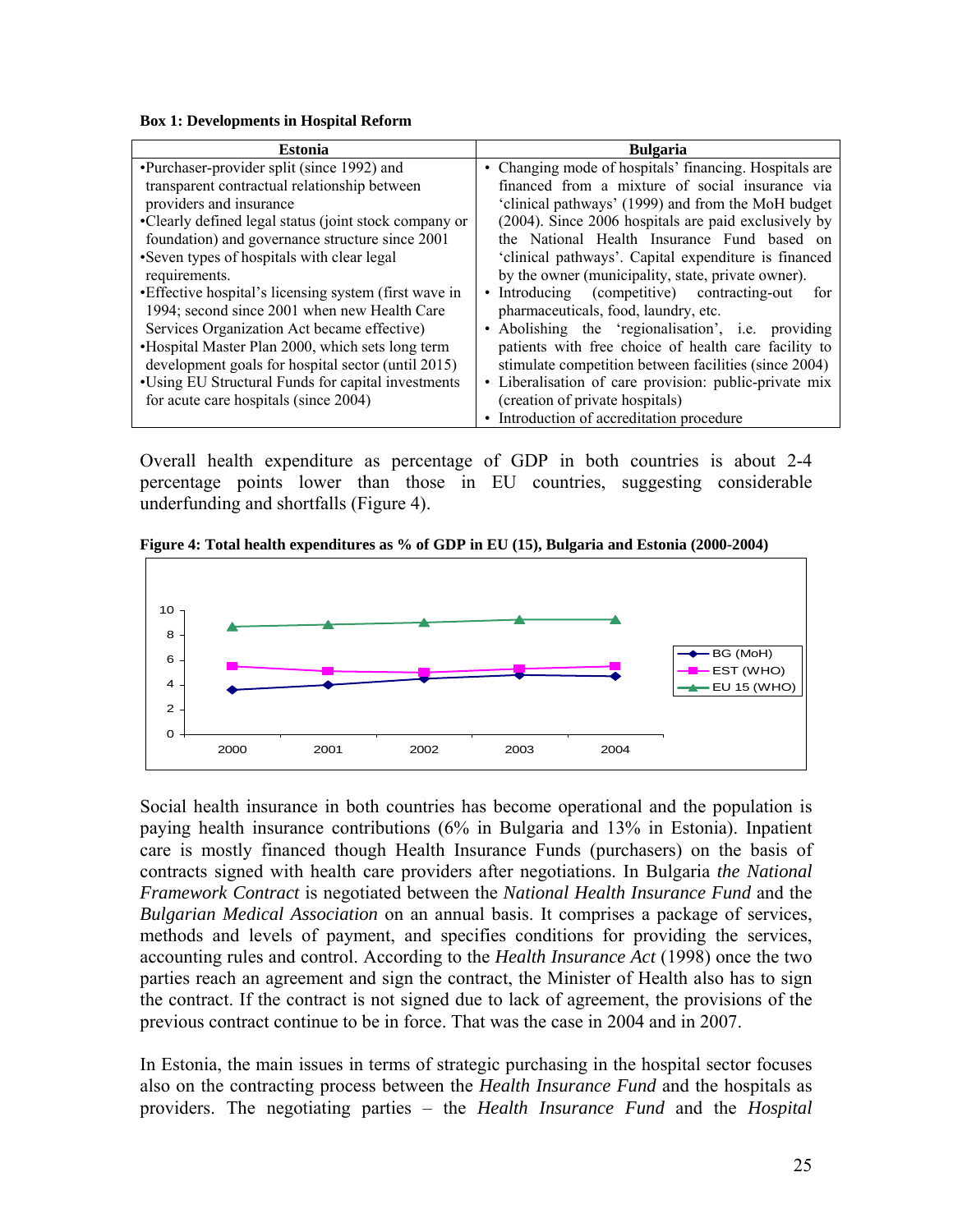*Association*13 agree on the standard conditions (in force since 2003), which are effective for all hospitals. The list of hospitals eligible for long-term investment and contracts with the *Health Insurance Fund* is ratified by the government. The Estonian health insurance system is based on strictly balanced budget principles followed in the contracting process. The process of contract negotiations can be seen in two phases. During the first phase standard contractual conditions are agreed with the *Hospital Association* representing all hospitals. In the second phase, contract volumes and average cost per case are negotiated with each separate provider. The *Health Insurance Fund* covers only costs that do not exceed the agreed contract volume and providers are responsible for any additional expenditure. Service prices and payment methods are set ex ante and are not an important part of the contracting process.

However, the collected funds are not sufficient to cover the needs of the health care system and particularly of hospital care. The hospital network is still relatively extensive in the two countries. In Estonia, there has been a significant progress towards achieving the reform objectives envisaged in the Master Plan, with the number of acute care hospitals falling from 143 in 1980 to 50 in 2003. Thus over one decade (1995-2004) the number of hospitals decreased dramatically in Estonia. However, a further optimisation of hospital sector may be needed to use the available resources more effectively. In Bulgaria the number of hospitals actually increased due to legalisation allowing public – private provision of care and leading to the emergence of private hospitals (Figure 5).



**Figure 5: Hospitals per 100 000 in Bulgaria, Estonia and the EU 25 in 1995 and 2004** 

#### *Source: WHO, HFA Database*

<u>.</u>

Bulgaria has also a much higher ratio of hospital beds to population compared to many countries in Europe. Bed numbers continued to increase during the first half of the 1990s, and peaked in 1996–1997 at 10.5 per 1000 population. They fell again, amounting to 7.5 in 2000. In Estonia the number of inpatient beds per 1000 population has fallen from 9.62 in 1980 to 4.50 in 2002 (Figure 6). Since the establishment of a licensing system the number of hospitals and acute inpatient beds has continued to fall, mainly because many small hospitals providing predominantly long-term care lost their acute care status and were turned into nursing homes. In recent years the reduction in the number of acute beds was due to hospital mergers.

 $13$  Which represents the hospitals outlined in the Hospital Master Plan 2015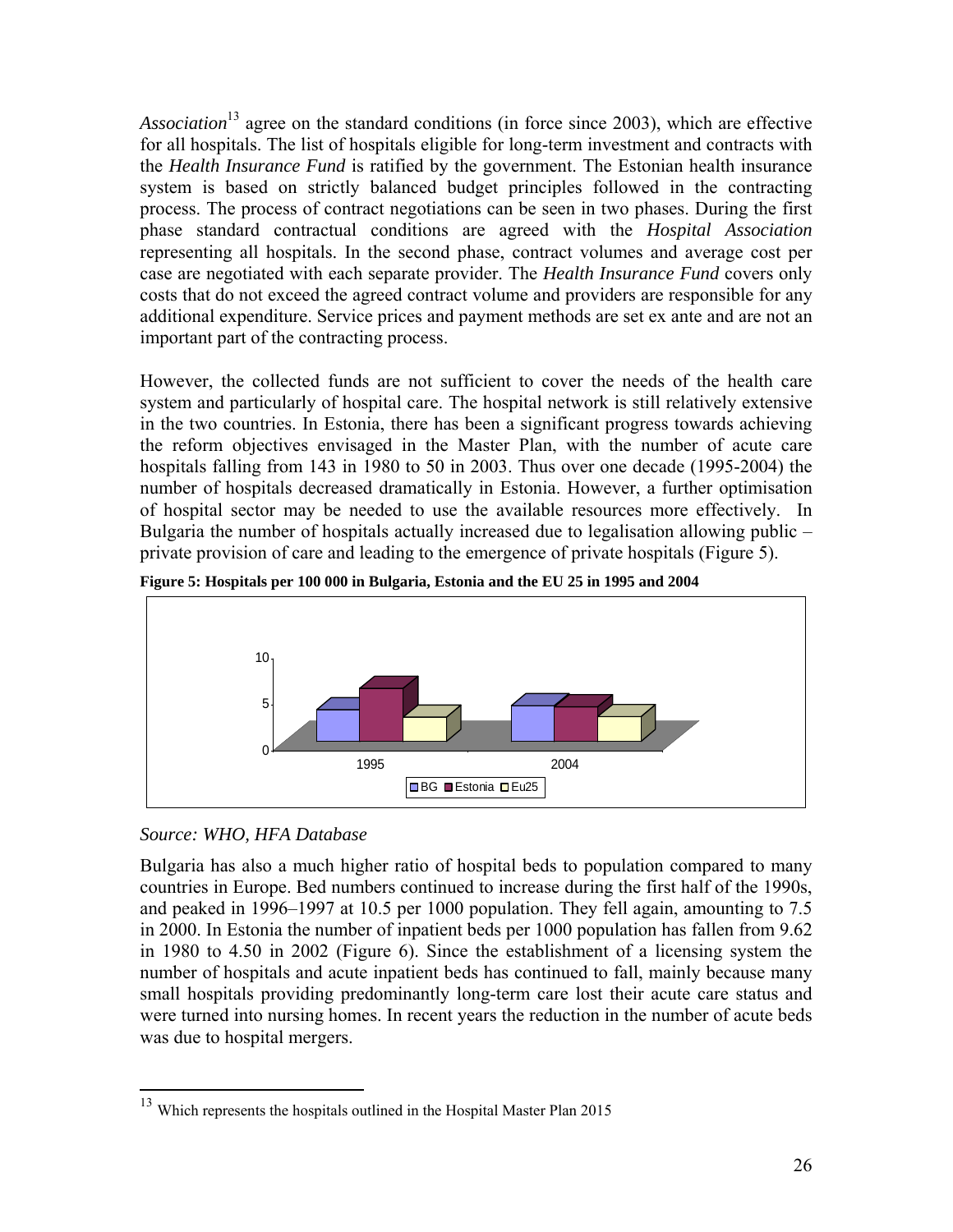

**Figure 6: Hospital Beds per 100 000 in Bulgaria, Estonia and the EU 25 in 1995 and 2004** 

*Source: WHO, HFA Database* 

The bed reductions came as a result of the deliberate efforts of the governments in recognition of the huge cost savings that could result from such measures. In Estonia, while the number of beds has fallen, the number of admissions per 100 populations has remained stable. In Estonia the average length of stay declined to 6.2 days in 2004, compared to 8.8 days in 1998. In Bulgaria the average length of stay (11.5 days in 2000) is still higher than in most countries in the WHO European Region, though it has been dropping steadily since 1980. The occupancy rate for Bulgarian hospitals (66.3% in 2000) is below the European figures suggesting the existence of various barriers to more effective care and utilisation. The occupancy rate in Estonia is in the same range (64.6% in 2002).

Inpatient care in the two researched countries is provided by facilities on different levels and specialization. In Estonia inpatient acute care is provided by regional, central and general (or local) hospitals, as well as by some specialized hospitals. In Bulgaria there are geographical levels too: national, inter-regional and municipal, as well as different types of hospitals depending on the type of care provided (multi-profile and specialised). Over the past 5 years both countries have adopted legislation allowing hospitals to operate under market environment (joint-stock companies or non-for-profit foundations in Estonia; companies with limited liability in Bulgaria). The key share holders (owners) are the Ministry of Health (Bulgaria) and the Ministry of Social Affairs (Estonia) and/or the municipalities. In the early 1990s some "parallel" systems providing health care to the police, railway workers, political elite and others were abolished in Estonia and the services were integrated into the national health system (with some small exceptions).This process however was not undertaken in Bulgaria where "parallel" systems are still fully operational. The private hospitals existing in both countries only focus on providing specialized services, such as gynaecology, obstetrics, ophthalmology, etc.

Prior to the reform, payment for hospital services in Bulgaria and Estonia was based on historical budgets. The health care reform involved gradual introduction of new payment mechanisms allowing hospitals to be paid according to performed clinical activities, to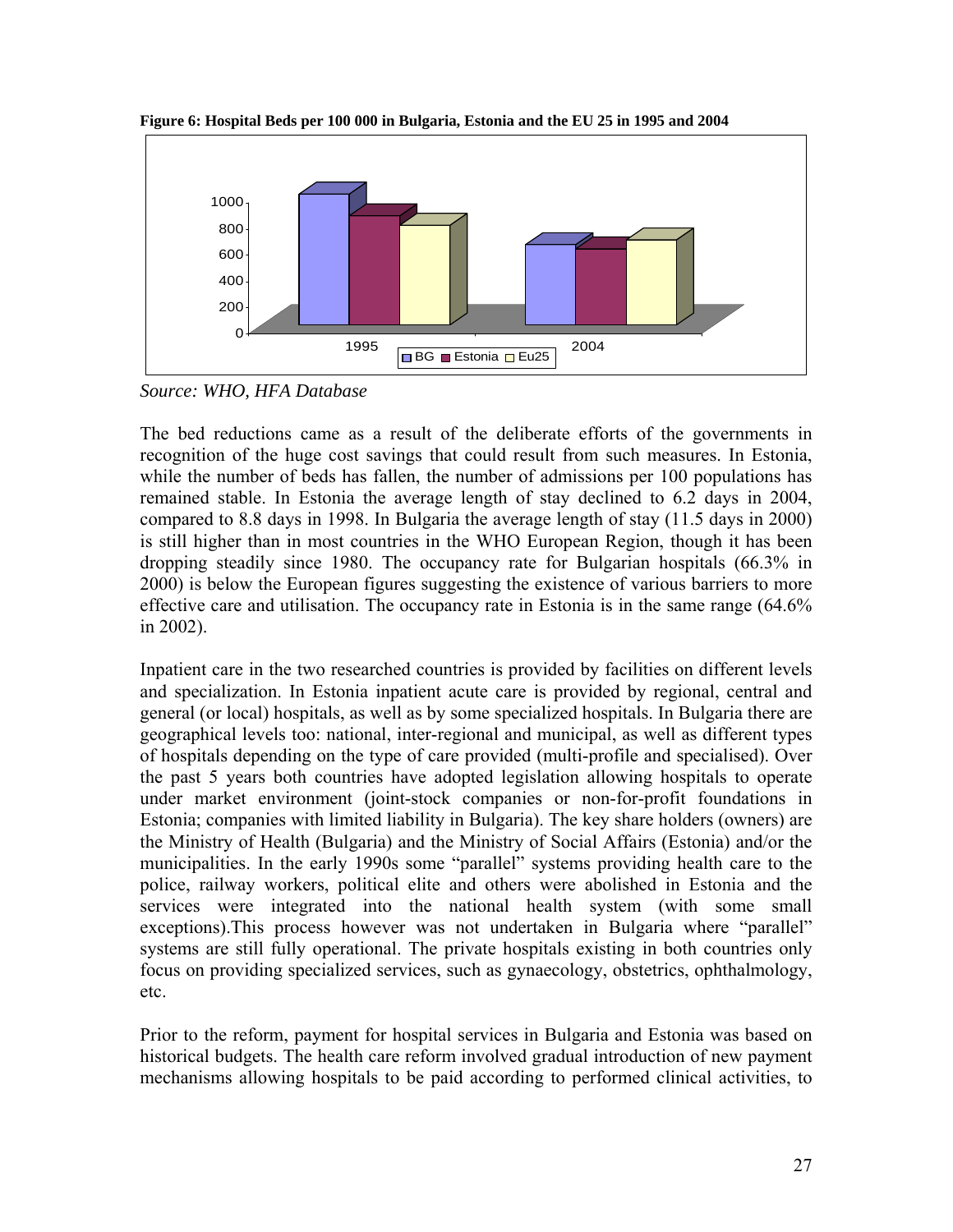replace the old "inefficient system" of fixed budgets based on historical data. Yet the adopted approaches differ in some degree.

In Estonia the payment of inpatient care providers specified in the purchaser/provider contracts is based on the volume and average cost of cases treated in each specialty. Payment is based on service prices set out in the price list, which is similar for all inpatient providers, e.g. all providers are paid the same prices and there is no adjustment for hospital characteristics (e.g. teaching status). The price list of services was established at the beginning of the 1990s and was based on the German health system significantly adapted to the Estonian context. Currently, the price list contains about 1800 different items. Some prices are set on a fee-for-service basis, while others are complex prices for specific procedures. There is no system of bonus payments. The list of services and prices is updated at least once a year. In 2004, a Diagnostic Related Groups (DRG) payment system for inpatient services was introduced in Estonia.<sup>14</sup> In addition to its use as a payment mechanism, the DRG system was also introduced as a classification mechanism that allows an overview of hospital activity, benchmarking of providers and resource allocation with the aim of increasing productivity based on cases rather than individual procedures. The DRG system is introduced gradually and therefore it is used in combination with other payment methods already in place.

In Bulgaria, payment is based on diagnoses, generally grouped in so called "clinical pathways". The clinical pathways have been defined on the basis of the most widespread cases of hospitalisation. Every year, the number of clinical pathways is gradually increasing. The *National Health Insurance Fund* pays a fixed price for each clinical pathway and therefore it is not engaged in active purchasing. The price includes the costs of the medical activities defined in the different packages; auxiliary services provided to a patient during hospitalisation, up to two outpatient consultations after the patient's discharge from the hospital, etc. The *Fund* does not pay for partial completion of the activities under a clinical pathway, or for re-hospitalisation with the same diagnosis within a specified period (different for each diagnosis). Purchaser/providers contracts specify the maximum number of cases in each category of clinical pathways. This may be renegotiated if necessary and the Fund reimburses up to 20% more than the maximum number of contracted cases per package, but at a lower price than the one initially agreed in the contract. For several years now work has been done to develop a DRGs system that would replace the clinical pathways in the country, but its introduction is still pending.

Hospitals in both countries receive additional revenues from user fees, as well as from fees for services not covered by the insurance funds. Possible emerging inequalities associated with higher out-of-pocket payments can be observed when reviewing the share of public versus private health care expenditure in the EU (Figure 7), Bulgaria and Estonia (Figure 8). The figures clearly show that the share of private expenditures in Bulgaria is higher compared to both Estonia and the EU 25 Member states.

 $\overline{a}$ 

 $14$  In 2001, the EHIF began work on adapting the Nordic DRG system (NordDRG) by identifying areas of variation in activity between Estonian and Scandinavian hospitals, calculating prices for reimbursement in Estonia and providing hospitals with feedback on their activity by NordDRG group.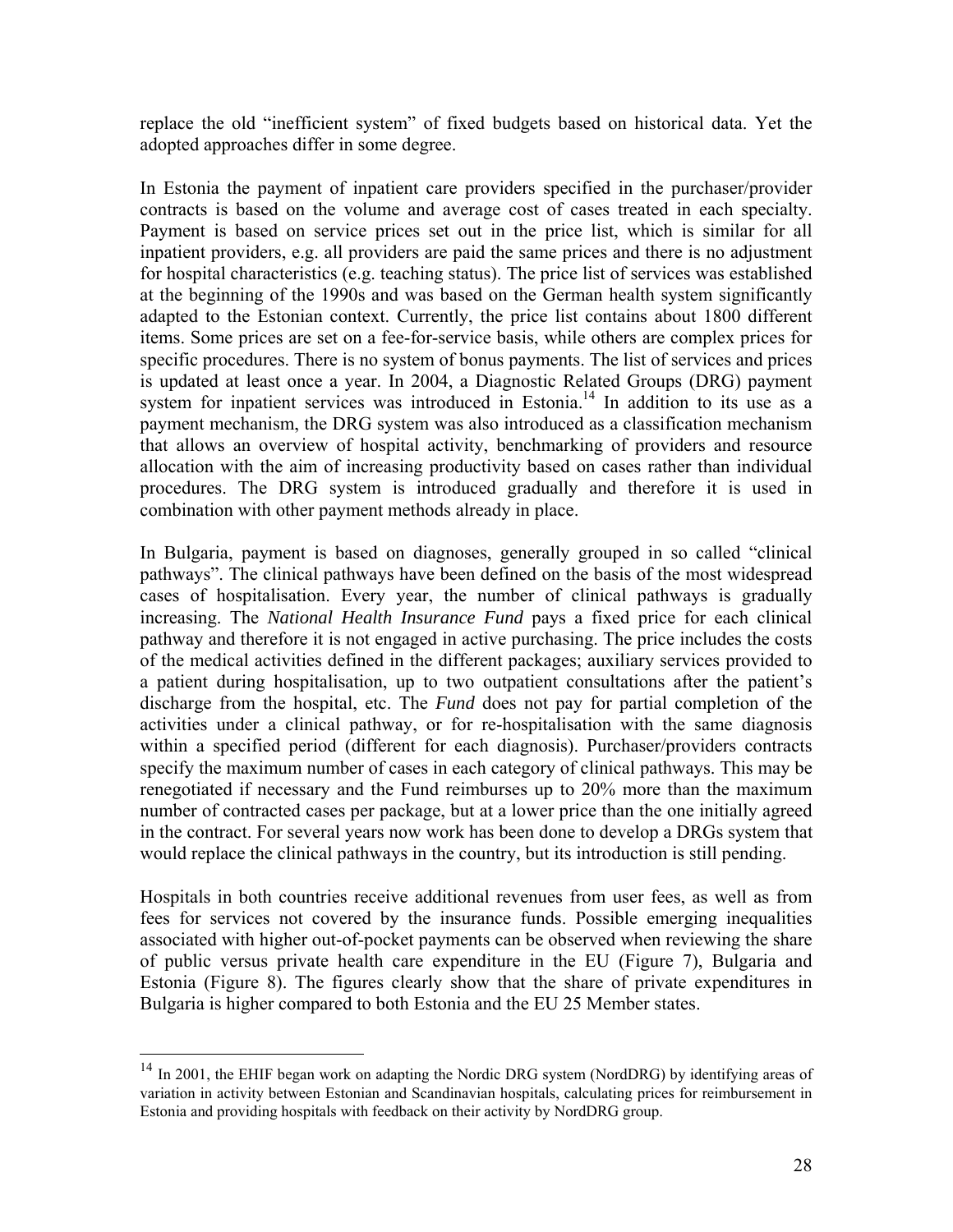

**Figure 7: Public/Private Expenditures for Health as % of Total Health Expenditures - EU 25 Member States (1998-2004)** 

*Source: WHO, HFA database* 





*Source: WHO, HFA database* 

 $\overline{a}$ 

Capital investment has been a problematic area for both countries. Prior to 2000, financing of capital costs was the responsibility of hospital owners – usually the state or the municipalities. However, as capital funding of hospital facilities competed with other claims on state and municipal budget spending, it was often deprioritised. In Estonia, the problem of not having a systematic approach to capital investment was acknowledged by the government, and in 2000/2001 a new system was established, e.g.: investments to be the responsibility of the autonomous institutional providers; the insurance fund's price list to cover capital costs; a capital charge to balance the providers' different starting positions and capital investment decisions in public hospitals to be controlled. Notably, since July 2003, capital costs have been included in the prices paid to providers by the insurance fund.<sup>15</sup> However funds for capital costs are now allocated on the basis of activity without a clear link to capital investment needs. In Bulgaria the costs for capital investments are theoretically the responsibility of the owners (e.g. the Ministry of

<sup>&</sup>lt;sup>15</sup> Capital costs have been added to the price list for ambulatory specialist visits, operations, provider per diems and complex prices. Capital costs have also been added to primary and long-term care prices. The mark-up has been calculated according to providers' optimal capacity per bed (which includes a standard number of square meters per bed that will produce an optimal occupancy rate).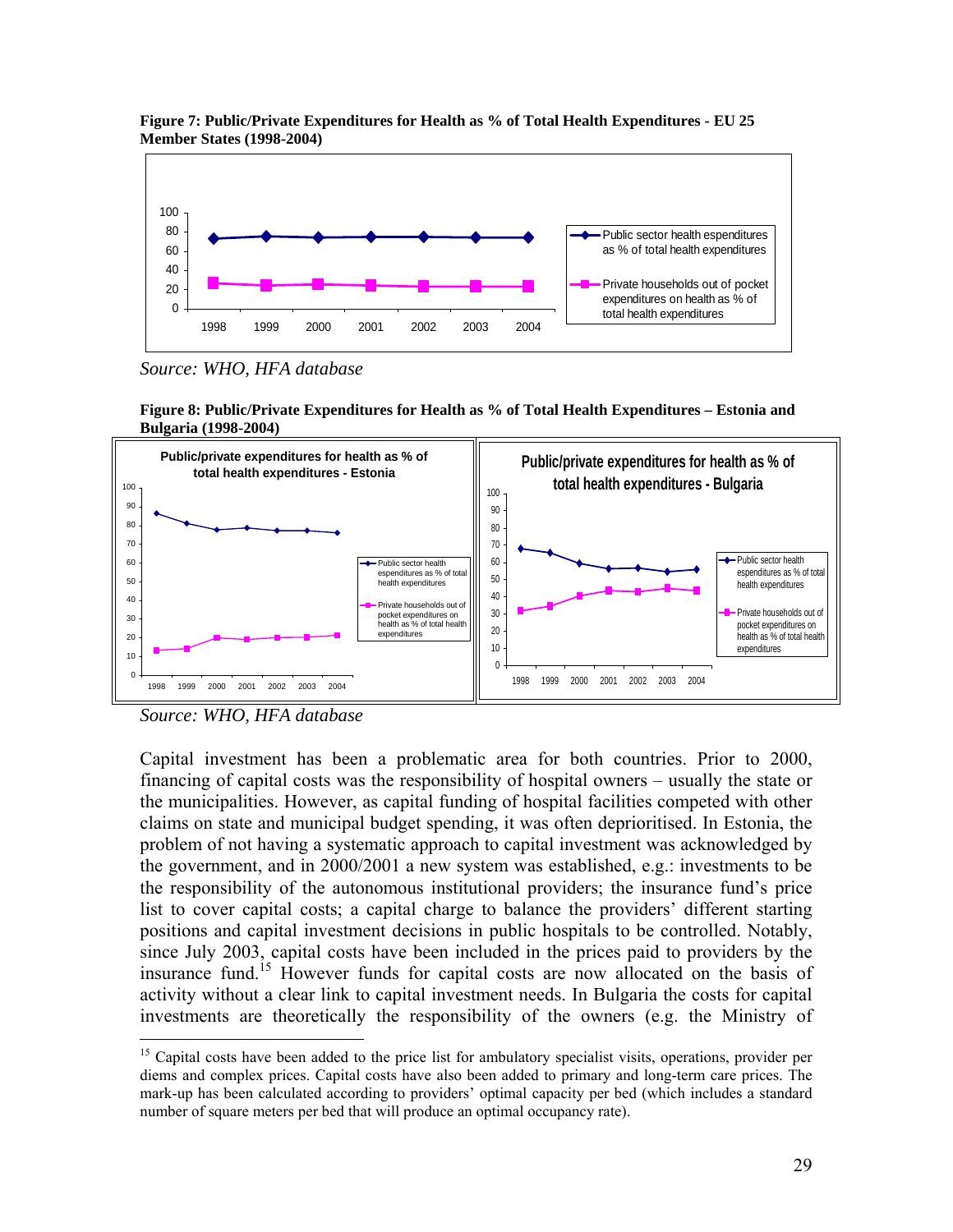Health/municipalities). Yet, due to the shortage of financial resources both on central and local levels, the issue of capital investments is often neglected.

In the process of health system reforms in the two countries, a market environment for the hospitals has been created. Elements of competition among providers were introduced (in Estonia -  $2003^{16}$ , in Bulgaria – 2004). Yet the market environment in the hospital sector is still not very well developed. Although barriers to entry into the market (minimum standards) and limitations to entry into a contract with *the Health Insurance Fund* were introduced, they do not significantly influence the competitive behaviour of providers and consequently have a limited impact on hospital performance.

# *Health Policy and Legislation*

#### *Key Stakeholders*

There is a similarity between Bulgaria and Estonia with respect to the key stakeholders in the health policy field. The stakeholders exercise a different degree of influence over the governance and management of hospitals (Table 3). One significant difference can be emphasised, namely, the active role of the *Hospital Association* in Estonia. The *Association* is closely involved in negotiations and contacting process together with the insurance fund with respect to the package of services, payment methods, quality of care, control, etc. In Bulgaria there is a number of hospital associations, but their role is relatively limited and they do not act yet as a key stakeholder in the hospital care.

| <b>Estonia</b>                               | <b>Bulgaria</b>                              |
|----------------------------------------------|----------------------------------------------|
| Parliamentary Committee on Social Issues     | Parliamentary Health Committee               |
| Ministry of Social Affairs                   | Ministry of Health                           |
| Ministry of Finance                          | Ministry of Finance                          |
| Estonian Health Insurance Fund <sup>17</sup> | National Health Insurance Fund               |
| <b>Hospital Association</b>                  | Hospital Associations (limited role)         |
| Estonian Medical Association <sup>18</sup>   | Bulgarian Medical Association <sup>19</sup>  |
| Estonia Nurses' Union                        | Bulgarian union of paramedical staff         |
| Hospital owners                              | Hospital owners                              |
| Municipalities/ County Governments           | Municipalities                               |
|                                              | Voluntary insurance funds (limited role)     |
| <b>State Agency of Medicines</b>             | National Drug Agency                         |
|                                              | Trade unions                                 |
| International organizations                  | International and donor organizations        |
| Citizens and patients organizations          | Citizens and patients organizations          |
| Suppliers of medical equipment and medicines | Suppliers of medical equipment and medicines |

**Table 3: Key health care stakeholders in Bulgaria and Estonia** 

 $\overline{a}$ 

<sup>&</sup>lt;sup>16</sup> In Estonia, historical utilization data and needs assessment data are used to estimate potential patient movement, and the numbers are finalized at the end of the budgetary year. Providers can also agree to prices that are lower than those set out in the price list, enabling a degree of price competition.

 $17$  In 2001, the EHIF obtained its present status as a public independent legal body, replacing the Central Sickness Fund and 17 regional sickness funds.

<sup>&</sup>lt;sup>18</sup> Voluntary membership

<sup>&</sup>lt;sup>19</sup> Compulsory membership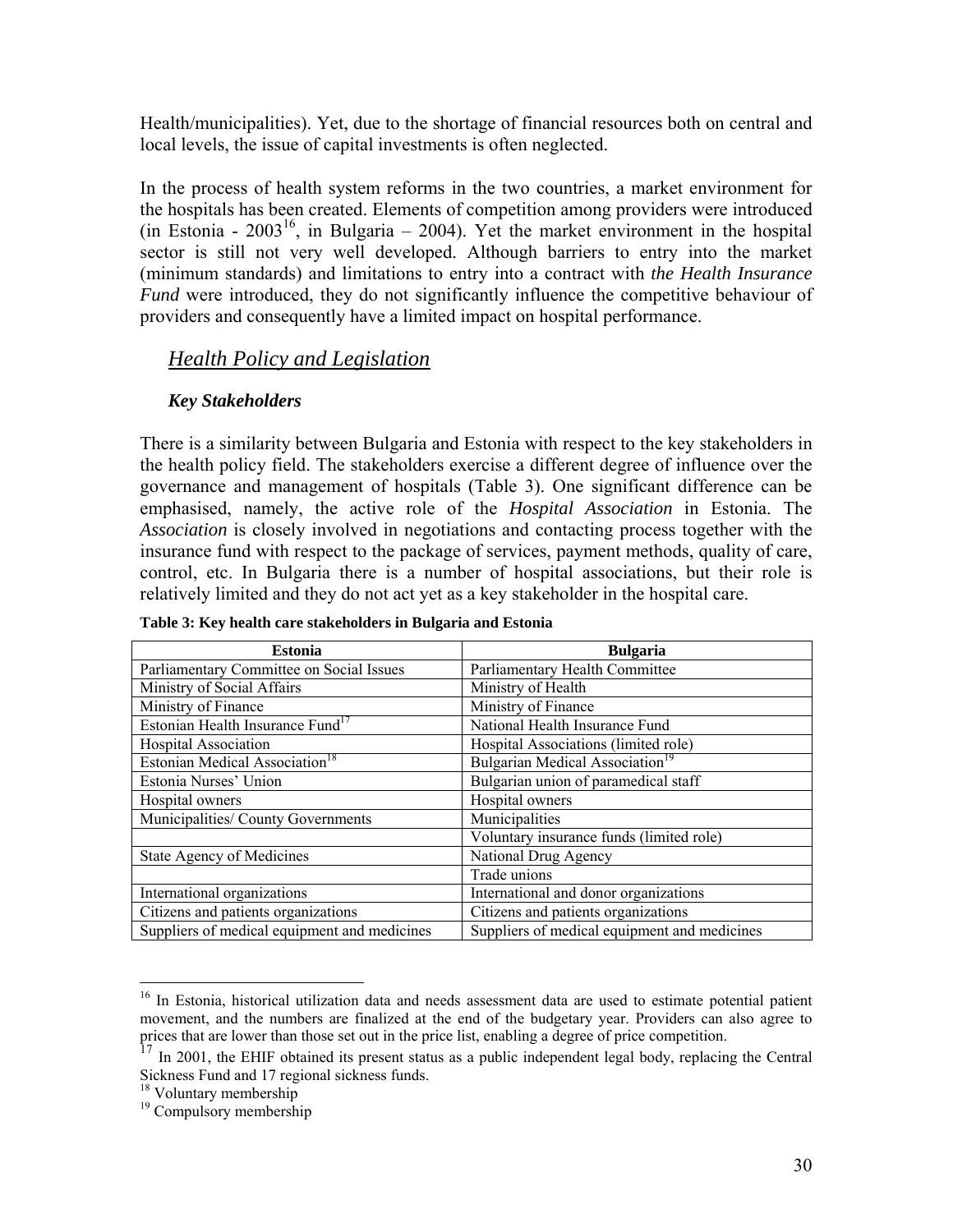The majority of hospital managers in both countries report being in most active interaction with the *Health Insurance Funds*. In Estonia, next to the collaboration with the *Health Insurance Fund* comes the collaboration with the *Hospital Association* – 60% and the *Ministry of Social Affairs* – 51%. In contrast, in Bulgaria the communication with Hospital associations (limited role) does not receive recognition. However, contacts with the *Ministry of Health* are performed on a regular basis. A more explicit dialogue and exchanges between stakeholders are seen as necessary in both countries.

#### *Hospital Reforms and Legislation*

In both countries the hospital reform has intensified since 2000. The adopted legislative frameworks allowed implementation of organisational changes (Table 4). There are at least two reasons why the legal systems of the Central and Eastern European countries undergoing transformation had to be changed. First, the old norms did not comply with the new political principles accentuating a democratic decision-making process. Second, legal norms were required as a tool for reorganisation and introduction of new marketoriented mechanisms. This twofold change in the health sector legislation signified a departure from the centralised 'Semashko' model (BASYS, 1998).

|        | <b>Estonia</b>                                                            | <b>Bulgaria</b>                                            |
|--------|---------------------------------------------------------------------------|------------------------------------------------------------|
| ٠      | Public Health Act, 1995                                                   | Law for Health Insurance, 1998                             |
|        | Medicinal Products Act, 1996<br>Psychiatric Care Act, 1997                | Law for Physicians' & Dentists' Professional Associations, |
| ٠<br>٠ | Health Insurance Fund Act, 2001<br>Health Services Organization Act, 2002 | 1998<br>Law for Health Care Facilities, 1999               |
|        | Law of Obligations, 2002                                                  | Law for Medicines and Pharmacies, 2000                     |
|        | Health Insurance Act, 2002                                                | Law for Control Over Drug Substances, 1999                 |
| ٠      | Commercial Code, 1995                                                     | Law for Transplantation of Organs, Tissues & Cells, 2003   |
| ٠      | Foundations Act, 1995                                                     | Law For Blood, Blood Donation & Transfusion, 2003          |
| ٠      | Public Procurement Act, 2000                                              | Public Health Act, 2004                                    |
|        |                                                                           | Trade Law, 2002                                            |
|        |                                                                           | Public Procurement Act, 1999                               |
|        |                                                                           | Labour Code, 1990                                          |
|        |                                                                           | Privatization Law                                          |
|        |                                                                           | Competition Law                                            |
|        |                                                                           | State Budget Act (annual)                                  |
|        |                                                                           | National Framework Contract (annual)                       |

#### **Table 4: Legislation Related to Hospital Reform**

In Bulgaria, by 2005 there were already a number of laws directly or indirectly addressing hospital care, but only some of these were specifically intended to facilitate the implementation of the hospital reform. The most pertinent laws are the *Law for Health Insurance* and the *Law for Health Care Facilities*. Hospital facilities are also subject to general company legislation and other regulations outside the scope of the health system, as hospitals are commonly given the status of limited companies.

In Estonia, the *Health Insurance Act* of 1991 and the *Health Services Organization Act* of 1994 established a system of social health insurance based on multiple sickness funds and a purchaser–provider split. The parallel health systems of health care delivery were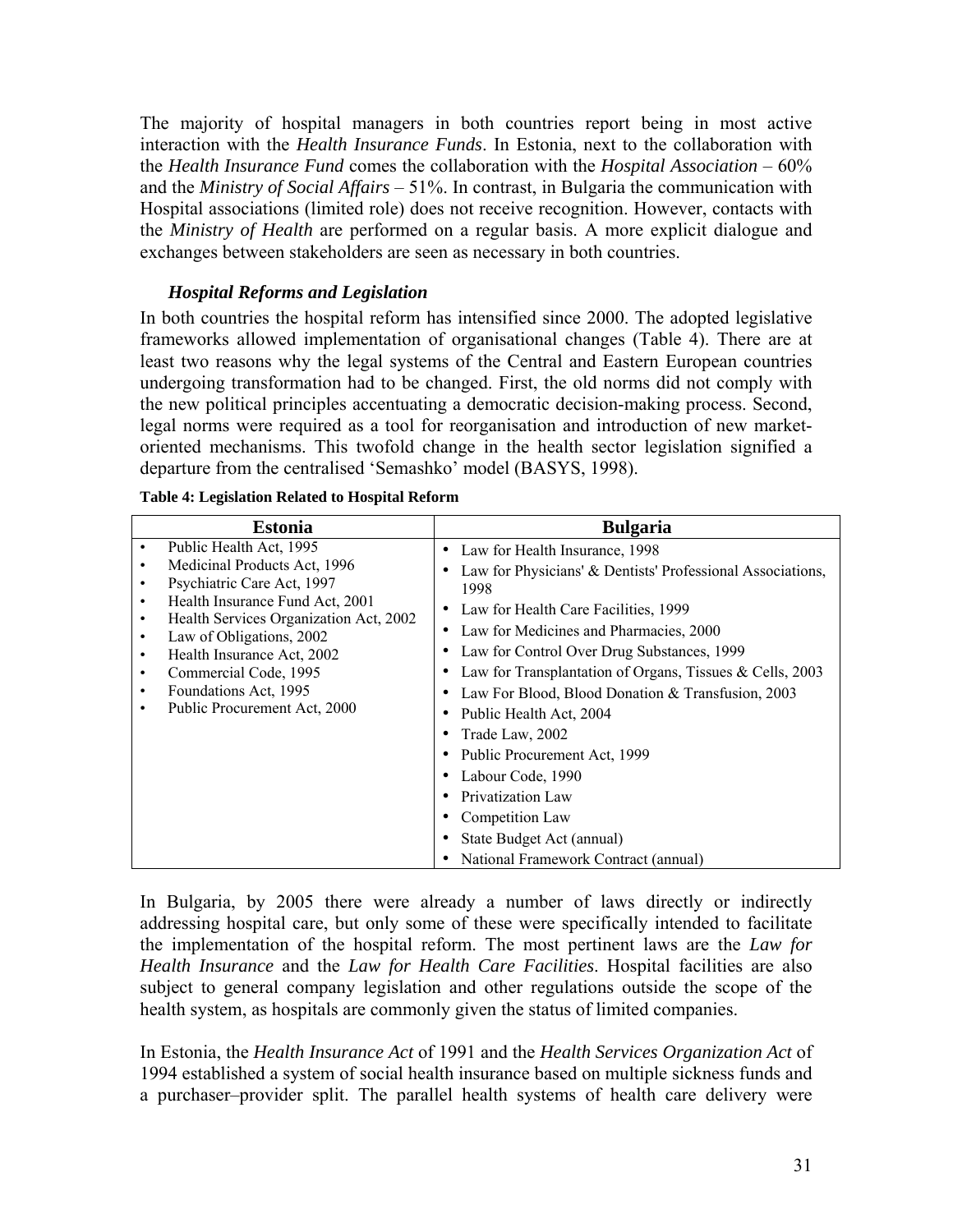abolished (with the exception of primary care for the armed forces, and primary and some secondary care in prisons). A further reform involved changes in the legal status of the Estonian health care providers. The 1994 the *Health Services Organization Act* had not specified provider status options, giving rise to some uncertainty about legal rights, responsibilities and accountability in relation to hospital management. According to the new version of the Act, (which came into force in 2002), health care providers shall operate as private entities under the civil law, as limited liability joint-stock companies (for profit), foundations (not for profit) or private entrepreneurs (self-employed individuals). However, in the case of institutions, the founders or stock-owners are to be public. Indeed, the reform strategy can be more accurately described as one of "corporatisation" rather than privatisation. The aim of this strategy was to create efficiency incentives through increased decision rights at the hospital management level, while maintaining representation of the public interest through having the state and the municipalities appoint members of hospital supervisory boards.

In 2000, the *Estonian Ministry of Social Affairs* developed and adopted a Hospital Master Plan 2015 where some projections about the future hospital capacity were made. The plan noted that Estonia's geographically decentralised hospital system resulted in excess capacity. In 1991, Estonia had about 120 hospitals with about 18 000 beds. Since then, the number of hospitals and the number of beds fell dramatically and by 1995, there were 83 hospitals with about 12 000 beds, and by 2001, there were only 67 hospitals with about 9100 beds. By 2002, many hospitals had merged, and by the beginning of 2003, the number of hospitals had fallen to no more than 40. The Hospital Master Plan 2015 recommends that the number of acute hospitals and beds be further reduced, to 21 acute hospitals and 2 acute beds per 1000 population respectively.

In Bulgaria a strategy for hospital restructuring has been discussed for several years, with a draft made available for public debate only in 2006. The hospital restructuring strategy is still not adopted officially by the government. However, some partial attempts were made by policy makers to speed up the restructuring process through introduction of changes in the hospitals financing mechanisms.

Interestingly, most of the hospital managers included in the survey in both countries were critical concerning the clarity and the existence of strategic objectives for hospital reform (Figure 9). Although Estonia has adopted a Master Plan for hospitals, the majority of the health facilities managers think that the state policy in the field of health care has no clearly defined strategic objectives to perform hospital reform. 76% are of the opinion that the long-term objectives of the hospital reform are not clear and well defined. In Bulgaria the majority of respondents also think that the state health policy has no clear strategic objectives for hospital reform (57%; disagree to a certain extent; 37%). agree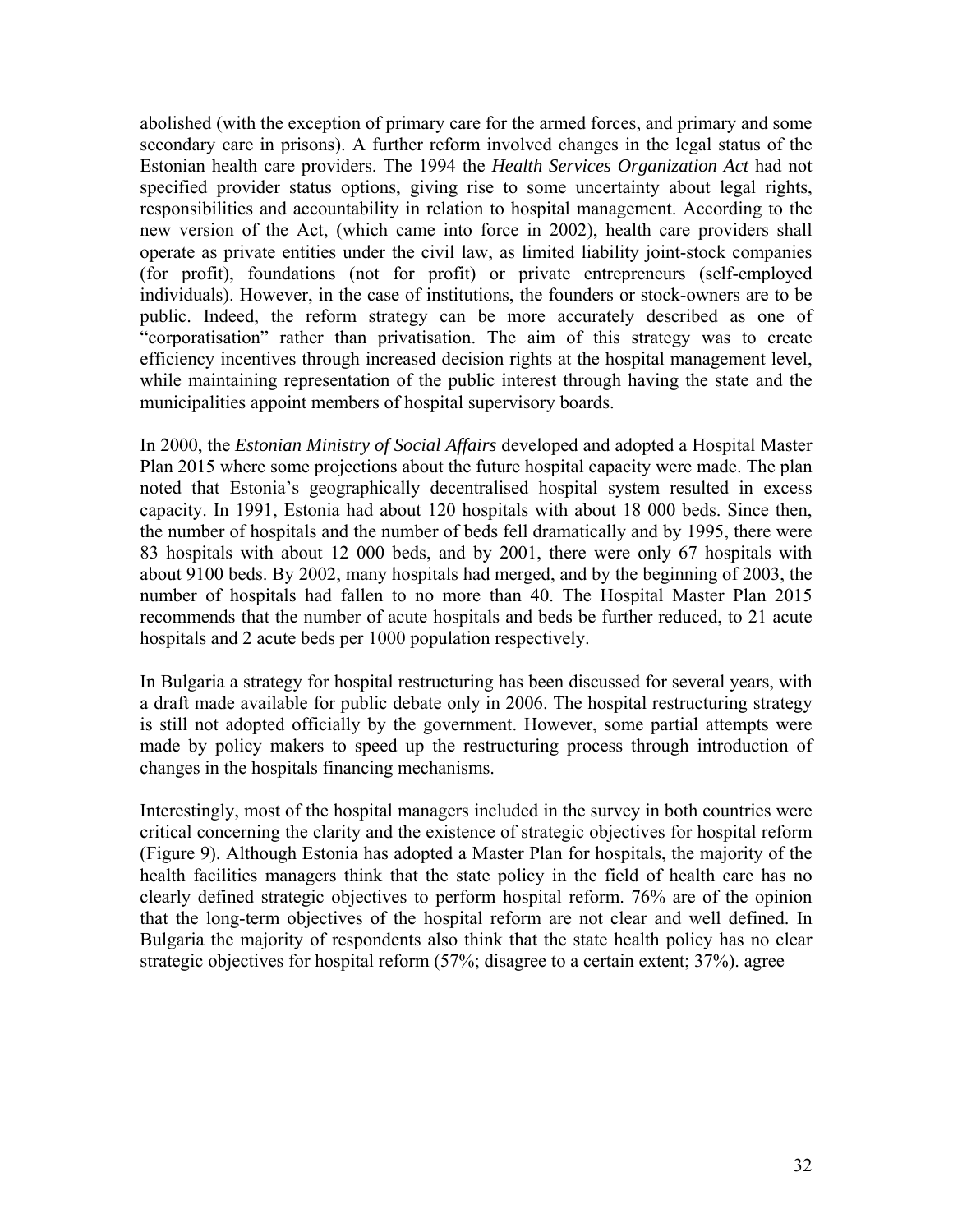**Figure 9: To what extent you agree with the statement that there are clear strategic objectives in state health policy, in relation to hospital reform?** 



Indeed the higher the level of the respondent's position, the better the understanding of the government intentions for hospital reform.. In Estonia the heads of the management boards are more aware of the strategic objectives of the national health care policy than the members of the management boards. Similarly, in Bulgaria, the heads of clinics/wards tend to have more negative views regarding the clarity and consistency of hospital reform compared to the directors/managers.

There is small difference in perceptions of the Bulgarian managers of the smallest hospitals (district/municipal) and those of the regional hospitals who have slightly higher negative attitude (53% and 57% respectively) toward the state strategic objectives as compared to the national hospitals (47%). In Estonia, the objectives of hospital reform are least clear to the managers of general hospitals as compared to the others. On average the objectives are more understandable to managers from foundation type hospitals as compared to those of limited companies (30% of managers from foundations and 6% from limited companies thought the objectives to be clear).

A significant majority of hospital managers in both countries feel that hospital care is not a priority in the government's health policy (Figure 10). In Estonia 72% of respondents admit that hospital sector is not the priority of national healthcare policy. In Bulgaria, the negative answers (69%) prevail over the positive ones (27%).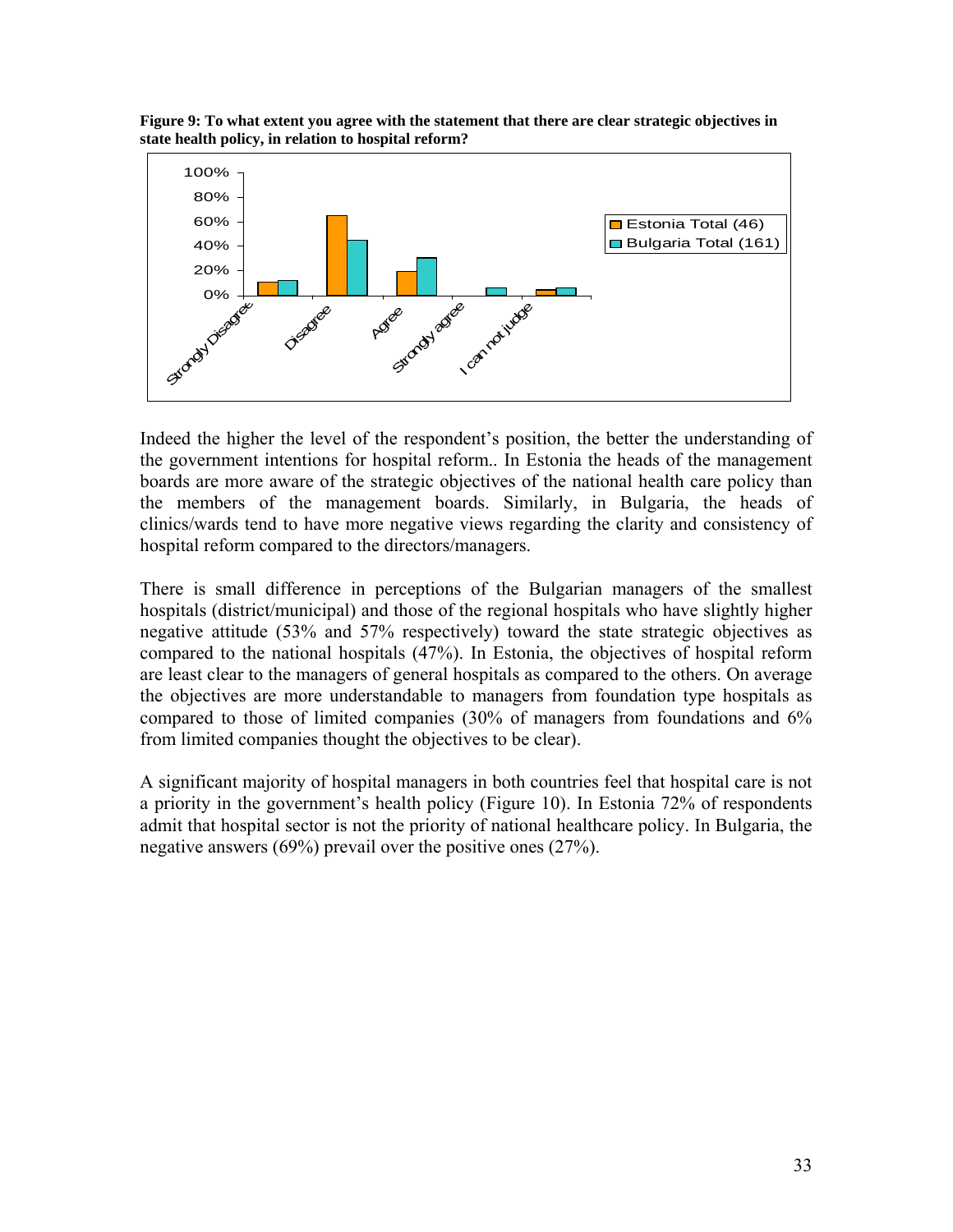

**Figure 10: Would you agree that the hospital care is a priority within the government's health policy?** 

The central and regional hospitals' managers are the least likely to report that hospital sector reform is a priority for the Estonian health care policy. The managers from other hospitals agree more often with the statement that the hospital sector is prioritised. In Bulgaria, heads of departments are less likely to consider hospitals to be a priority as compared to senior management levels. Municipal district-based hospitals are also less convinced that the hospital care is a government priority as compared to the national and regional hospitals.

When asked if they can influence the reform process, hospital managers are divided in their opinion (Figure 11). In Bulgaria only 2% think that they definitely can influence the reform process, while almost 45% think that they can influence it "to a certain extent". In Estonia, on the contrary, the majority of managers (68%) think that they can influence the formulation and implementation of hospital reforms (7% - definitely and 61% - to some extent). 30% of respondents in Estonia and 50% in Bulgaria believe that they have no influence over the reform process and content.



**Figure 11: Do you think you can personally influence some aspects of hospital reform?** 

One can observe a significant diversity of opinions when looking at the responses by hospitals' types. Surprisingly, respondents from municipal hospitals in Bulgaria thought that they have more influence on health policy compared to respondents working at national and inter-regional hospitals, possibly because they have strong, often informal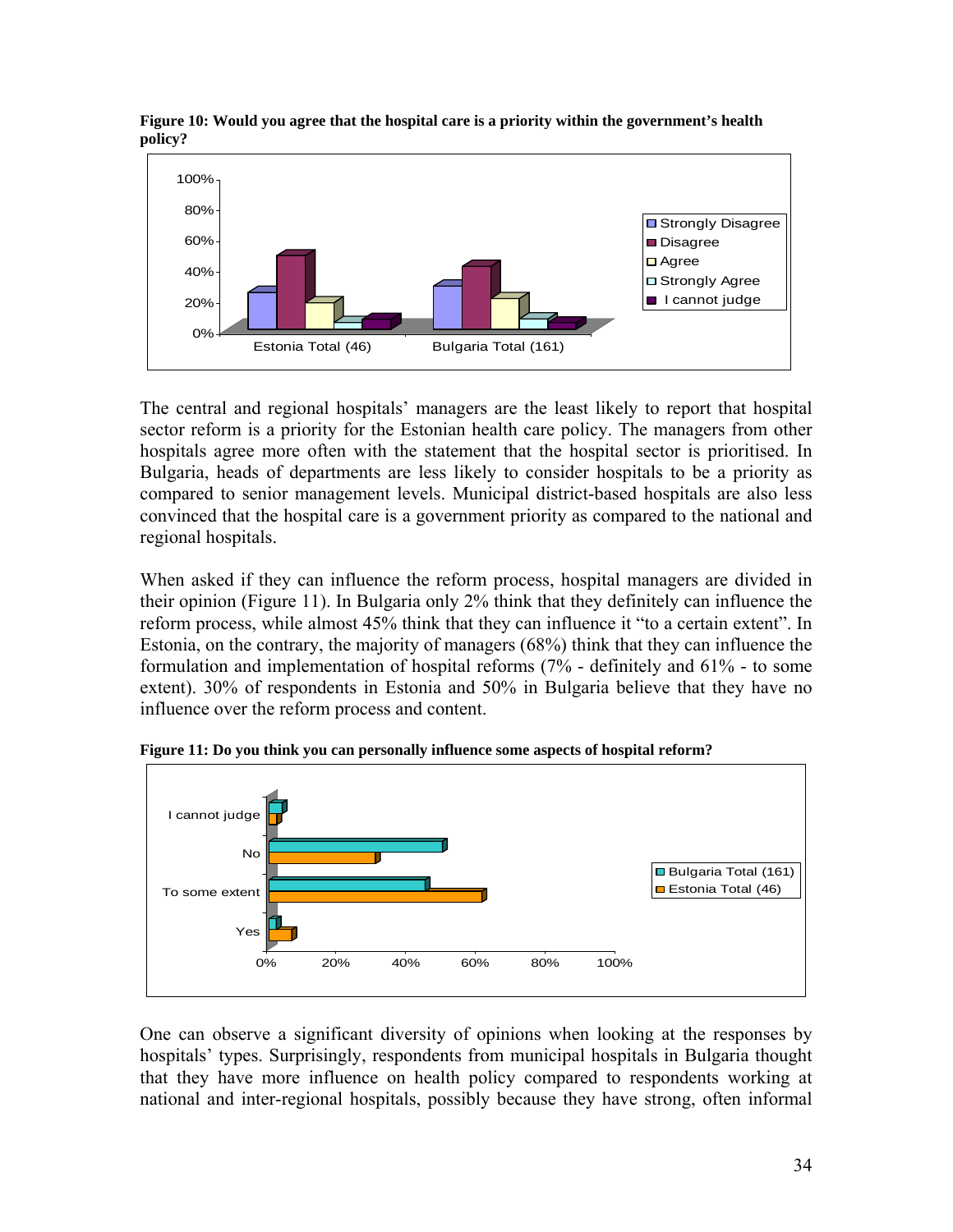contacts with the local community and regional policy-makers. In Estonia the managers of general, central and regional hospitals are more confident in the perception that they can influence the hospital reforms. On the other hand, managers from other hospitals i.e. from special, rehabilitation and long-term care hospitals are relatively uncertain in their ability to influence reforms.

The hospital managers in Estonia pointed out that the main channels to influence the reforms are formal ones at national level and informal ones via personal contacts. Both of these were mentioned in nearly half of the completed questionnaires (51% and 49% respectively). The managers from general hospital use more intensively personal and political channels than managers from other hospitals. The managers from limited companies use different channels more frequently, mostly informal and formal channels at national level. The members of the management boards play more political games, but head of the management boards try to influence the reforms at the regional level.

In Bulgaria the mood is more pessimistic as 50% think that they have no means to influence the reform process, almost a third consider informal channels (personal contacts) as a possibility to exercise influence. Bulgarian managers tend to be more confident in their ability to make a difference in the reform process on regional level (29%) rather than on national level (9%). Two-thirds of the directors think that they may have influence over the health policy reform process compared with just over a third of the heads of clinics. However, despite their higher-level position, 32% of the directors express the opinion that they cannot influence the reform. Younger managers (under 45 years of age) or those who have been at theirs position for less than five years are less likely to feel empowered for active participation in the policy process.

The three positive steps most frequently noted in the process of Estonian health reform in the past decade were: the establishment of the health insurance system and changes in the financing system, the elaboration of standards for different hospital types and the elaboration of long-term development plans. In Bulgaria changes in financing, improvements in hospital management and legislative framework were listed as most important (Table 5).

| Estonia (last 10 years)           |                          | Bulgaria (last 5 years)      |
|-----------------------------------|--------------------------|------------------------------|
| <b>Hospital Managers</b>          | <b>Supervisory Board</b> |                              |
| Establishment of health insurance | Development of Hospital  | Financing and accounting     |
| system (incl. contracting) and    | Master plan              | <i>ssues</i>                 |
| certain revenue base              |                          |                              |
| Requirements for hospital types   | Capital investments,     | Some improvement of hospital |
|                                   | renovation of buildings  | management                   |
| Development of Hospital Master    | Optimization of hospital | Legislative framework        |
| plan                              | network                  |                              |

**Table 5: Positive Aspects of Hospital Reform in Estonia and Bulgaria** 

The free patient choice of a hospital facility was considered as another important aspect in the reform process. Accreditation (licensing) procedures and certification have been introduced in the two countries. This is perceived as a positive development by the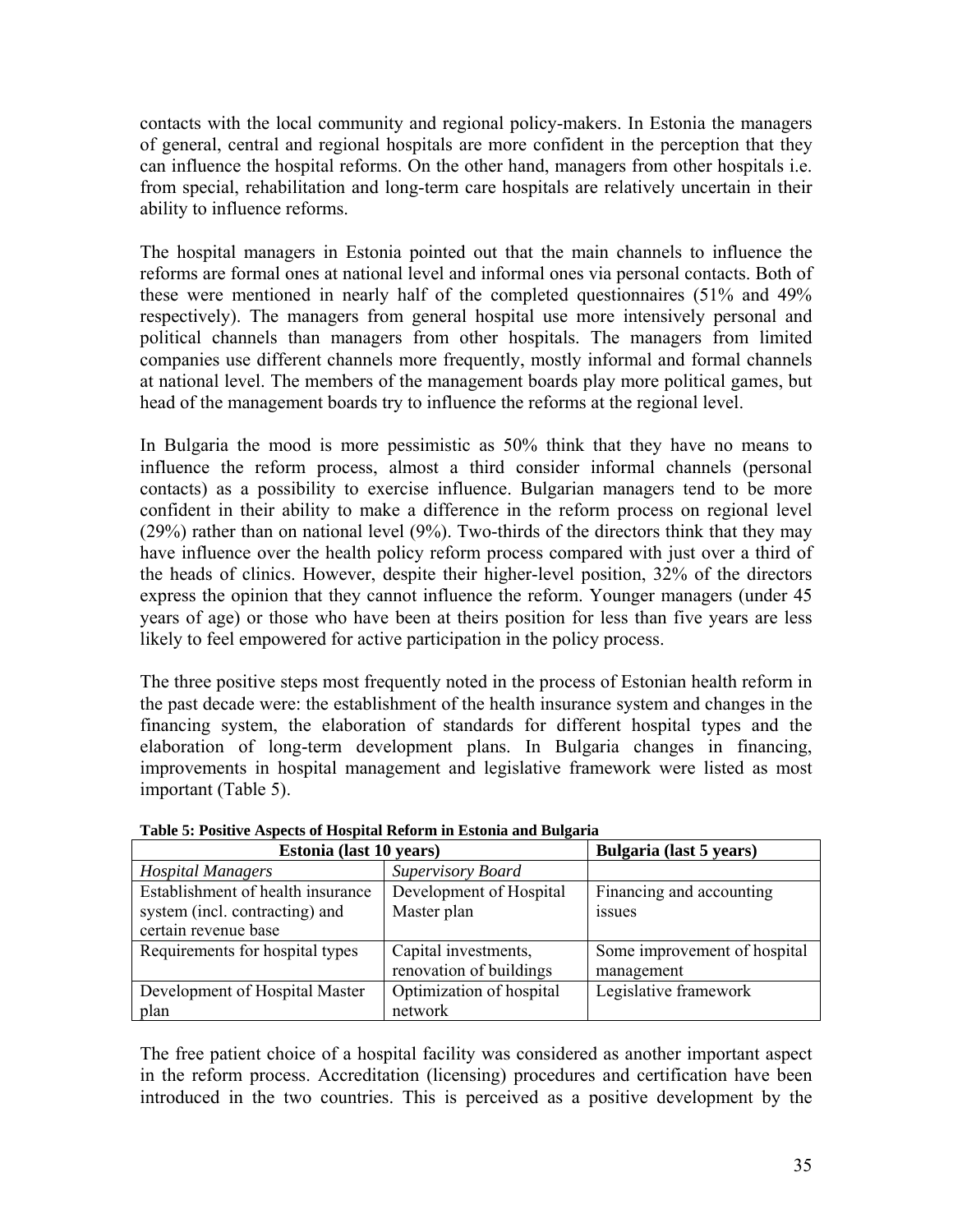hospital management bodies as the new requirements encourage quality improvement and responsiveness of care. Yet, the procedures are not performed by independent public agencies but by divisions of the corresponding ministries (in Estonia – by the *Health Care Board* which operates under the *Ministry of Social Affairs*; in Bulgaria – by accreditation committees subordinated to the *Ministry of Health*).

The changes of the hospital financing and payment mechanisms (e.g. the introduction of social health insurance system and of a payment to providers based on performed activities) have also been evaluated positively by the respondents in both countries.

The changes in the legislative and regulatory framework are commonly seen as positive achievements in both countries. In Estonia, there are laws (Accountancy Law and Pharmaceutical Law) that are not well harmonised with the general legislation and cause concerns for the managers. The respondents are divided in their opinion as whether the legislative and regulatory framework is supportive enough for running the hospital. Many Estonian managers express the view that the legislative framework could be more supportive than it is at the moment. For example, changes are to be made in labour legislation (specifically the frequently mentioned Work- and Recreation Law) that will impose unrealistic restrictions on staff working hours. According to the managers, there is a significant contradiction between the civil law, the regulations stimulating entrepreneurship and the public interests.

In Bulgaria, there was considerable criticism of the lack of consistency and even contradictions between some of the existing laws. Indeed, the respondents mention the legislative framework mainly in terms of its obstructive role to their work. The public health law is mentioned as being among the legislative acts with many drawbacks and lack of synchronisation with other normative documents. The *National Framework Contract* is the most criticised document as it has to be annually renewed after long and sometimes fruitless negotiations. The Labour Code and the collective agreements signed for a particular branch of the economy (health care, education, etc.) are also perceived as a challenge by the hospital managers in Bulgaria.

The regulations and changes of hospital ownership as more corporative are seen by some managers as affirmative changes. Yet the Bulgarian managers argue that due to some legislative inconsistencies they are not able to manage their hospitals independently (as autonomous bodies).

Other differences between the perceptions of the Bulgarian and Estonian managers occur with respect to the long-term development plans for hospitals. In Estonia the elaboration of long-term development plans was emphasised as a positive side of the reform, particularly the elaboration of the hospital Master Plan. Given that no such long-term planning document exists in Bulgaria, the managers are critical about the lack of government vision on the hospital care development. The reduction of hospital capacity consolidation (reorganisation and/or closure) of small and ineffective hospitals is considered by some Estonian managers to be a progressive step. In Bulgaria the lack of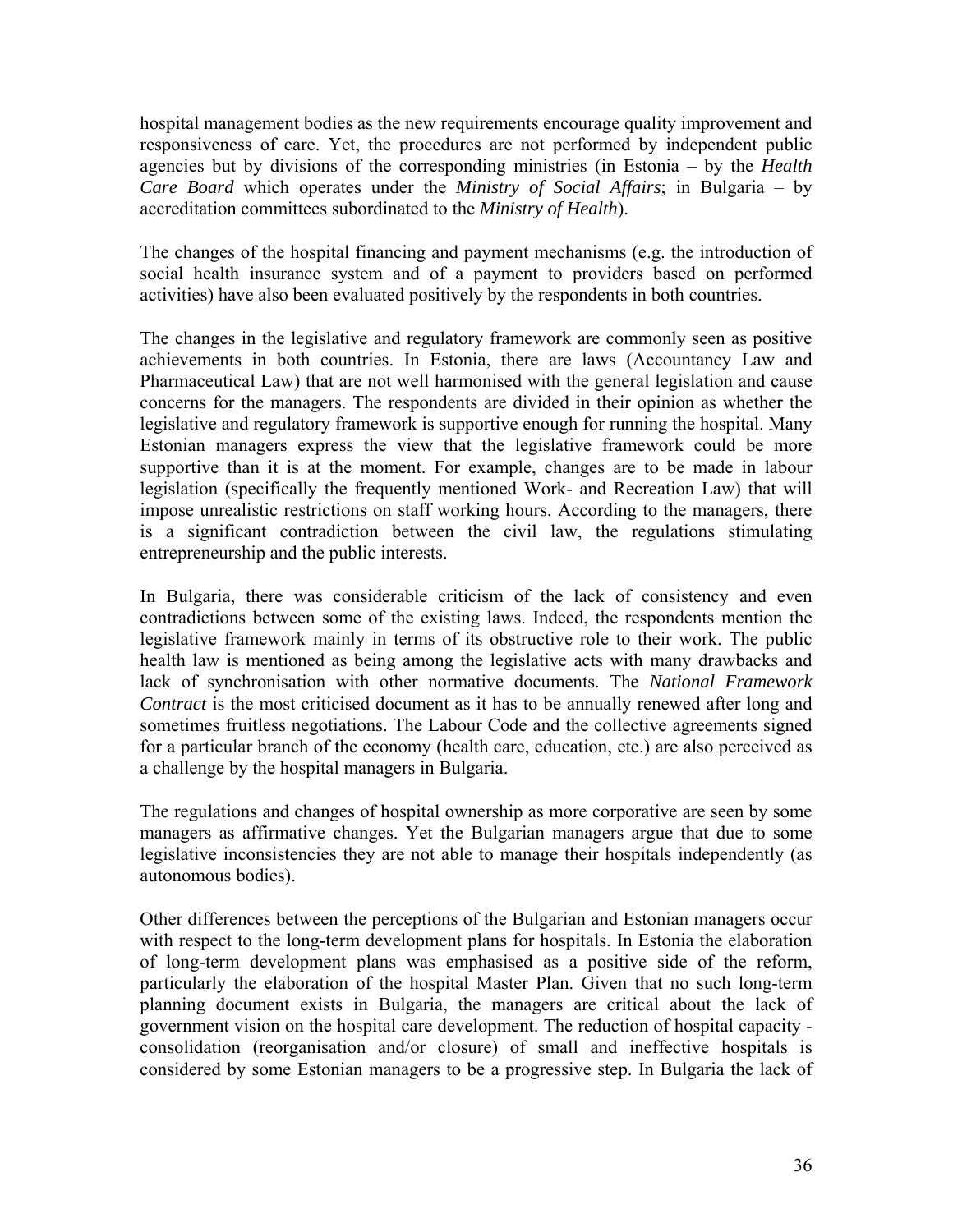political will to undertake radical steps towards restructuring of the hospital sector, or even to initiate debate around these issues is subject to criticism.

Another major difference observed in the two countries is the hospital managers perception of the continuity of care. In Estonia the hospital sector managers indicate positive attitudes towards the formation of the General Practitioners' (GPs) system and the emergency care reform.. In Estonia too, the building of integrated services (between primary care and hospitals) is seen as a problem to some extent , but not as severe as in Bulgaria, where hospital managers declare that the communication within the health care system is rather poor and therefore the continuity of care is often disrupted. The GPs are frequently seen as non-cooperative and not acting in the best interest of the patients. The rapid decrease of the average length of stay in hospitals without prior preparation of ambulatory and social services has led to a "*weak link between the primary care and hospitals*" and fragmentation of care. Regarding emergency care, severe coordination and financial problems are mentioned by the Bulgarian respondents.

It is interesting to observe that in both countries the same aspects of hospital reform are listed both as positive and as negative, with the latter being emphasised more strongly. Shortages in funding and resources as well as poor implementation of reform initiatives are common negative aspects for both countries (Table 6).

| Estonia (last 10 years)                       |                                | <b>Bulgaria</b> (last 5 years) |
|-----------------------------------------------|--------------------------------|--------------------------------|
| Hospital managers                             | Supervisory board              |                                |
| Health financing system, incl.                | Poor implementation of         | Insufficient funding of        |
| Hospital Master plan<br>shortage of resources |                                | hospitals                      |
| No clear agreement on long-                   | No clear agreement on long-    | Multiple aspects of hospital   |
| term objectives in hospital                   | term objectives in hospital    | reform                         |
| sector                                        | sector                         |                                |
| Closure of                                    | Hospitals acting under private | Imperfect legislative and      |
| hospitals/departments                         | law                            | administrative framework       |

**Table 6: Negative aspects of hospital reform in Estonia and Bulgaria** 

The respondents in the two countries have been critical with respect to the instability and lack of clarity in the hospital reforms and objectives, politicisation, monopolisation<sup>20</sup>, insufficient attention to long term care, altered ownership relations, etc. The main problems are under- and instable financing of the health care sector as well as unclear financial responsibilities (e.g. lack of responsibility for capital costs and investments). Consequently the gap between public expectations and the possibilities to meet these expectations is widening.

Expressions like "*the objectives of the reform are not clearly formulated*" and "*the absence of agreement between different political parties on the reorganization and financing of the health care system, and the absence of clear perspectives*" can be found in the respondents' answers in both countries. On the negative side is also the perception

<u>.</u>

<sup>20</sup> Existence of monopolistic structures such as the *National Insurance Funds*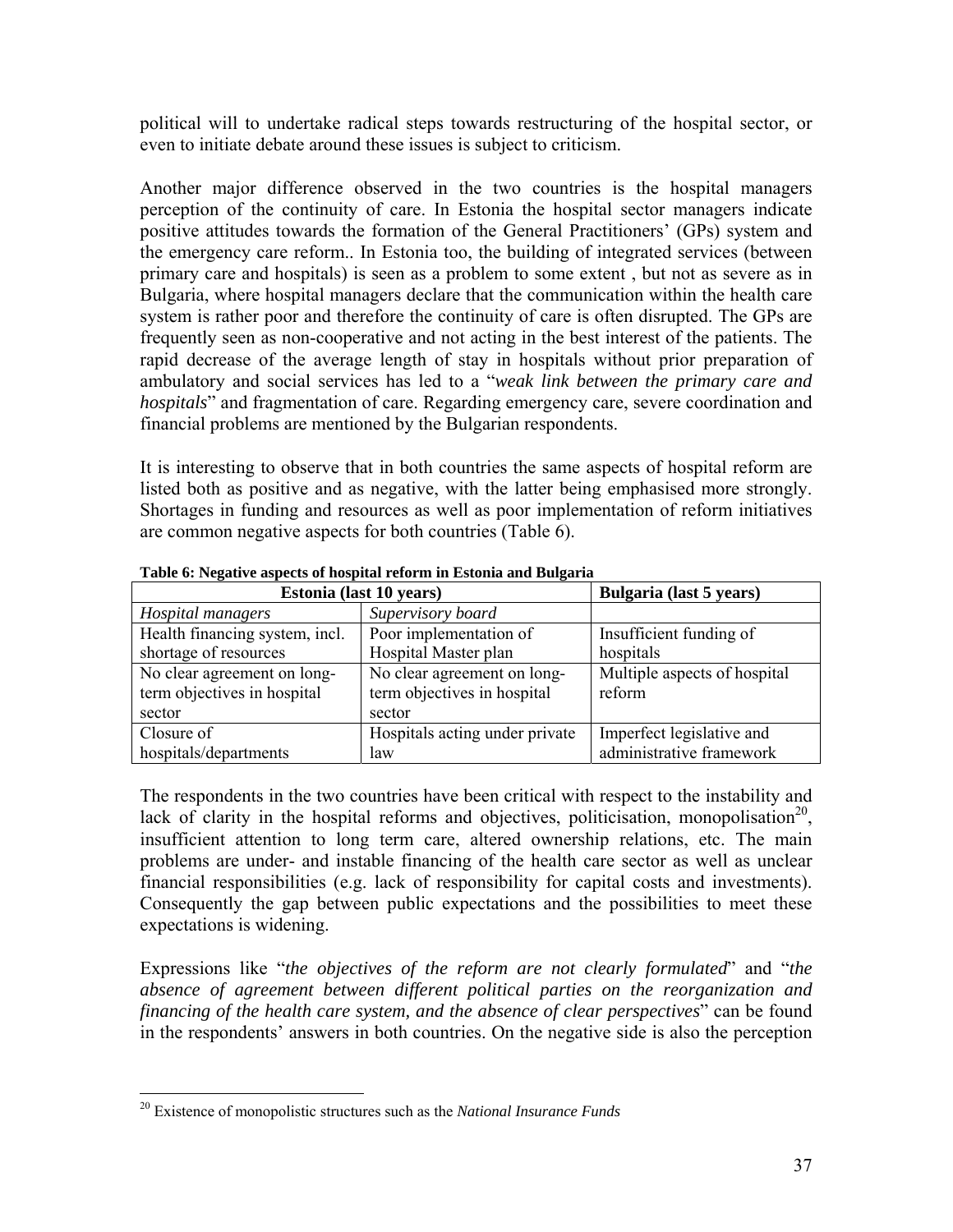that hospital reforms seem to have de-prioritised long term care (e.g. lack of planning for long term care beds and lack of resources for this type of care).

The introduction of market elements is seen as a contradictory step in both countries. On the one hand, "*the hospitals have turned into the commercial organisations*", while on the other hand the liberalisation of the hospital sector and the introduction of some market principles such as competition is perceived to be a positive reform initiative. Clearly, most reform initiatives are not assessed as positive or negative per se, yet obtaining a balance between the market and the social function is seen as important by the hospital managers.

Initiatives to train personnel and to encourage improvements in staff qualifications were mentioned as positive steps taken by the stakeholders to improve hospital efficiency. However the respondents in both countries are very vocal in their concerns regarding the lack of qualified staff at places. Other human resource related problems refer to the staff dissatisfaction with respect to wages, work conditions and career opportunities which are considered as the main reasons for doctors and nurses to leave the profession. Lack of consistent government policy on human resources is heavily criticised by the hospital managers.

Overall, in both countries hospital managers participating in the survey mentioned that hospital reforms tend to be inconsistent, slow, and poorly implemented, with little monitoring and learning. There is a fear of changes due to frequent changes in political power and politicisation of institutions (interference with hospital management). The capacity of the state institutions - ministries of health is perceived by the hospital managers as poor. In the opinion of the hospital managers, all these factors may lead to misuse or inefficient use of scarce resources and generate confusion among managers and front-line practitioners concerning the long term prospects for hospital care development.

#### *Resources and Management*

#### *Financing*

The mode of financing and appropriate level of resources is crucial for the successful work of hospitals as they are dependent on expensive equipment and infrastructure. In both countries hospitals suffer from insufficient financing. In Bulgaria the majority of hospitals have accumulated huge debts in several years. Asked "Who has to bear the responsibility for the losses (depths) of hospitals?" the respondents in the two countries share almost the same view, i.e. "the management board has to bear the main responsibility for the losses and debts of hospitals" (Table 7). Surprisingly, the owners (*Ministry of Health* - in the case of Bulgaria) come second, followed by the national health insurance funds. In Estonia, the *Ministry of Social Affairs*, the *Ministry of Finance* (state budget) and the municipalities were mentioned as responsible institutions but not as frequently as the first three bolides listed below. In Bulgaria some respondents express the opinion that there is a need of state intervention through subsidies or via the state budget.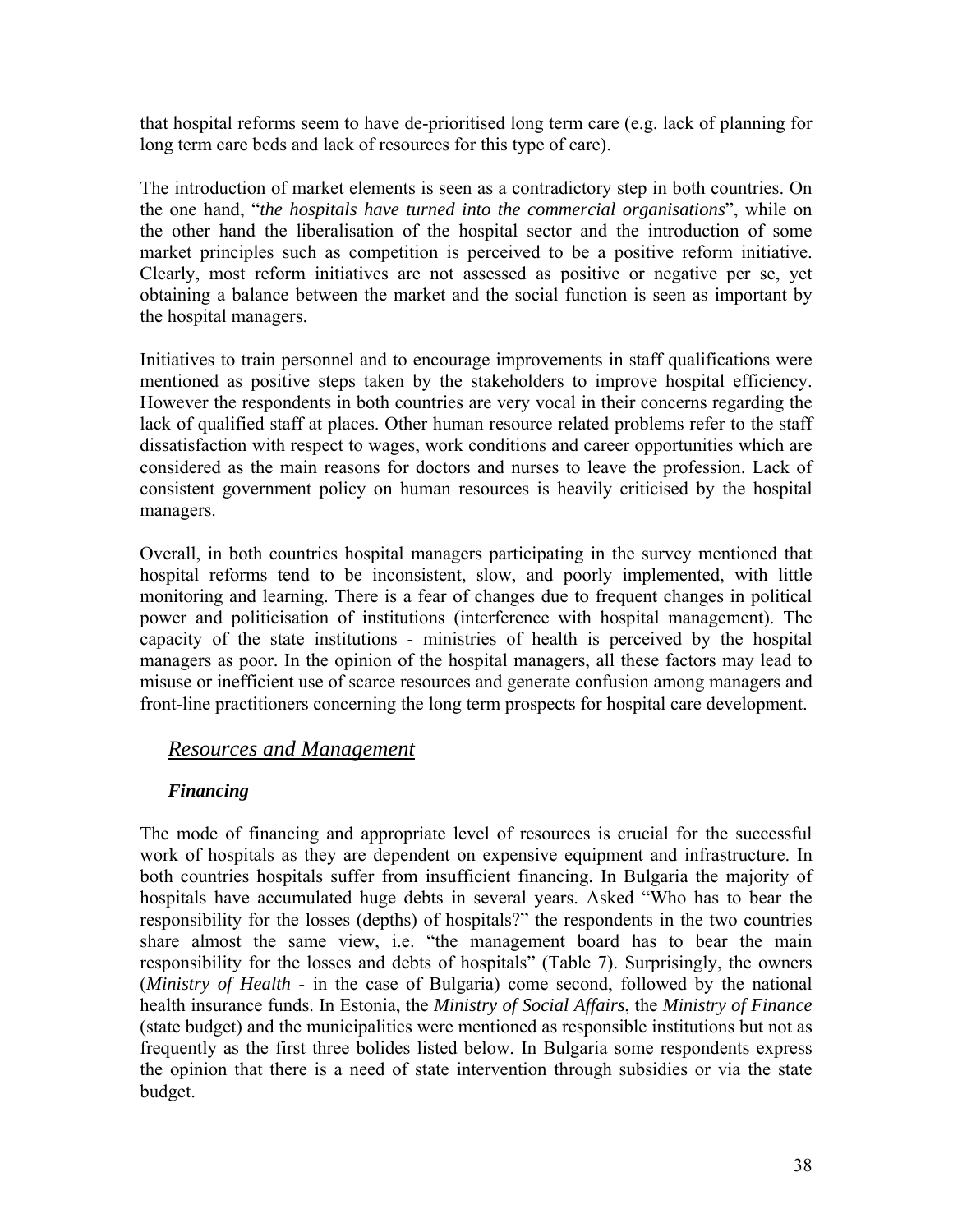| <b>Estonia</b>                 | <b>Bulgaria</b>                        |
|--------------------------------|----------------------------------------|
| Management board               | Hospitals themselves /management board |
| Owners                         | Ministry of Health                     |
| Estonian Health Insurance Fund | National Health Insurance Fund         |

**Table 7: Who should take the main responsibility for the losses (debts) of the hospitals?** 

Hospital managers point out that most hospitals do not form profit and if they do, it is spent to stimulate staff and to invest in equipment and infrastructure (Figure 12). Spending on maintenance is less frequent in Estonia as compared to Bulgaria. In Estonia, profits are used for investments in infrastructure.

**Figure 12: If you have profit in your hospital, what do you spend it on?** 



In order to estimate the level of autonomy our team asked the respondents what approaches they apply to manage funds internally. There are significant differences in the two countries (Table 8). In Estonia, the costs are being allocated to departments mainly according to planned activities (66%). Other approaches include allocation of funds based on historical costs (from previous years) or based on performed activity. In Bulgaria, the approach most frequently used is allocation based on actual volume of work (81%). Yet, for a significant number of respondents the methodology of allocation is not clear. There were mixed views on the necessity to cross-subsidise departments that do not form profit (or surplus) but are vital for the hospital as a whole (e.g. pathology).

**Table 8: Allocation of Funds between Clinics/Wards** 

|                                      | <b>Estonia</b> | <b>Bulgaria</b> |
|--------------------------------------|----------------|-----------------|
| Based on actual volume of work       | 39%            | 81%             |
| Not known/not clear                  | 14%            | 10%             |
| Based on the costs in previous years | 43%            | 4%              |
| Other                                | 5%             | 3%              |
| Based on planned activities          | 66%            | 2%              |
| No specific criteria                 | 14%            |                 |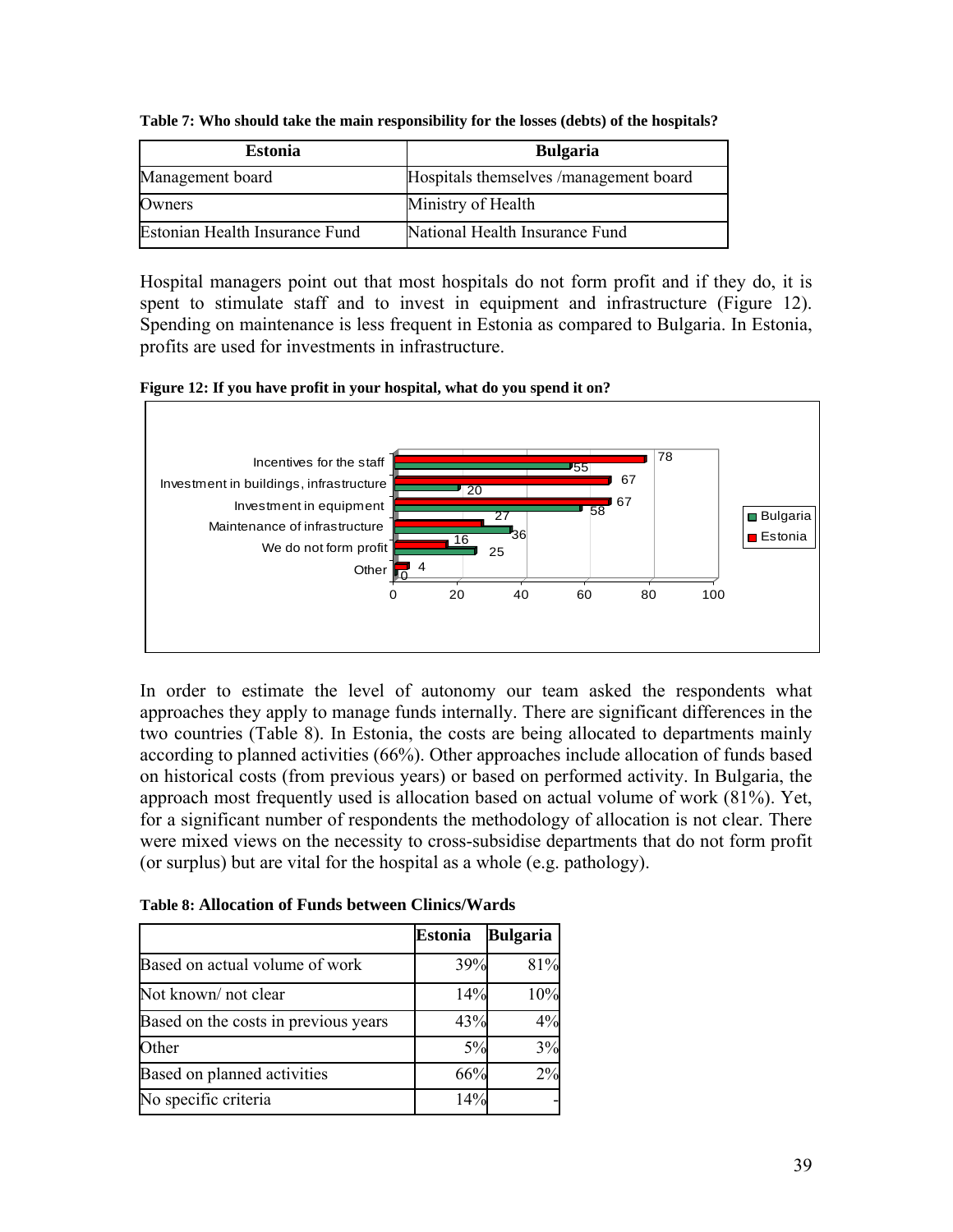It is not very common for clinics and wards to manage the allocated funds independently. About half of the respondents (48% in Estonia and 52% in Bulgaria) in both countries declare that clinics and wards have no financial autonomy (Figure 13). About a third claimed that there is some autonomy ("to some extent"). In Estonia the percentage of those who perceive autonomy of wards and clinics is twice as high (20%) as in Bulgaria  $(9\%)$ .



**Figure 13: Do clinics/wards manage the allocated funds by themselves?** 

#### *Human Resources*

The motivation of staff and good remuneration are important factors for achieving good quality of care and effectiveness of work. The results of our study show that there is a link between remuneration and performed work. In Estonia, 76% of respondents report to have different pay grades for different positions in their hospital. That is much more the case for the medical and high level administrative staff than the technical staff at lower levels in both countries. According to the respondents the remuneration of physicians is mostly linked with the work performed (Table 9).

|                                    | <b>Estonia</b> | <b>Bulgaria</b> |
|------------------------------------|----------------|-----------------|
| For physicians                     | 52%            | 76%             |
| For nurses and other medical staff | 48%            | 72%             |
| For administrative staff           | $22\%*$        | $62\%$          |

\*excluding management board

In the Estonian central and regional hospitals included in the survey there are pay grades for the different positions. In the other hospitals two-thirds of respondents reported implementation of pay grades. Indeed performance related payment is quite widespread among hospitals.

In Bulgaria, staff payment is increasingly linked with staff activities and there are some fluctuations (decrease in real terms) in the level of salaries in the last year caused by the introduced changes. Overall, the low level of salaries in the health care sector in Bulgaria is expected to drive a number of medical staff and particularly nurses from their jobs and promote migration to the EU. However, the current study showed that there is very little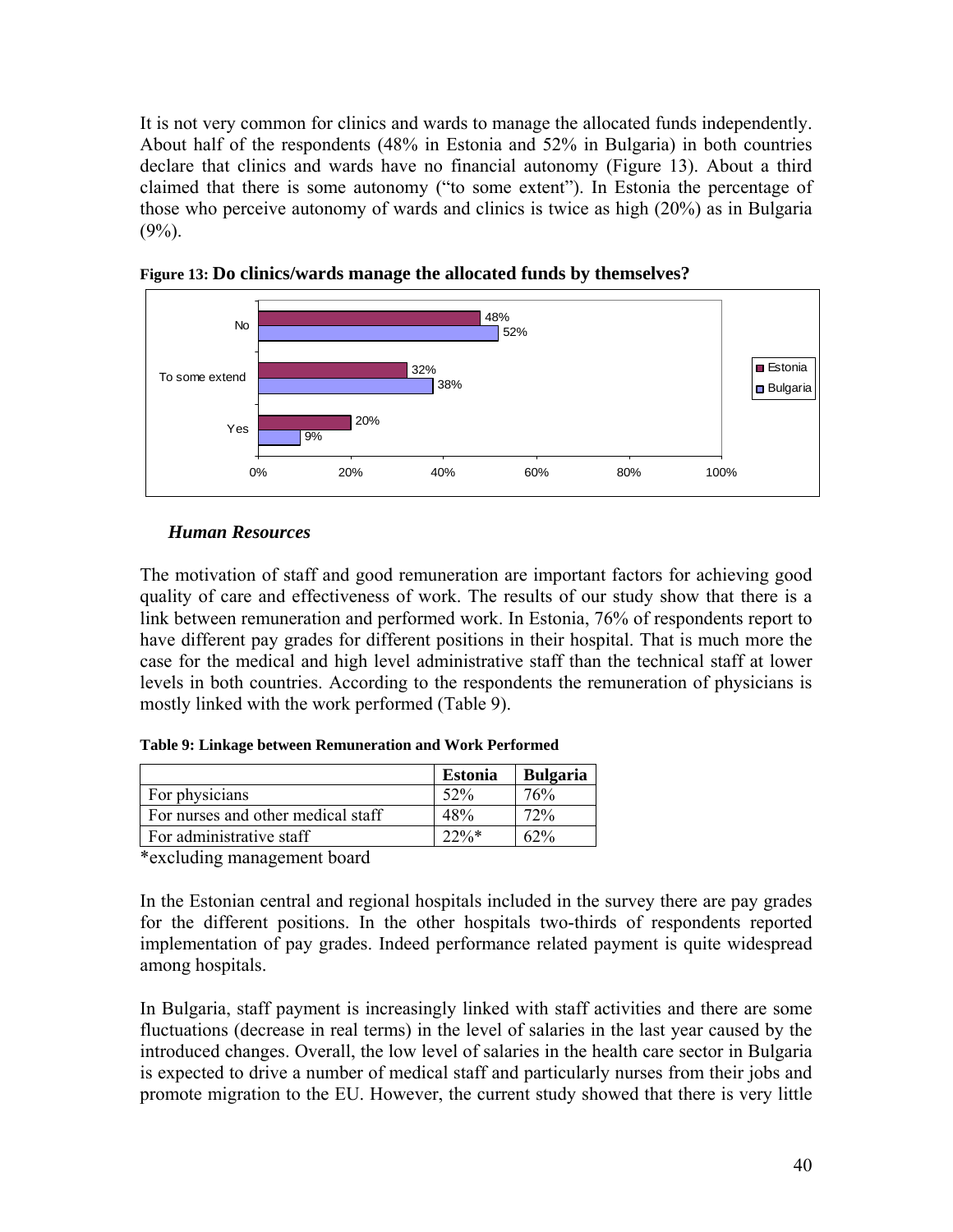change in staff availability over a 5-year period (2000-2005) despite acute underfinancing. Aging of staff is considered as a serious human resource problem - by the end of 2005 the average age of hospital staff in the surveyed Bulgarian hospitals was 45.4. The average age among physicians only was even higher – 46.7 years.

In Estonia and in Bulgaria, hospitals have plans for additional training of their staff. In Estonia, 73% of respondents stated that their hospital have written plans and objectives for clinical training of the staff. One third of the Estonian respondents reported that there are objectives and plans for management training. Respondents reported intentions for introducing training programs in other areas such as: food management, communication skills, IT, customer services; etc. In Bulgaria, 75% of respondents were aware of the existence of plans for training in clinical skills, 16% pointed out that some training in managerial skills is foreseen and 9% - that some other type of training is planned.

Communication between the management body and the staff is of importance for the hospital environment. The good level of information of the staff increases employees' satisfaction and may contribute to increased efficiency and quality of performed tasks. Personal communications as well as regular departmental meetings are seen as most important channels of internal communication. Other channels such as Intranet also gain importance while staff newsletters (bulletins) are perceived as the least important source of information.

#### *Management*

Hospital governance is an area of growing interest in the two countries. Due to the importance of this area and the limited evidence available in the literature, we have paid specific attention to this topic in the survey.

Most of the Estonian hospitals operate under private law - i.e. even when the ownership is in a public sector (state or municipal) their legal environment is as private companies. The Estonian hospitals have management boards that are overseen by multirepresentative supervisory boards, where mainly owners' interests are represented. However, there are ongoing discussions about what should be the appropriate composition of the supervisory boards whether they act in public interests as expected, and what should be their role and responsibilities. In Bulgaria, hospitals also act according to the Commerce Act as joint stock companies (with public interest). Management boards consist of representatives of owners, professional associations, local communities, etc. In contrast to Estonia, few Bulgarian hospitals have supervisory boards (8.5% of the sample).

In both countries a majority of the hospital managers have expressed the view that management boards have sufficient autonomy to manage their hospitals. Survey results show that in Estonia the chances for autonomous health establishment management are more pronounced than in Bulgaria (Figure 14).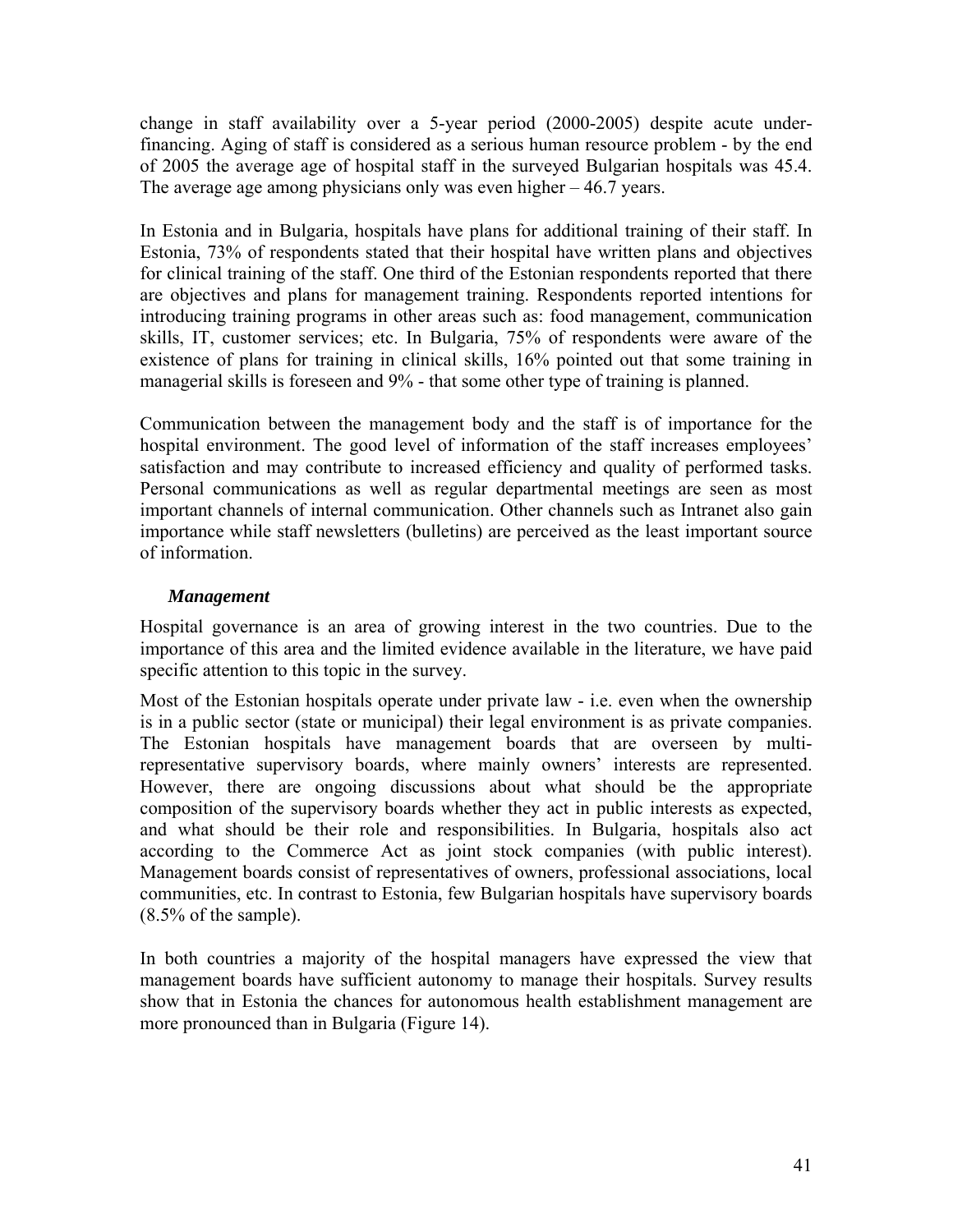

**Figure 14: Do you agree that the management council (board) of your hospital enjoys sufficient autonomy to manage the hospital?** 

According to the Bulgarian managers, the most important functions of the management board are: planning, taking decisions for and control over the activities as well as financial management. Yet, the managers are faced with a number of difficulties when making autonomous decisions in managing their hospitals (Figure 15). However, significant variations are observed when analysing the answers of the respondents across different types of hospitals: larger/national hospitals are less autonomous in investing in equipment and infrastructure, but more autonomous in deciding on prices for paid services and provider payments mechanisms.





The majority of hospitals in Estonia (66%) and in Bulgaria (73%) have business plan or investment strategy with respect to capital assets and medical equipment (Figure 16). In Estonia, it is mandatory for hospitals to have a general development plan. In Bulgaria, the established accreditation procedure has gradually set requirements for the hospitals to prepare business plans and strategies. Yet, 24% of the Bulgarian respondents declare that they do not know about such documents.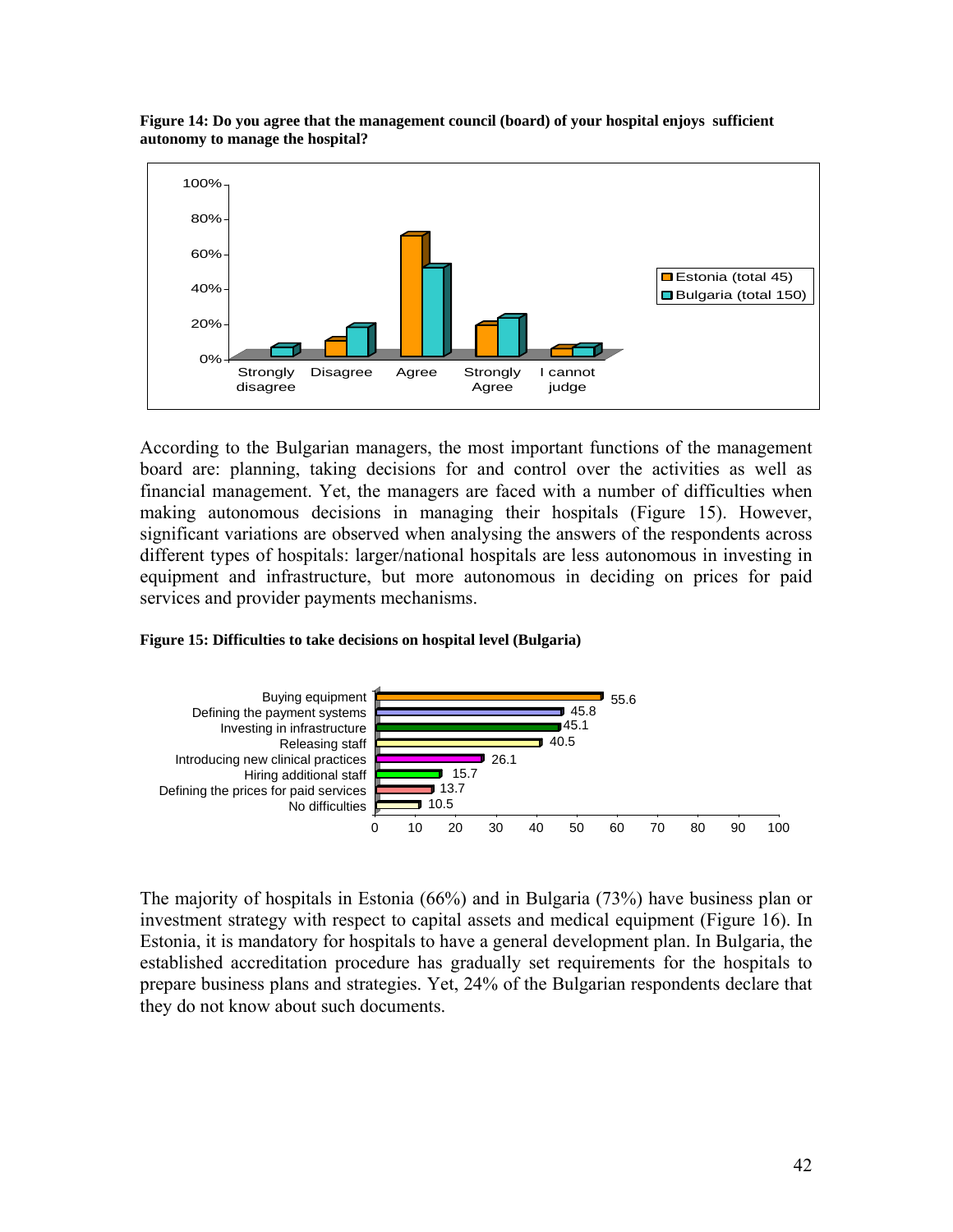

**Figure 16: Does your hospital have a business plan or investment strategy with respect to long-term assets and medical equipment?** 

The state of the infrastructure and equipment in the hospitals is important for achieving the health system's goals – high quality, effectiveness and patient's satisfaction. Overall, Estonian managers are more critical than the Bulgarian ones regarding the state of the infrastructure and the medical equipment in their facilities (see the section on the quality of care).

Most hospitals have developed documents stating the vision and mission of their facility and its strategy for development. However, about 30% of the respondents in Bulgaria stated that these documents are not publicly available. According to the respondents, almost all hospitals also have documents related to quality improvement and encouragement of good medical practices (Table 10).

| In your hospital, do you have:  |                                |                        |                                              |          |                                                                                                                  |                |  |  |
|---------------------------------|--------------------------------|------------------------|----------------------------------------------|----------|------------------------------------------------------------------------------------------------------------------|----------------|--|--|
|                                 | a written document<br>mission? | stating its vision and | a long-term strategy<br>for its development? |          | have written<br>document/standards for<br>improving quality of care<br>and encouraging good<br>medical practice? |                |  |  |
|                                 | Bulgaria<br>Estonia            |                        | Estonia                                      | Bulgaria | Estonia                                                                                                          | Bulgaria (153) |  |  |
|                                 | (43)<br>(155)                  |                        | (44)<br>(156)                                |          | (45)                                                                                                             |                |  |  |
| Yes it is publicly<br>available | 79%<br>65%                     |                        | 80%                                          | 44%      | 82%                                                                                                              | 57%            |  |  |
| it is not publicly              |                                |                        |                                              |          |                                                                                                                  | 36%            |  |  |
| available                       |                                | 23%                    |                                              | 37%      |                                                                                                                  |                |  |  |
| N <sub>o</sub>                  | 21%                            | $2\%$                  | 18%                                          | $5\%$    | 18%                                                                                                              | $2\%$          |  |  |
| I cannot judge                  | 10%                            |                        | $2\%$                                        | 14%      |                                                                                                                  | 5%             |  |  |
|                                 |                                |                        |                                              |          |                                                                                                                  | % of the total |  |  |

**Table 10: Existence of documents regarding vision, mission and long term development of hospitals** 

In the documents describing the mission, vision and development strategies hospital managers define the internal aims in the health care facilities as achieved. The review of the answers show that the objectives of Bulgarian and Estonian hospital managers are very much the same – quality improvement, efficiency, customers' satisfaction, etc (Table 11).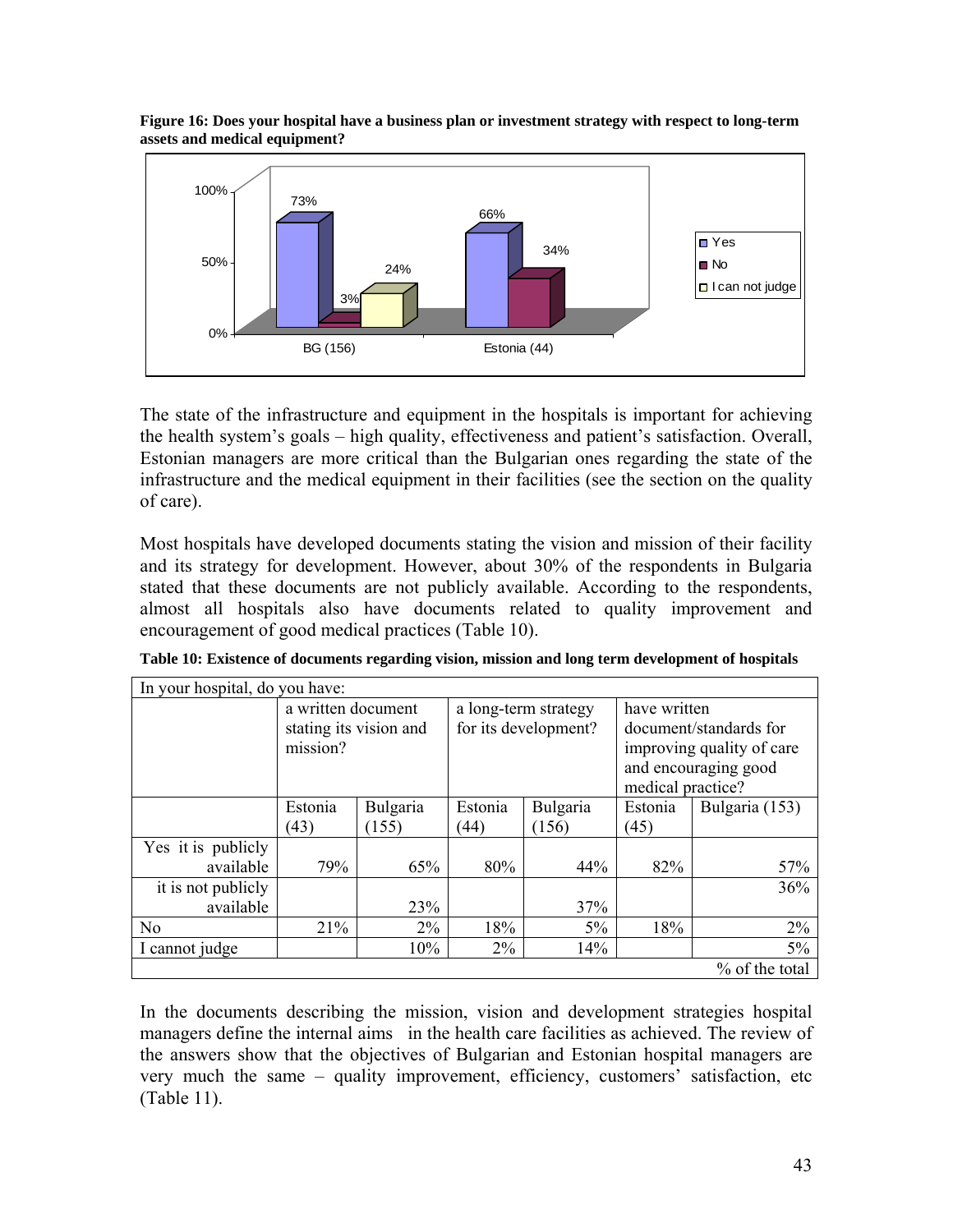| <b>Estonia</b>                          | <b>Bulgaria</b>                                 |  |  |  |
|-----------------------------------------|-------------------------------------------------|--|--|--|
| Quality improvement of medical services | Quality improvement of medical services         |  |  |  |
| Improving client services               | Improving efficiency                            |  |  |  |
| Improving efficiency                    | Transformation of the hospital into a centre of |  |  |  |
|                                         | excellence                                      |  |  |  |

In order to achieve efficiency most of the hospitals contract out services to external providers. The main services marked to be outsourced in Estonia are: laboratory tests, pharmaceuticals and radiology. In Bulgaria those are: maintenance of medical equipment, laundry, laboratory tests and food. Other items mentioned by the respondents are services for transportation and maintenance of transport vehicles, maintenance of buildings, construction and reparation, security services, outdoor cleaning and waste management, PR-consultations, specific laboratory analyses, pathology, etc.

The main reason for outsourcing is to achieve better quality of services, to release internal capacity and to save funds as well as to allow the hospital staff to focus on the main activities (Figure 17).





Other reasons listed by respondents are some historical relationships or legislative requirements (in Bulgaria), economies of scale and the higher manufacturing cost (in Estonia).

As already mentioned, the survey on the role of supervisory boards was performed for Estonia only. Overall, the supervisory boards have strong influence over the decision making process in the hospitals. Least influential are the supervisory boards in the general hospitals. More than half of the managers disagree with the statement that "the supervisory board has a strong influence over decision making process". The supervisory boards seem to have more influence on the decision making process in the limited companies. The supervisory board is largely involved in the elaboration of the long-term strategy of the hospitals  $-77\%$ . 85% of the surveyed managers report that their management board provides feedback to the supervisory board on the implementation of the long-term strategy of the hospital. 69% of supervisory board members think that supervisory boards should have a bigger role in hospital policy making.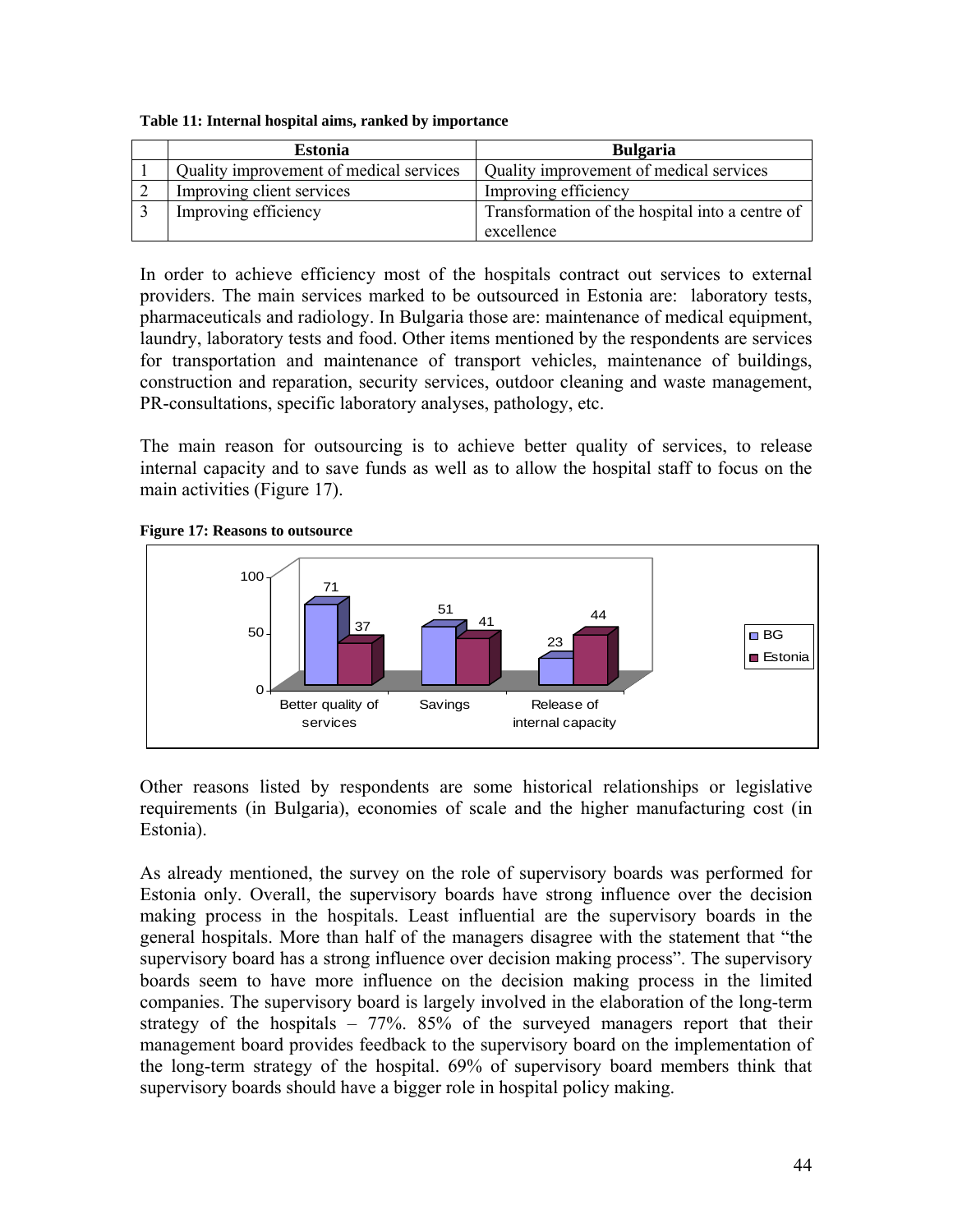#### *Efficiency*

In Estonia managers think that it is possible to use resources in the hospital sector more efficiently. 73% of respondents believe that it is possible to increase the efficiency of hospital sector. 63% expressed the opinion that resources can be used more efficiently in their own hospitals. 26% could not judge if there are ways to use resources more efficiently. 23% of the managers from central and regional hospitals strongly disagree (or disagree) that hospitals in general could utilize their resources more effectively. In Bulgaria 53% of the directors, 30% of deputy directors and 46% of head of clinics think that the resources in hospital sector are used inefficiently and there is room for improvement. However, when asked about their own hospital, the Bulgarian managers seem to be less critical compared to their Estonian colleagues, who are openly critical regarding the performance of their own health facilities - 77% of respondents agree or strongly agree with the statement that it is possible to use resources more efficiently in their hospital (Figure 18).

**Figure 18: To what extent you agree with the statement that in hospital sector generally, and in your hospital, the resources are used inefficiently?** 



Increasing control over costs and performed activities is perceived as a necessary measure to improve efficiency in both countries (ranked first in Estonia and 3rd in Bulgaria) (Table 12). Optimizing clinical pathways is a tool for improving efficiency in the opinion of the managers, although the understanding of clinical pathways has a different meaning in Bulgaria and Estonia. Moreover, hospitals in Bulgaria are financed based on clinical pathways and the managers are anxious to receive full rather than partial reimbursement for the clinical pathways.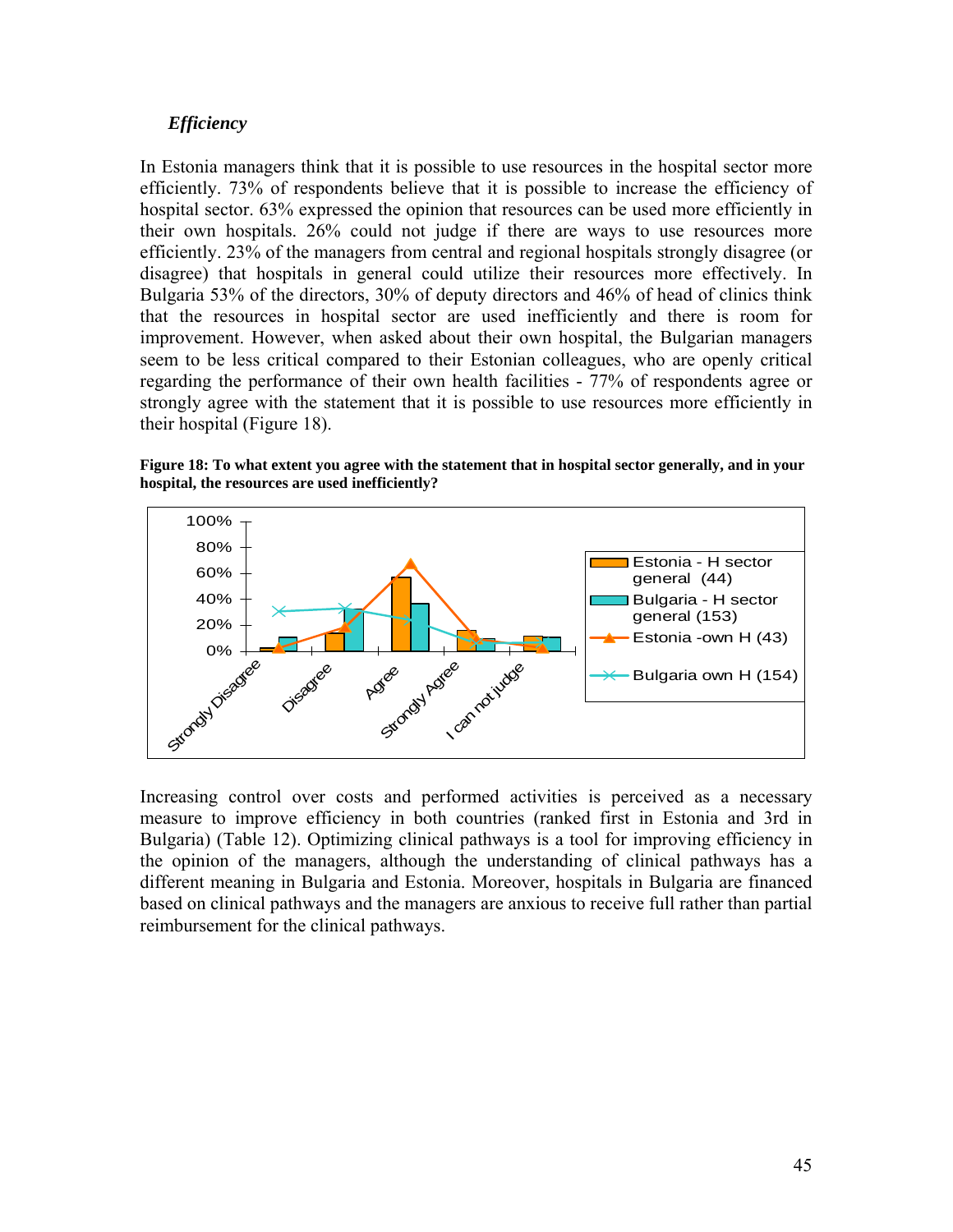| <b>Estonia</b>                         | <b>Bulgaria</b>                          |
|----------------------------------------|------------------------------------------|
| Increase of the control over costs and | Optimizing the clinical pathways, incl.  |
| performed activities                   | real costing/reimbursement               |
| Optimizing the clinical pathways       | Implementation of new clinical practices |
|                                        | (day care, home care)                    |
| Other (better co-operation with other  | Increased control over costs and         |
| providers, staff restructuring)        | performed activities                     |

**Table 12: What in your opinion can increase the efficiency in your hospital?** 

In addition both countries have tried to optimize the number of staff and beds as well as the drug supply, which are seen as important measures to improve efficiency. In Bulgaria restructuring, renovation of buildings and equipment as well as introduction of public supervisory boards are also regarded as necessary steps. Indeed in Estonia where supervisory boards are established the attention is focused on improvement of their efficiency. Other common issues emphasized by the hospital managers is the improvement of the co-operation with other providers and assuring continuity of care and the integration of different services (primary, long term and social care). In Estonia, increasing revenues and volume of chargeable services is also seen as a possibility to increase efficiency.

# *Competition*

Altogether, 94% (in Estonia) and 73% (in Bulgaria) of the respondents agree (or strongly agree) that there is competition in hospital sector. In Bulgaria 25% think that there is no competition compared to 4-5% of the Estonian respondents (Figure 19).

| <b>Estonia</b> (total number of respondents $-44$ ) |                                                                                                    | <b>Bulgaria</b> (total number of respondents 159) |                                                                                                  |
|-----------------------------------------------------|----------------------------------------------------------------------------------------------------|---------------------------------------------------|--------------------------------------------------------------------------------------------------|
| 2%2%2%<br>23%<br>71%                                | □ Strongly Disagree<br>Disagree<br>$\Box$ Agree<br><b>□</b> Strongly Agree<br>I can not judge<br>О | 2% 4%<br>22%<br>21%<br>51%                        | Strongly Disagree<br><b>Disagree</b><br>$\Box$ Agree<br>Strongly Agree<br>$\Box$ I can not judge |

**Figure 19: Do you agree that there is competition in the hospital sector?** 

Overall, Estonian hospital managers perceive the environment in which they operate as more open for competition between the health care facilities compared to their Bulgarian colleagues. When measuring on a scale from 1 (lowest) to 10 (highest) how competitive the hospitals are, hospital managers in both countries rank the competitiveness of their hospitals in the range between 6 and 7 (for Estonia the mean number is 6.8, for Bulgaria - 6.6).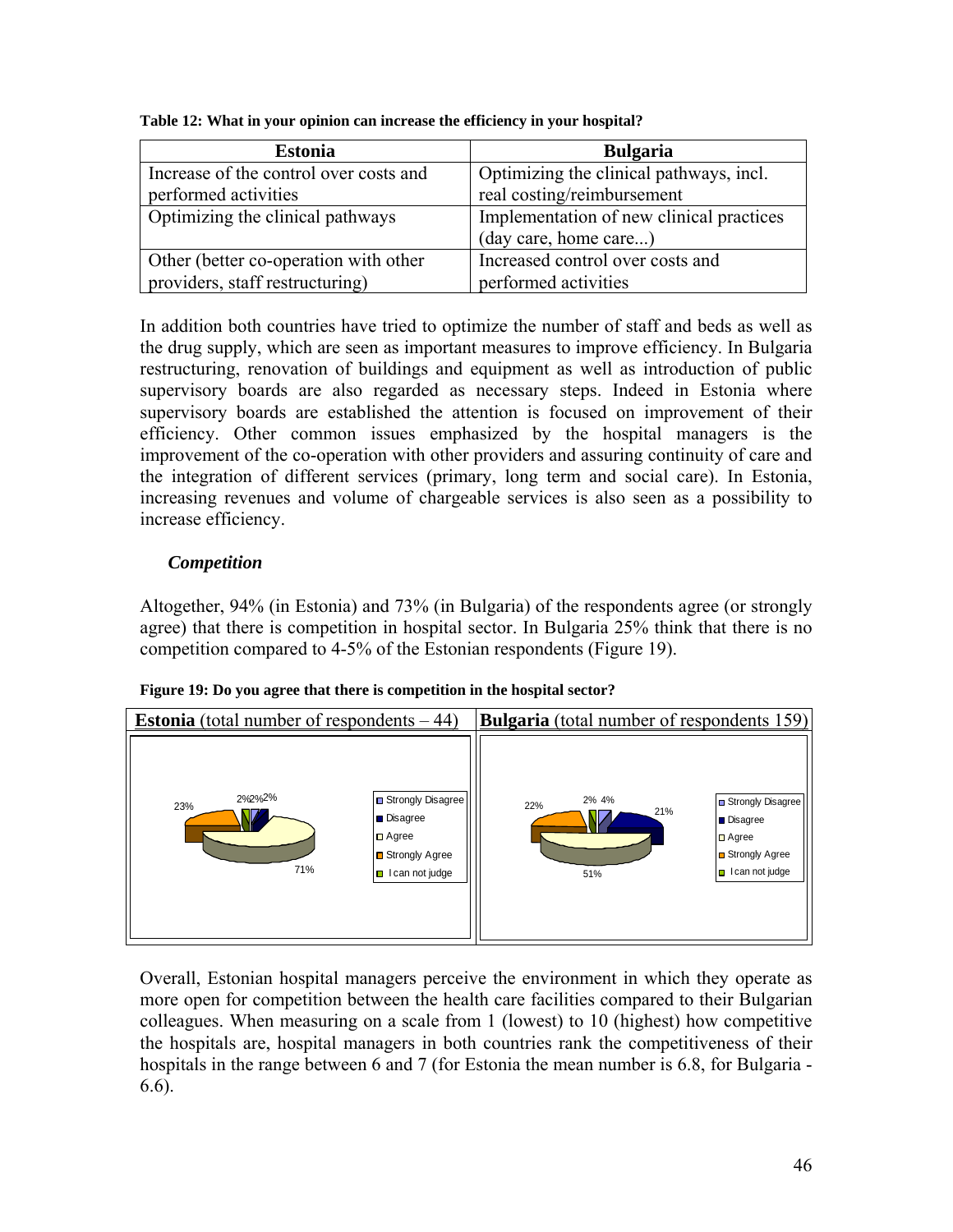In Estonia, the managers from central and regional hospitals rate their hospitals' competitiveness higher (average 7.4) than managers from general and other hospitals where the average rating is 6.8 and 6.4 respectively. The ratings for competitiveness are quite similar for foundation and limited company types. The head of the management boards give lower ratings than the members of management boards. In Bulgaria the evaluation of hospitals' competitiveness is 6.6 on average, with the highest score of 7.5 for national and interregional hospitals and the lowest score of 6 for municipal hospitals. Competition is considered beneficial in promoting quality improvement and implementing measures for effectiveness. Nonetheless some hospital managers express doubts as to the existence of a competitive environment in practice as they consider the consumers to be too weak economically to make their free choice, so "*they use the closest available hospitals and therefore there is no real competition*".

# *Responsiveness and Quality of Care*

#### *Access to Care*

Responsiveness of care, access and quality are the most important issues for the society as far as the provision of health care is concerned and in particular with respect to hospital care. In both countries hospital managers list a number of problems patients are faced with in order to receive hospital care (Table 13). In both countries the high number of emergency cases, which in some occasions is the fastest way to enter the hospital, is pointed out. Yet, admission as an emergency case means that the treatment has been significantly delayed and may cause much higher costs for the health establishment to treat the case.

|                | <b>Estonia</b>                                                | <b>Bulgaria</b>                                                                 |  |  |  |
|----------------|---------------------------------------------------------------|---------------------------------------------------------------------------------|--|--|--|
|                | Waiting lists for admission or treatment                      | Many patients have no health insurance                                          |  |  |  |
| $\overline{2}$ | High external costs (for instance costs on<br>transportation) | Insufficient number of referrals available to<br>Primary health care staff/ GPs |  |  |  |
|                | The GP-s do not refer patient in time                         | Lack of timely $\&$ appropriate referrals                                       |  |  |  |

| Table 13: What are the problems the patients faced when seeking hospital care? |  |  |
|--------------------------------------------------------------------------------|--|--|

In Estonia, 80% of the respondents indicated that the waiting lists for admission or treatment are the biggest problem patients are faced with. Other problems are high external costs and the fact that GP-s don't refer patients in time. Furthermore, the respondents quoted problems with long term care availability and funding. Other problems listed by the hospital managers are: extensive use of the emergency care; insufficient health insurance resources and reserves; low prices of clinical services; increasing shortage of doctors; short medical treatments after illnesses, etc.

In Bulgaria the main problems concerning access to care in the perceptions of hospital managers are related to the high number of uninsured patients, delays in obtaining referrals, additional coats for transport (far location of specialized hospitals), additional costs for consumables and medicines (covered by patients). Waiting lists in Bulgaria are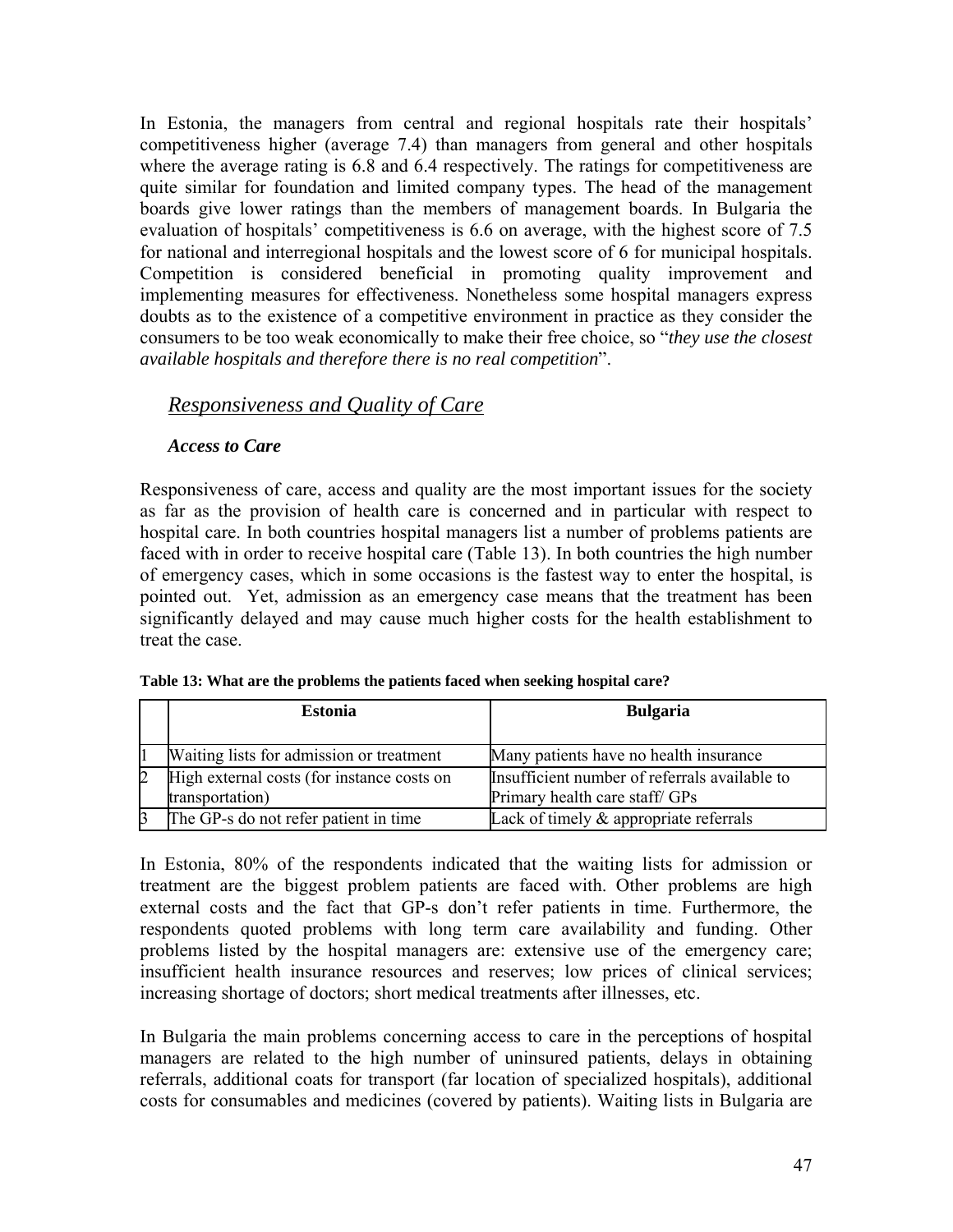not ranked so high as in Estonia. 67% of Bulgarian respondents report that no payment is necessary in their health facilities. Nevertheless, even the hospital managers consider that the additional payments that patients have to make for consumables (18%), tests (9%), drugs (8%), other informal (4%), other formal (4%) are a problem.

# *Quality of Care*

Provision of care on the highest possible level constitutes an objective for any health establishment. Quality of care is one of the important factors for competitiveness. The provision of high quality of services depends to a large extent on the conditions in the hospitals – their general infrastructure and equipment supply. Overall, the hospital managers in both countries consider the general state (condition) of their buildings and equipment as good and/or acceptable (Figure 20).



**Figure 20: Condition of infrastructure and equipment in the hospitals participating in the survey** 

The procedures for licensing (accreditation) are tools implemented in hospitals in Estonia and Bulgaria to assure a high level of quality of the provided care. In this respect hospital managers have started to use surveys and questionnaires as feedback from patients in order to implement changes and to improve quality. Complaint procedures are gradually established on the level of health facilities as a way to observe quality and eliminate shortcomings in the health facilities. International quality standards have been applied and governments require management bodies to regularly update these standards.

# *Continuity of Care*

The results of the survey in the two countries indicated problems with respect to the continuity of care. The severity of problem is different for Estonia and Bulgaria. However, it is important to emphasize that both countries are affected by insufficient collaboration between the different levels of care – primary, secondary, tertiary. Indeed, respondents reported collaboration with specialists in outpatient care in order to assure the continuity of care which still seems to be insufficient. There is a perception among hospital managers in the two countries that the general practitioners delay referral of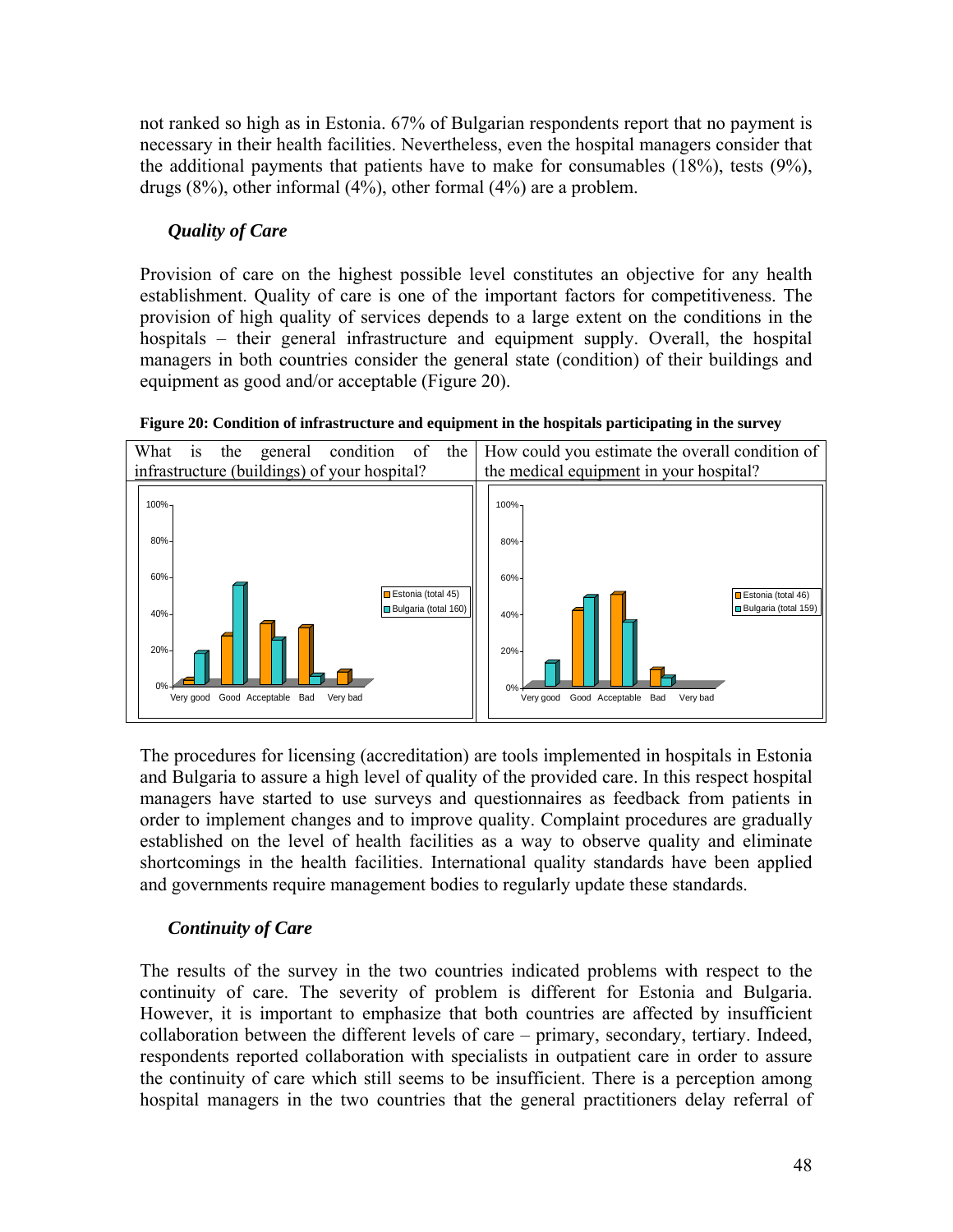patients to hospitals. Another problem reported by the respondents is the insufficient number (or even lack) of long term care facilities. Thus the continuity of care is interrupted as hospitals have to discharge patients who have no place to go for further long term care. The mode of hospital financing is seen as a reason (in Bulgaria) why long term care facilities are not established.

# *Challenges for Hospital Management*

#### *Problems*

We have grouped the main problems listed by the majority of respondents in both countries in several subgroups: organizational, legislative, financial, human resources, other (Table 14). The most severe problems are associated with the human and financial resources.

|                | <b>Estonia</b>                                                                         | <b>Bulgaria</b>                                                                 |  |  |  |
|----------------|----------------------------------------------------------------------------------------|---------------------------------------------------------------------------------|--|--|--|
| Organizational | people lack interest (inactivity) and<br>responsibility                                | red tape, bureaucracy and difficulties in<br>reporting & administration         |  |  |  |
|                | bureaucracy                                                                            | complex procedures and difficult<br>communication between institutions          |  |  |  |
|                | progress takes place only in bigger centres                                            | poor linkages with primary care                                                 |  |  |  |
| Legislative    | the law of working- and recreation time (too<br>restrictive in terms of working hours) | lack of coherent long-term legislation                                          |  |  |  |
|                | constantly changing legislation                                                        | contradictory and uncoordinated regulatory and<br>legislative acts              |  |  |  |
|                | law on procurement                                                                     | lack of clear strategy - balancing market<br>mechanisms and social functions    |  |  |  |
| Financial      | low prices paid by health insurance fund                                               | poorly financed clinical pathways                                               |  |  |  |
|                | low contract volumes                                                                   | disparities between university/ national and<br>regional hospitals              |  |  |  |
|                | under-financing of capital costs                                                       | chronic lack of funds for consumables,<br>equipment, capital investments        |  |  |  |
|                | Human resources shortage of educated and qualified personnel                           | lack of qualified staff - problem for small<br>hospitals                        |  |  |  |
|                | quality of the staff                                                                   | poor motivation, problems with staff<br>specialization and qualification        |  |  |  |
|                | ageing of the staff                                                                    | high workload (staff works in public and private<br>sector)                     |  |  |  |
| Other          | personal communication problems                                                        | increasingly negative attitudes of patients and<br>society towards doctors      |  |  |  |
|                | insufficient competence in the management                                              | poor relationships within hospital teams                                        |  |  |  |
|                | small hospitals are considered as less<br>important                                    | poor capacity of the owner /municipal council/<br>and the health care committee |  |  |  |

#### **Table 14: Main problems for hospital management**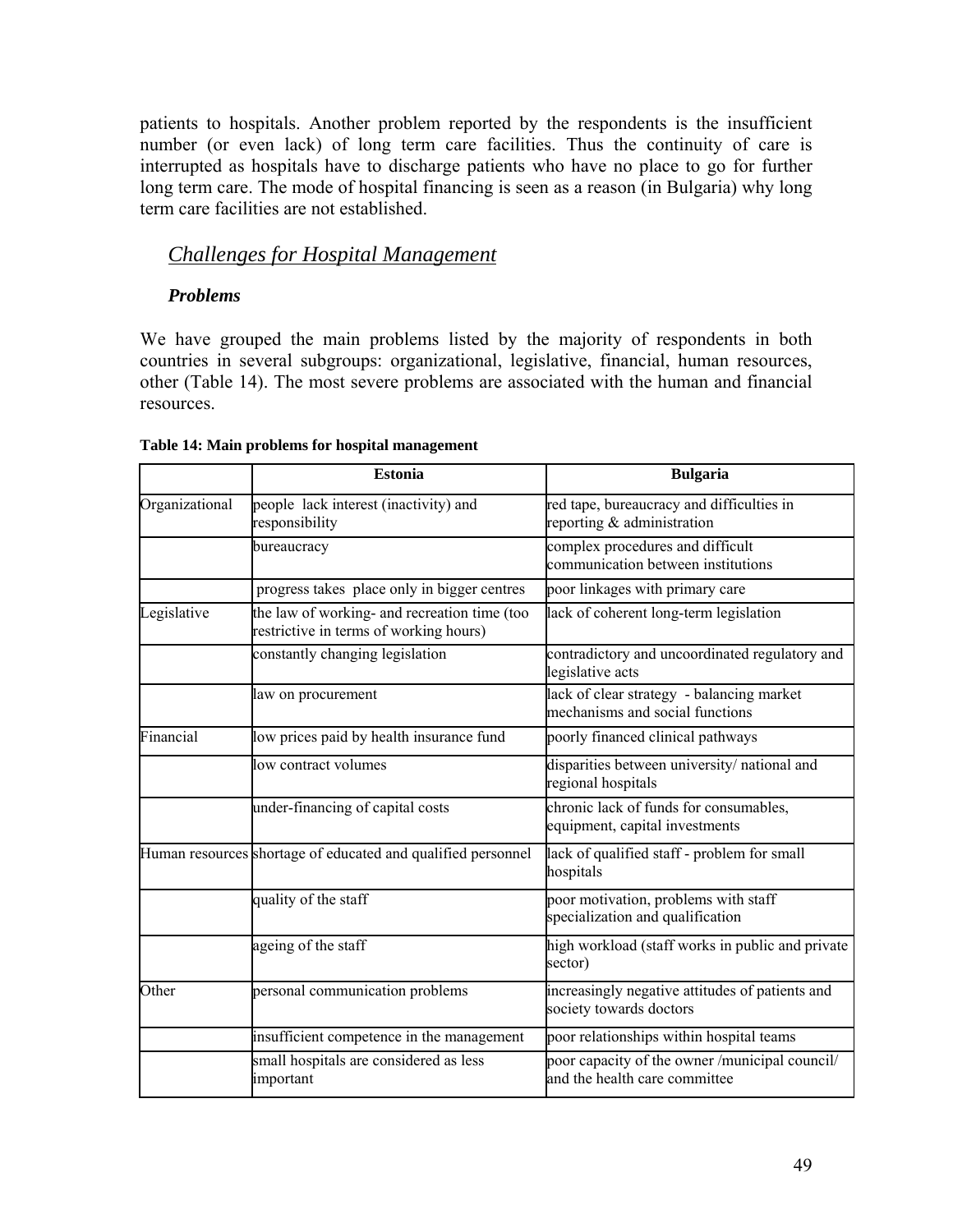Other issues raised by the respondents refer to highly politicized hospital governance. This is emphasized by Estonian respondents, particularly with respect to the supervisory board level. The frequent political and health policy changes and lack of clarity leads to uncertainty among managers that affects their daily work and rapidly influences staff motivation.

#### *Policy Options for Further Reform*

The project team made an effort to reflect the international developments<sup>21</sup> and experience of other countries<sup>22</sup> in hospital reform in order to list some possible options for further reforms in Estonia and Bulgaria. In all cases the stakeholders' actions toward further reform of hospital care should be in keeping with the main goals of health systems: efficiency, quality, solidarity and equity. Furthermore, enhanced and stronger coordination and collaboration between stakeholders should be encouraged.

Although the model of governance may be different (decentralization versus centralization and re-centralization), the responsibilities of different stakeholders have to be made clear. If the policy is directed toward giving a higher degree of freedom to hospitals, the policy makers have to ensure strong monitoring and bench marking process in place. On principal **autonomous** hospitals have: a) obligations stipulated in annual contracts; b) more flexible planning; c) easier access to additional financing; d) possibility to finance investments and development projects by loans; e) more flexible staff policy and incentive systems; f) increased decision rights over inputs and processes in health care delivery.23. However the balance between steering and autonomy is usually unstable because hospital structures remain a burning political issue, e.g. closure and mergers of hospitals are a very sensitive issue for the society. On the one hand the capacity of Ministries of health to steer the process (when higher autonomy is established) is not always strong enough, which sometimes may cause tensions between management and political rationale. On the other hand, in the case of government (public) ownership politicians at central and local level have stronger incentives to be closely involved in the hospital care governance.

We have observed similar problems and challenges in both countries. Indeed there are also some specific issues to be tackled by health policy makers in accordance with the particular country context (Table 15). Hospital policy in future has to be targeted on a number of critical issues raised by the respondents.

Further actions, seen as common for both countries are:

• Improvement of continuity of care (links between GPs/outpatient specialists/emergency care/other hospitals; optimizing referrals);

<sup>1</sup> 21 Presentation by *Pascal Garel* - Chief Executive of *HOPE* (European Hospital and Health Care

Federation) during the International Conference organized under the project in November 2006, Sofia. 22 Presentation by *Per Lægreid*, *Bergen University*, Norway during the International Conference organized

under project , November 2006, Sofia.

 $23$  e.g. better responsiveness to local needs and condition; incentives to increase efficiency; flexibility to do needed changes quickly; increased accountability and responsibility for outcomes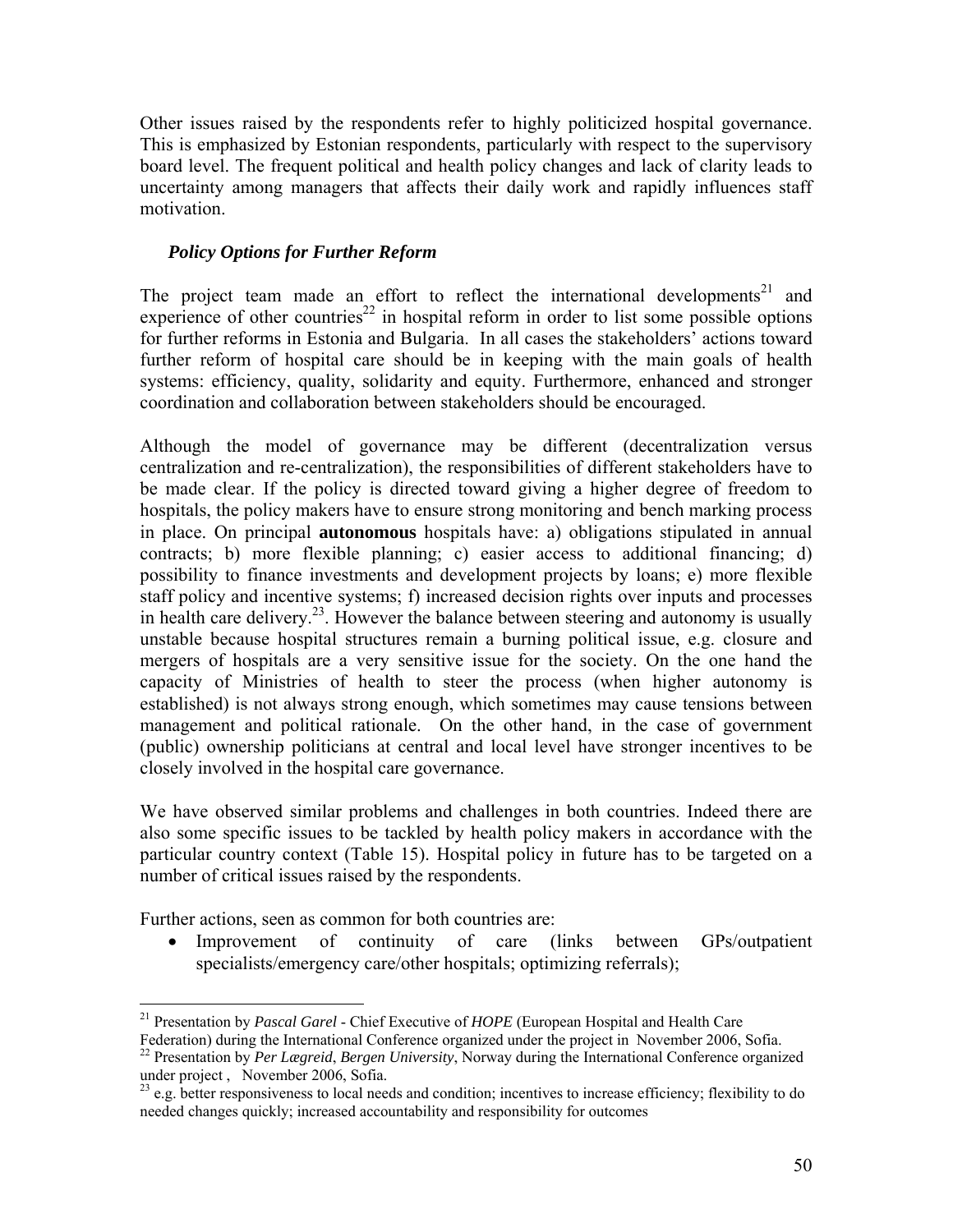- Clear responsibilities for capital investments. Increased role of owners in strategic planning. Public private partnerships;
- Implementation of standards for management and supervisory board activities;
- Achieving a balance between retaining some vital social functions and increasing income from for-profit services. Effective licensing/accreditation which links quality of care & financing;
- Elaboration and implementation of human resource strategies;
- Implementation of integrated information systems;
- Training of hospital managers, supervisory boards and owners in health economics and management issues;

The respondents have listed a number of actions, specifically addressed for their own country's context (Table 15).

| <b>Estonia</b>                                                                                                                                                              | <b>Bulgaria</b>                                                                                                                                                        |
|-----------------------------------------------------------------------------------------------------------------------------------------------------------------------------|------------------------------------------------------------------------------------------------------------------------------------------------------------------------|
| Updating the Hospitals Master Plan taking into<br>account recent developments                                                                                               | Participation in the negotiation process as a separate<br>stakeholder, e.g.<br>increased role<br>of hospital<br>associations                                           |
| Development of long term and nursing care to<br>enable further optimization of acute care hospital<br>network                                                               | Evaluation of the role of different types of hospitals<br>(small hospitals or those in remote areas) and<br>development of a strategic plan for further<br>development |
| Development of quality<br>assurance<br>systems:<br>introduction of providers' accreditation system to<br>award good performance                                             | De-monopolization<br>of<br>the<br><b>National</b><br>Health<br>Insurance Fund and diversification                                                                      |
| Enhancement of non-medical services (e.g. client<br>services) in hospitals<br>increase<br>to<br>patients<br>satisfaction                                                    | Increase health expenditures as share of GDP                                                                                                                           |
| Development of performance monitoring systems<br>for hospitals                                                                                                              | Establishment<br>of<br>supervisory<br>boards<br>and<br>strengthening their role                                                                                        |
| Increase of case based (DRG) payment share as a<br>hospital's remuneration system and introduction of<br>performance related payments and contracts (e.g.<br>quality bonus) | Financing outpatient care provided in the hospitals                                                                                                                    |
| Ensure sustainable and optimal long term financing<br>for hospital sector, <i>i.e.</i> investments to infrastructure                                                        | Political decision on medical equipment purchasing<br>and funding of capital investments (tax relieves and<br>incentives)                                              |
| Increase the competences of hospital's management<br>and supervisory boards by training and sharing best<br>practices                                                       | Clear definition of benefit package covered by the<br>national health insurance fund and regulations for<br>co-payment of services, medicines and consumables          |
|                                                                                                                                                                             | Establishment of an independent agency for the<br>accreditation procedures                                                                                             |
|                                                                                                                                                                             | Reestablishment of the linkages between hospitals<br>and emergency care and between hospitals and<br>outpatient care                                                   |
|                                                                                                                                                                             | Elaboration of human resource strategy                                                                                                                                 |
|                                                                                                                                                                             | Continuity of care, incl. funding long-term care                                                                                                                       |

|  |  |  |  | Table 15: Specific actions for further hospital reforms in Estonia and Bulgaria |
|--|--|--|--|---------------------------------------------------------------------------------|
|  |  |  |  |                                                                                 |
|  |  |  |  |                                                                                 |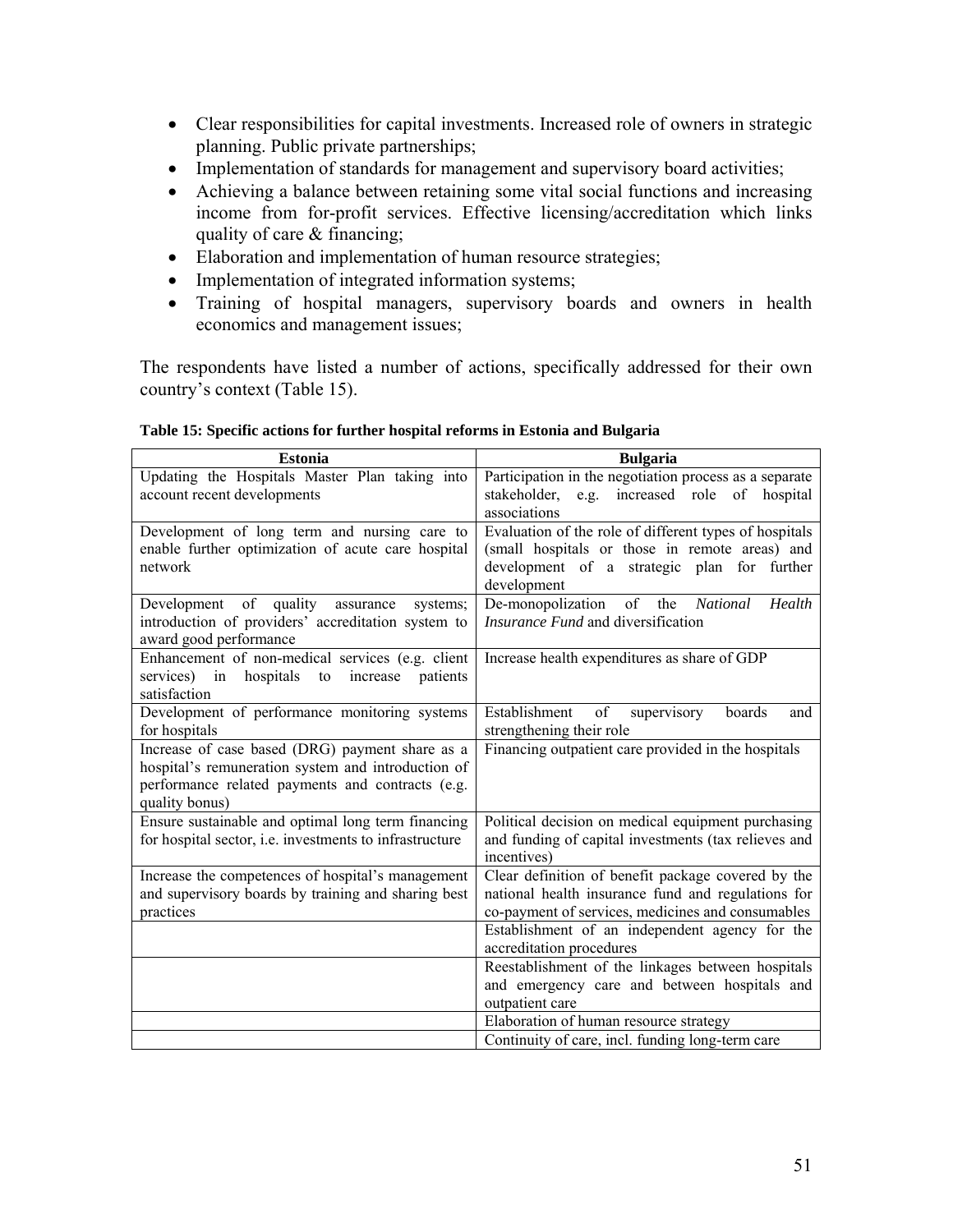# **Conclusions**

The opinions about what are the strengths and weaknesses of the hospital reforms in Bulgaria and Estonia vary among different respondents and within countries. In Bulgaria, the lack of a long-term development strategy for hospital restructuring is causing uncertainty for the future and hampers the willingness of frontline managers and practitioners to actively implement change. In Estonia, the implementation of the Hospital Master Plan is considered to be a positive step, although for the majority of respondents (especially these in the general hospitals whose status has been mostly changed) the reform objectives remain unclear. In both countries it is suggested that governments and health ministries (*Ministry of Health* in Bulgaria and *Ministry of Social Affairs in Estonia*) should develop a strategy, define clear and specific objectives, and ensure that implementation is carefully monitored.

Both countries have transformed their hospital financing models, moving from a planned budget to financing linked to performed activity, and this is viewed as a positive development. However the insufficient financing of the hospital sector is seen as obstructing factor in achieving the main objectives of the health care system: quality, access and financial sustainability. While the transformation of hospitals in separate juridical entities (trade companies) leads to more freedom and operational independence, the social functions of the health care system previously fulfilled by hospitals are a matter of concern. The problem is even more pronounced as in practice there is no alternative provision of longer-term care. Thus, there is a perception of emerging conflict between public interests and hospitals acting under the civil law (as a market entity).

Hospital managers in Estonia and Bulgaria judge their autonomy to be sufficient for running their facility, though the Bulgarian managers are slightly more cautious in their perceptions. However, it is clear that the managerial cadres accept their new rights (to allocate resources, spend profit etc.) and responsibilities (manage debt etc.). Yet, the departmental autonomy within hospitals remains limited in both countries, which is likely to constrain efficiency. According to hospital directors and other stakeholders, the competition in the hospital sector is already a fact and ideally this should lead to efficiency improvements. However, most Bulgarian respondents suggest that there is a room for improving efficiency in the hospital sector generally, but not in their own hospital, indicating that not all steps that need to be done are taken on board. Frequently hospital efficiency and competitiveness is undermined by legislation, bureaucracy and red tape. Patient's free choice of physician and hospital is only a theoretical possibility as in reality most people cannot exercise choice due to the existence of multiple barriers relative to their ability to pay at the hospitals and mobility. The high level of out-ofpocket and informal payments for hospital care is recognized as a barrier to care, especially in Bulgaria.

The sign of politicising of hospital governance is perceived to be a growing problem. In this context the roles of management and supervisory boards are not fully understood and the supervisory boards do not achieve their full potential (in Estonia) or are not fully functional (in Bulgaria). In both countries the inconsistent reform process and the two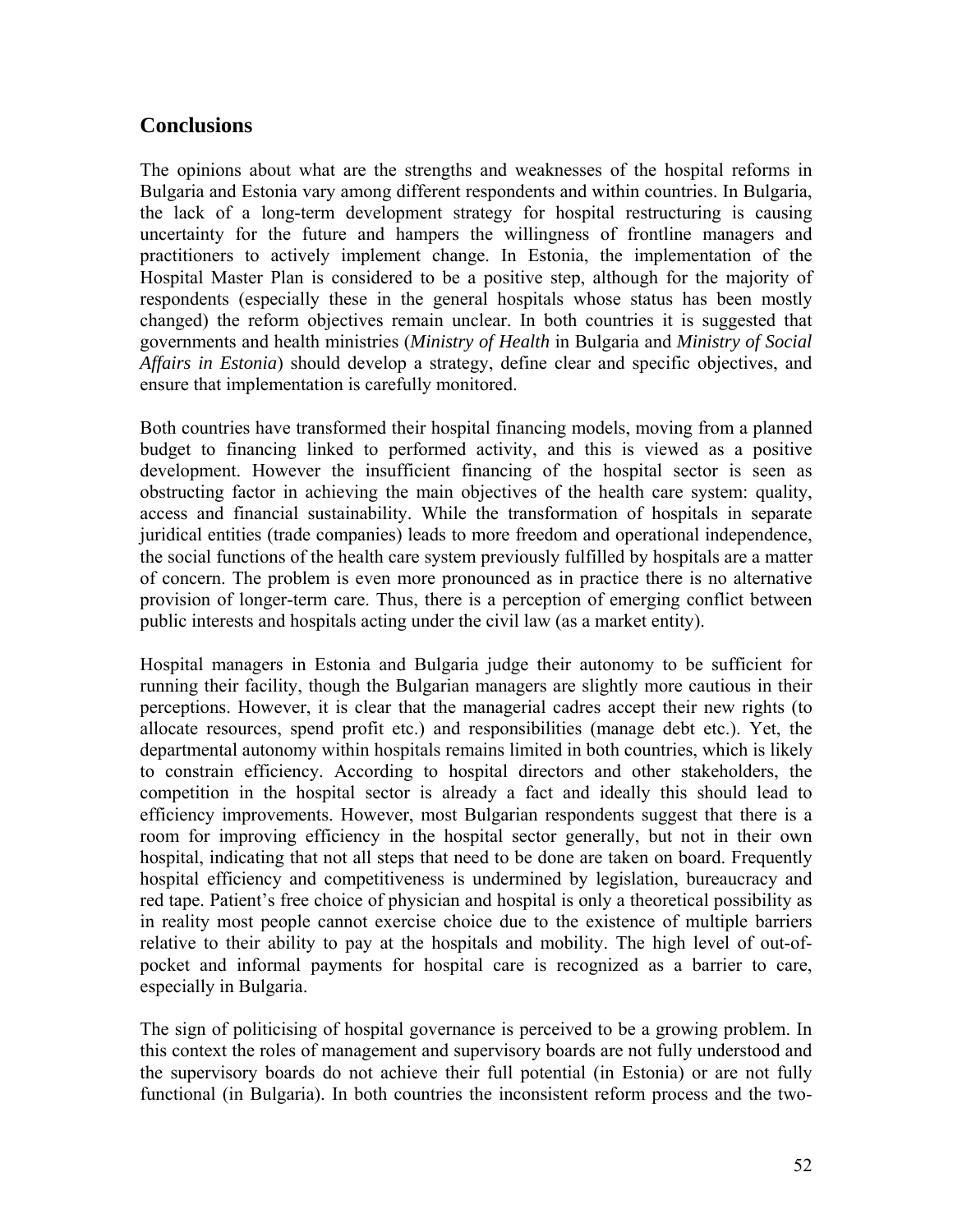speed reform - in hospital- and primary- care, has led to antagonism between these two areas; between small (municipal) and large (university) hospitals; between hospital care providers and managers implementing reform initiatives, etc.

Hospital reform appears to be a very sensitive public issue and therefore more proactive debate and public consultations are needed to ensure involvement of all stakeholders, in order to pursue long term agreement on the further steps and their prompt implementation. Hospital managers believe they have a certain degree of influence but this is not often put in practice beyond local or regional level. All stakeholders need to be more active in seeking innovative and context-specific solutions for restructuring inpatient care in the line with European and international trends. Development and implementation of long-term strategies (as the Estonian Hospital Master Plan), development of a human resource strategy and establishment of integrated hospital services linking to other levels of the system, and to other sectors are of immediate priority for the health policy makers.

Exchange of best practices is of vital importance for the health policy makers in order to learn from the experience of other EU and industrialized countries which have decades of experience in hospital reform (e.g. European Union aims to introduce health in all policies<sup>24</sup> and encourage investments in health). The governments' policies in Bulgaria and Estonia should be based on comprehensive evaluation and analysis of the current and future health needs of the population. In our study we have analyzed the views and attitudes of the relevant stakeholders involved in the hospital reforms across two very different contexts. Further research is necessary to reflect the attitudes of the general population and the opinion of the practitioners working at other levels of health system, and from other sectors, with regard to the hospital reform.

Rigorous economic analysis is needed in both countries focusing on the market features of the hospital services  $-e.g.$  market concentration, patient flows and ability to substitute among hospital providers, barriers to entry (e.g. costs, regulations) and their implications for the behaviour of hospitals, number, types and behaviours of buyers and respective consequences for hospital services. A comprehensive analysis has to be performed in both countries of hospital ownership and hospital behaviour, the role of prices and regulations on hospital behaviour, and the effects of introducing integrated health service delivery systems. Systems for routine monitoring of hospital performance in view of needs and costs of care have to be developed to ensure adequate benchmarking and accreditation across hospitals. Health policy makers may consider strengthening health economics capacity within the respective health ministries or specialised agencies for epidemiology and economic analysis in health care.

1

 $24$  This idea has been revived by the Finish government during Finish presidency of the EU through the publication of a book: *Health in All Policies.*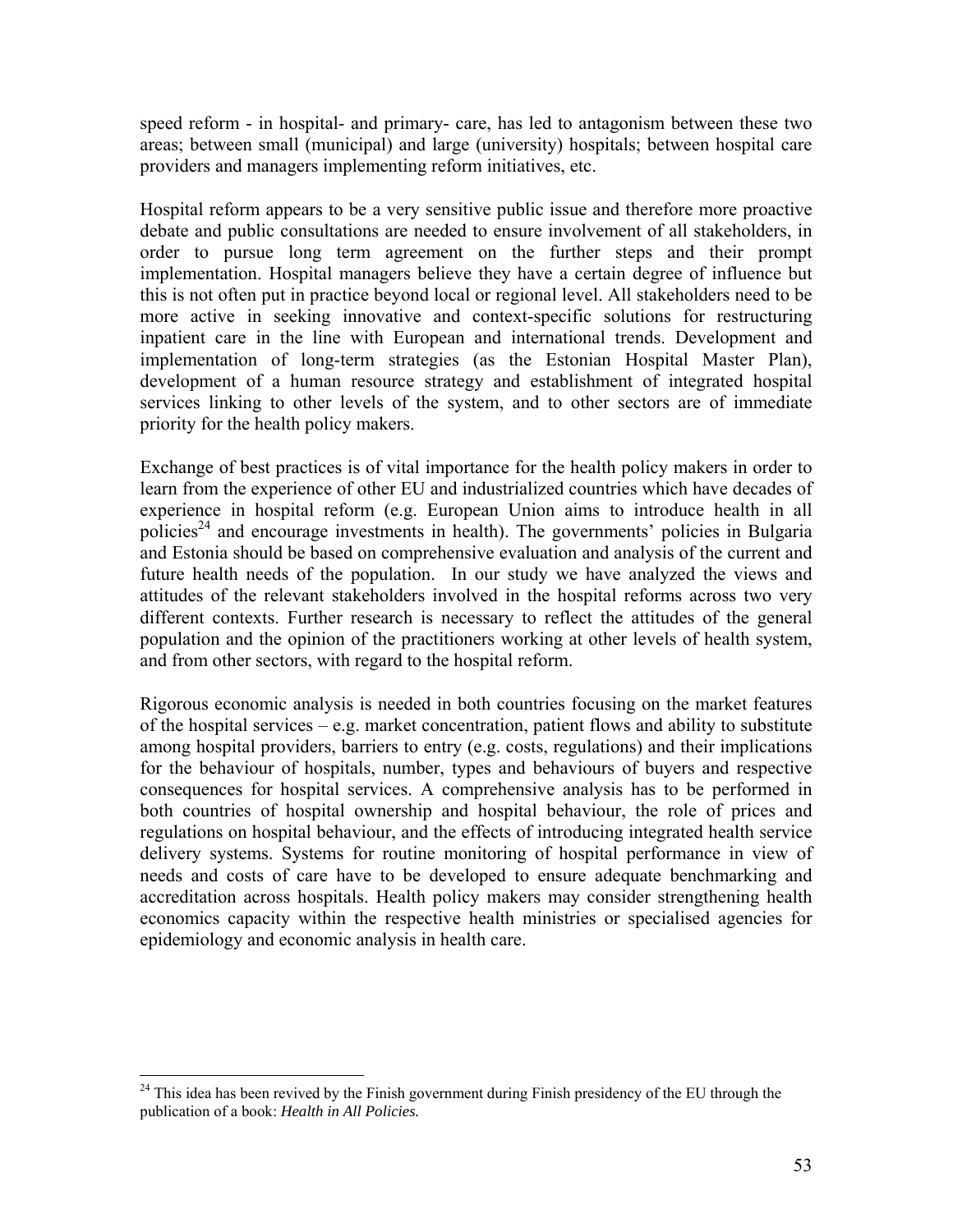# **List of abbreviations**

| <b>CEE</b>  | Central and Eastern Europe                            |
|-------------|-------------------------------------------------------|
| <b>CSD</b>  | Center for Studying of Democracy                      |
| <b>DRG</b>  | Diagnostic Related Groups                             |
| EC          | European Commission                                   |
| EU          | European Union                                        |
| <b>GDP</b>  | <b>Gross Domestic Product</b>                         |
| <b>ILO</b>  | <b>International Labour Organization</b>              |
| <b>IMF</b>  | <b>International Monetary Fund</b>                    |
| <b>OECD</b> | Organization for Economic Cooperation and Development |
| <b>WB</b>   | World Bank                                            |
| WHC         | World Health Organization                             |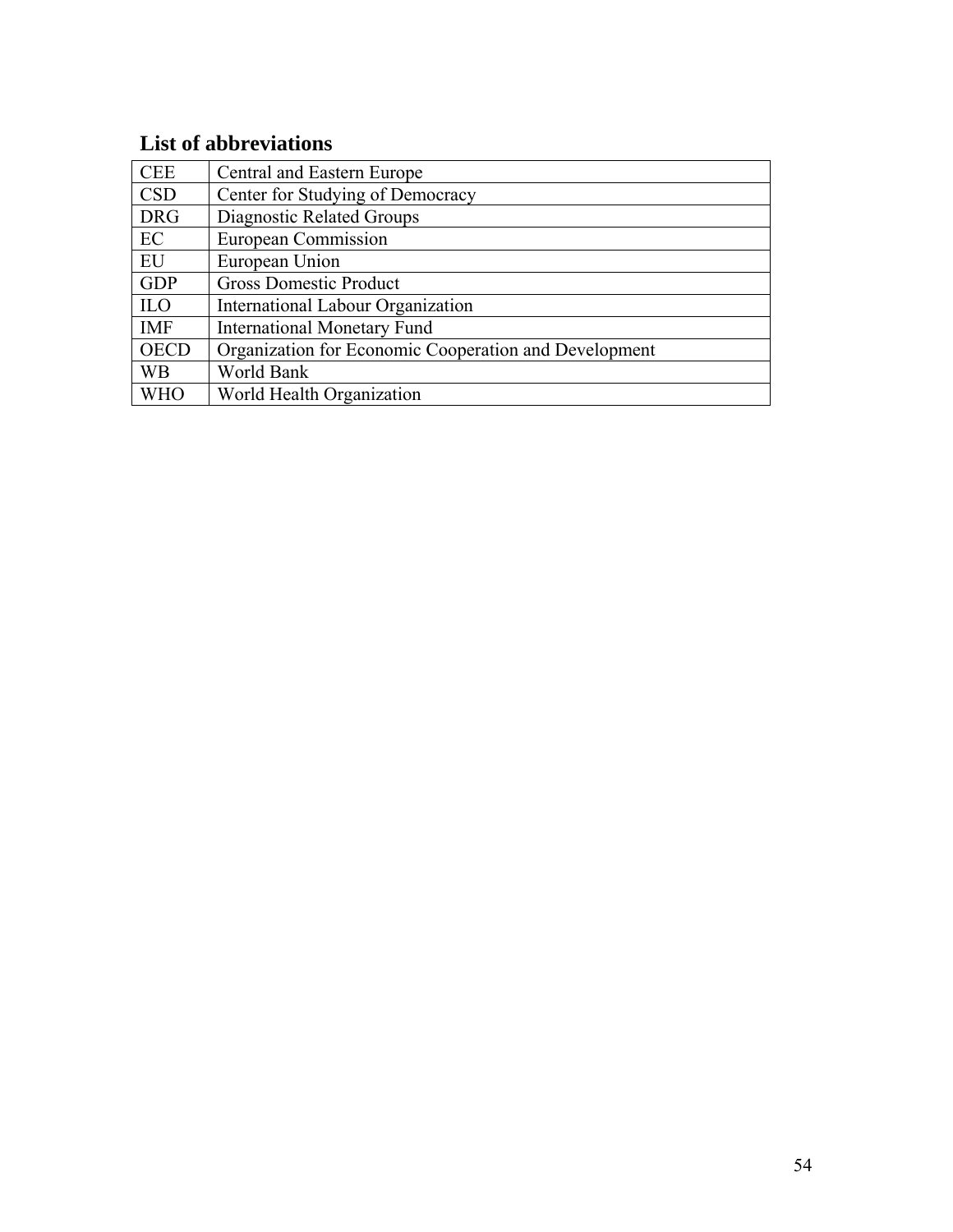#### **References**

Aakvik, A and Holmas, T. (2004) The relationship between Economic Conditions, Access to Health Care and Health Outcomes, Working paper series No 61, Centre for Economic Studies in Social Insurance, Department of Economics, University of Bergen, Norway.

Aas, I. (1999) Organizational Change: Decentralization in Hospitals, International Journal of Health Planning and Management, vol. 12, pp103-114.

Afford, C.W. (2003) Corrosive Reform: Failing Health Systems in Eastern Europe, ILO, Geneva. Andreev, G. (2003) Hospital Financing, A Challenge With Many Contingencies (Newspaper article) in Capital Weekly 4-10 October 2003.

Balabanova, D. and McKee M. (2002a) Access to Health Care in a System Transition: the Case of Bulgaria. Int J Health Plann Mgnt; 17(4):pp.377-95.

Balabanova, D. and McKee M. (2002b) Understanding Informal Payments for Health Care: the example of Bulgaria. Health Policy; 62(3):pp.243-73.

Balabanova, D. and McKee M. (2004) Reforming Health Care Financing in Bulgaria: the Population Perspective. Soc Sci Med Feb;58(4):753-65.

Balabanova, D., Tsolova S., Delcheva E (2005), Analysis of Hospital Reform Policy in Bulgaria. Final report. Prepared for the British Academy, South East Europe Joint Projects, June 2005.

Barnum, H. and J. Kutzin (1993) Public Hospitals in Developing Countries. Baltimore, Johns Hopkins University Press.

BASYS (1998) Consultancy final report, Phare project, Technical assistance for support to the definition and creation of the health insurance system in Bulgaria (Phase II).

BASYS (1998) Implementation of Health Insurance in Bulgaria, Consultancy report BMWi/KfW. BASYS (1998) Proceeding from Conference 'Recent Reforms in Organization, Financing and

Delivery of Health Care in Central and Eastern Europe in Light of Accession to the EU', Brussels, May.

Bearing point (2003) Gabrovo Region Hospital Assessment, Draft Report April, USAID Bulgarian health project.

Borissov V. and Rathwell, T. (1995) Health Care Reform in Bulgaria: an Initial Appraisal. Social Science and Medicine, 42 (11):1501-1510.

Buchmueller, T, Jaconson, M and Wold C. (2004) How Far to the Hospital? The Effect of Hospital Closures on Access to Care, NBER working paper No 10700, National Bureau of Economic Research, www.nber.org/papers/w10700.

Collins Ch. and Green A. (1994) Decentralization and Primary Health Care: Some Negative Implications in Developing Countries. Intern J Hlth Services, 24: 459 - 75.

Constitution of the Republic of Bulgaria (1991), State Gazette No 56, amendments St. G. No 85/2003.

Curative Establishments Act (1999) State Gazette No 62, amendments St. G. No 70/2004.

Davidov, B and Griva, H. (2000) Method: Average Costs per Diagnosis, Content, Results and Possibilities for Application, National Centre for Health Information, Ministry of Health, Sofia, Bulgaria (in Bulgarian).

Delcheva, E. (1997) Contemporary Development of Case Mix Approach" in Case Mix- New Dimension in Health Care Management, Ministry of Health, NCHI, Bulletin No 2, pp. 22 (in Bulgarian).

Delnoij DM, Klazinga NS, van der Velden K. (2003) Building Integrated Health Systems in Central and Eastern Europe: an Analysis of WHO and World Bank Views and their Relevance to Health Systems in Transition. Eur J Public Health. Sep;13(3):240-5.

Dimitrov D. (2003) Analysis of the Expenses for Drugs in the Stationary Departments of the United Regional Hospitals. Boll Chim Farm. Apr;142(3):112-4.

Edwards, N. Hensher, M and Werneke U. (1998) Changing Hospital Systems, in Saltman RB,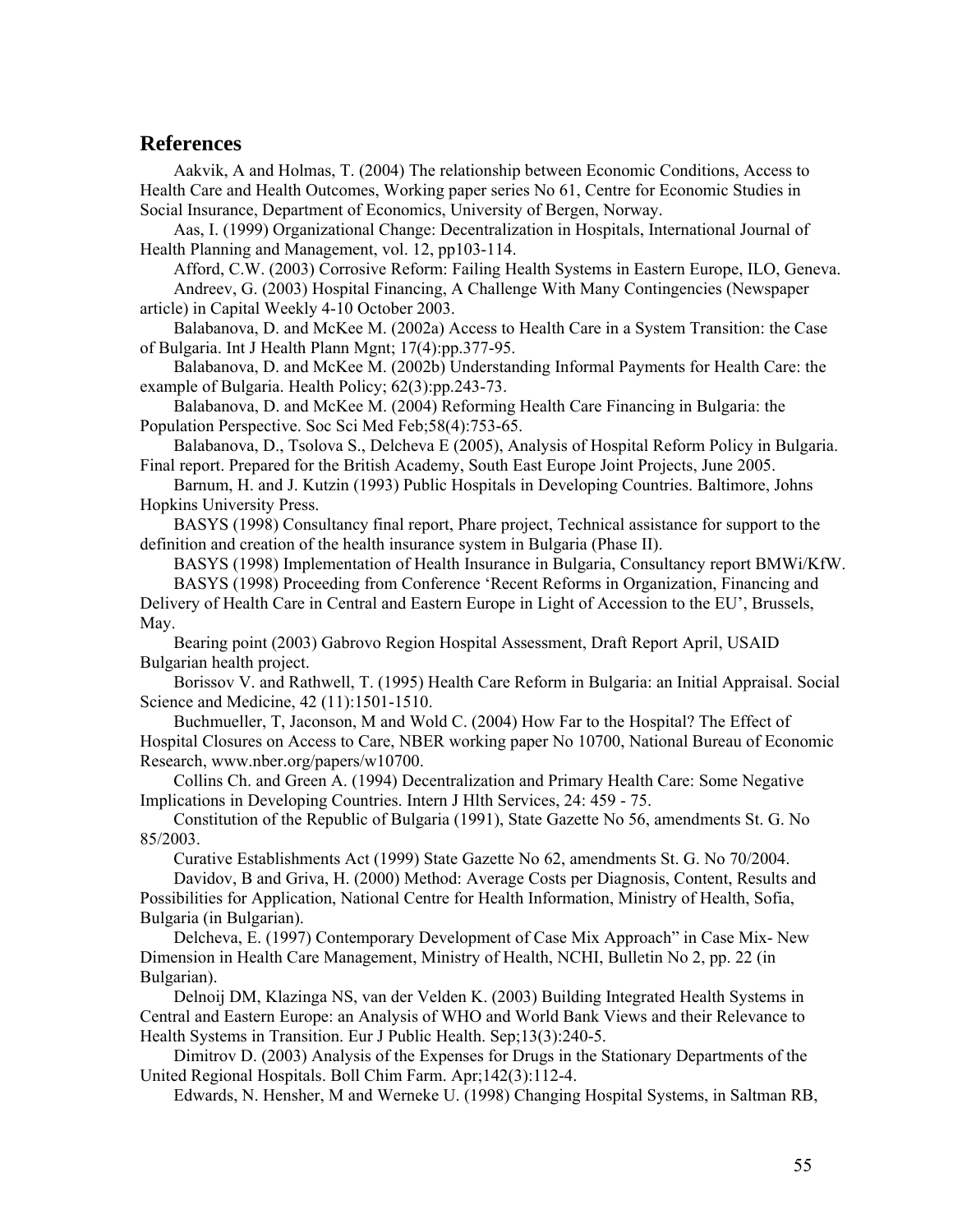Figueras J and Sakellarides C. (eds). Critical Challenges for Health Care Reform in Europe. Open University Press.

Edwards, N., Wyatt, S., McKee, M., (2004) Configuring the Hospitals in the  $21<sup>st</sup>$  Century. Policy brief No 5, European Observatory on health systems and policies, WHO; www.observatory.dk

Erikson P., D. V, et al. (2002). Health Sector Reforms: What about Hospitals? Gotenberg, The Nordic School of Public Health.

European Commission (2003) The Health Status of the European Union Narrowing the Health Gap, DG Health and Consumer Protection.

Figueras J., McKee M., Cain, J., Lessof, S. (2004) Health Systems in Transition: Learning from Experience. European Observatory on Health Systems and Policies, WHO.

Figueras, J., McKee, M. & Lessof, S. (2002) Ten years of health sector reform in CEE and NIS: An Overview and Chapter 1, Health systems in transition, Papers from the USAID conference Ten years of health systems transition in Central and Eastern Europe and Eurasia:

http://www.eurasiahealthtransitionconference.org/Health\_systems-Overview.pdf.

Freeman, R. (1998) Competition in context: the politics of health care reform in Europe, International Journal for Quality in Health Care 10 (5) 395-401.

Freeman, R. (1999) Institutions, states and cultures: health policy and politics in Europe, in Clasen, J (ed) Comparative Social Policy. Concepts, theories and methods, Oxford: Blackwell.

Freeman, R. (2000) The Politics of Health in Europe, Manchester: Manchester UP.

Freeman, R. and Marmor, T.R. (2003) Making sense of health politics through cross-national comparison: Odin Anderson's seminal essay, Journal of Health Services Research and Policy 8 (3) 180-182.

Freeman, R. and Moran, M. (2000) Reforming health care in Europe, West European Politics 23 (2) 35-58.

Fuenzalida-Puelma, H. (2002) Health care reform literature review, Local government and Public service reform initiative, Open Society institute, Budapest, Hungary.

Garcia, C. and Pardo, I. (2004) Strategies and performance in hospitals, Health policy 67, pp1-13. Goldstein, E., Preker, A.S., Adeyi, O. and Chellaraj, G. (1996) Trends in Health Status, Service

and Finance: The Transition in Central and Eastern Europe, World Bank Technical Paper No. 341, Social Challenges of Transition Series. Washington, DC: World Bank.

GSF Medis/BASYS (1993) Consultancy final report, Phare project, Technical assistance for support to the definition and creation of the health insurance system in Bulgaria.

Hager, W. (2001) A European Bargain: Investing in CEEC Health. CEPS Task Force report, Centre for European Policy Studies. Brussels.

Halbwachs, H. (1999) The technical and financial impact of systematic maintenance and repair services within health systems of developing countries. HealthEstate 53(4): 6-8, 10-1.

Ham, C. (ed.) (1997) Health Care Reform. Learning from international experience, Buckingham: Open UP.

Harding, A. and Preker A. (ed.) (2003) Innovations in Health Service Delivery. The Corporatization of Public Hospitals, The International Bank for Reconstruction and Development/The World Bank Washington, D.C., USA.

Harding, A. and Preker, A.S. (2001) A conceptual framework for organizational reforms of hospitals, in A.S. Preker and A. Harding (eds) Innovations in Health Care Delivery: The Corporatization of Public Hospitals. Baltimore, MD: Johns Hopkins University Press.

Harding, A., and Preker A. (2000) Understanding organizational reforms. The corporatization of public hospitals, HNP discussion paper, The International Bank for Reconstruction and Development/ The World Bank, Washington DC, USA.

Health care systems in transition – country studies for Bulgaria (2003),

Health care systems in transition – country studies for Estonia (2004)

Health Insurance Act (1998) State Gazette No.70, amendments St. G. No 111/ 2004

Healy, J. and McKee M. (ed.) (2001) Implementing Hospital Reform In Central And Eastern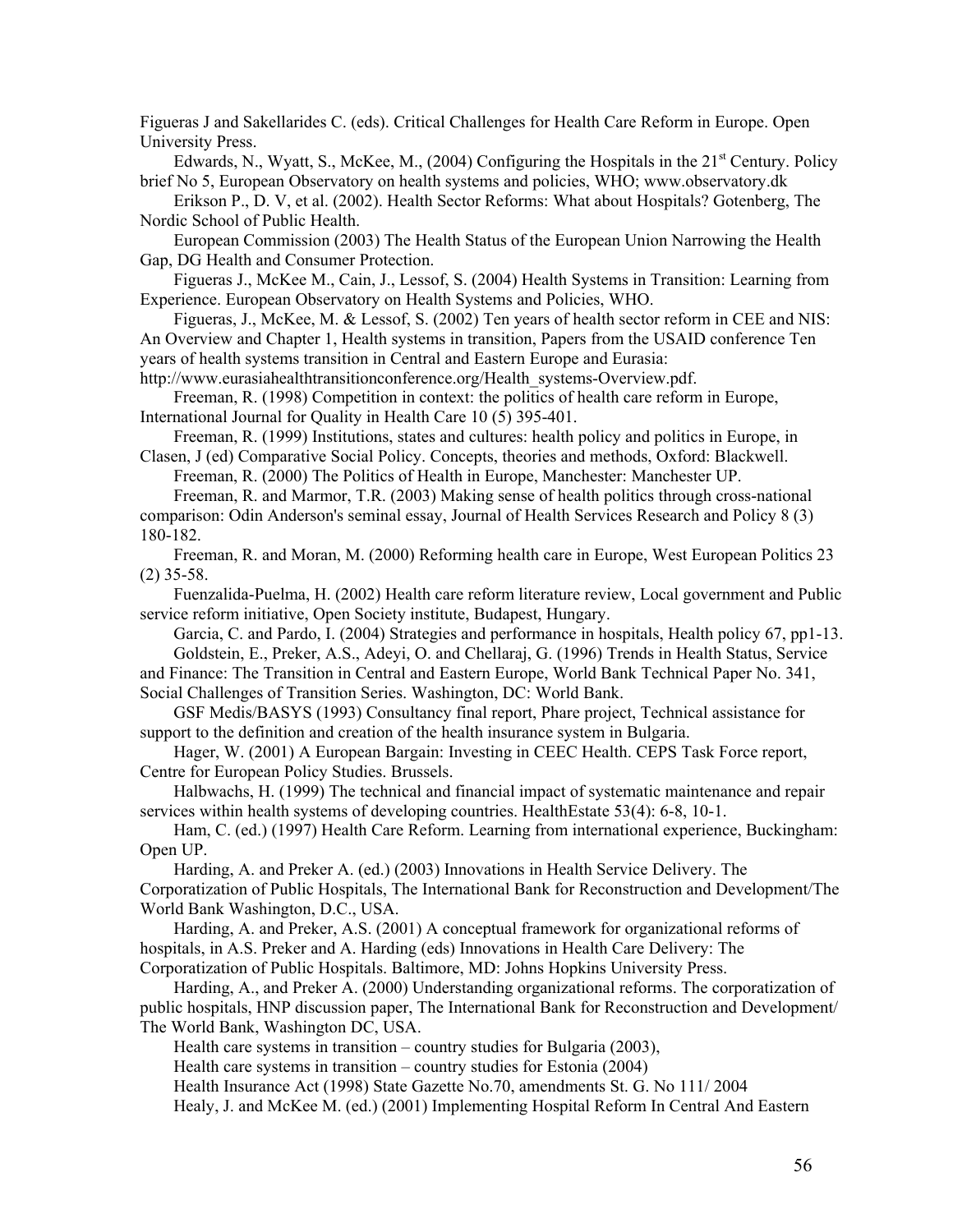Europe And Central Asia, Eurohealth Volume 7 Number 3, Special Issue, Autumn. The European Observatory on Health Care Systems (www.observatory.dk), WHO Regional Office for Europe.

Ho, T. and Ali-Zade, N. (2001) Eastern European hospitals in transition, in Eurohealth Vol 7 No 3 Special Issue Autumn, WHO.

IMF (2002) Supplementary memorandum of economic policies of the government of republic of Bulgaria and the Bulgarian national bank.

Jakab, M., A. S. Preker, A. Harding and L. Hawkins (2002) The Introduction of Market Forces in the Public Hospital Sector: From New Public Sector Management to Organizational Reform. HNP Discussion Series. Washington.

Jakab, M., Preker, A., Harding, A. and Hawkins, L., (2002), The Introduction of Market Forces in The Public Hospital Sector. From New Public Sector Management to Organizational Reform. Health, Nutrition and Population (HNP) Discussion Paper, the World Bank.

Kolehmainen-Aitken R. L. (1999) Decentralization and Human Resources: Implications and Impact, Management Sciences for Health. Human Resources for Health Development 2(1): 1-16.

Kotilainen, H. (2001) Rehabilitation of the hospital infrastructure in a developing country. World Hosp Health Serv 37(2): 25-8, 34, 36.

Koulaksazov, S., Todorova,S., Hristova S., Tragakes, E. (ed.) (2003) Health care systems in transition: Bulgaria. Copenhagen, European Observatory on Health Care Systems, WHO.

Local Self government and Administration Act (1991) State Gazette No 77, amendments St.G. No 69/2003.

Matthies S., Lissiyski, D., Montel, I., Crelia S., and Alexandrova L. (2002) Comparative Study of Selected Topics in Health Policy Part I, USAID, Bulgarian Health project.

McKee M. and Healy J. (eds) (2002) Hospitals in a changing Europe. The European Observatory on Health Care Systems World Health Organization, Open University Press.

McKee, M. (2003) What are the lessons learnt by countries that have had dramatic reductions of their hospital bed capacity?, Health evidence network, WHO Regional Office for Europe.

McKee, M. and J. Healy (2000) The role of the hospital in a changing environment. Bulletin of the World Health Organization 78(6): 803-810.

McKee, M. and J. Healy (2001) Implementing hospital reform in central and eastern Europe and central Asia. Eurohealth 7(3), WHO.

McKee, M., MacLehose, L. and Nolte, E. (2004) Health policy and European Union Enlargement. European Observatory on Health Systems and Policies, WHO.

Miller WL, Grodeland AB, Koshechkina TY. (2000) If you pay, we'll operate immediately. J Med Ethics. Oct;26(5):305-11.

Mills A. (1994) Decentralization and accountability in the health sector from an international perspective: what are the choices. Public administration and development, 14: 281-92.

Mills, A (ed) (1990) Health System Decentralization: concepts, issues and country experience, Geneva: WHO.

Mills, A. Bennett. S, Russell, S., (ed.) (2001) The challenge of health sector reform. What must governments do? Palgrave, N.Y.

Ministry of Health (2000) Ordinance №1 for criteria, indicators and methodology for accreditation of hospital establishments and diagnostic and consultative centres, St. G 38, amendment St.G 58/ 2001.

Ministry of Health (2001) National health strategy "Better health for better future. Sofia, April. Ministry of Health (2002) Strategy for restructuring hospital care in Bulgaria 2002-2006.

Ministry of Health (2003) Ordinance No 13 for criteria, indicators and methodology for

accreditation health establishments, St. G.No 80., amendments St.G. 28/2004.

Ministry of Health (2003), Agreement between ministry of health and NHIF for division of tasks for gradual changes of hospital financing (in Bulgarian)

Ministry of Health (2004) Methodology for subsidising hospitals with state and municipal shares in 2004, MoH, Bulgaria (in Bulgarian).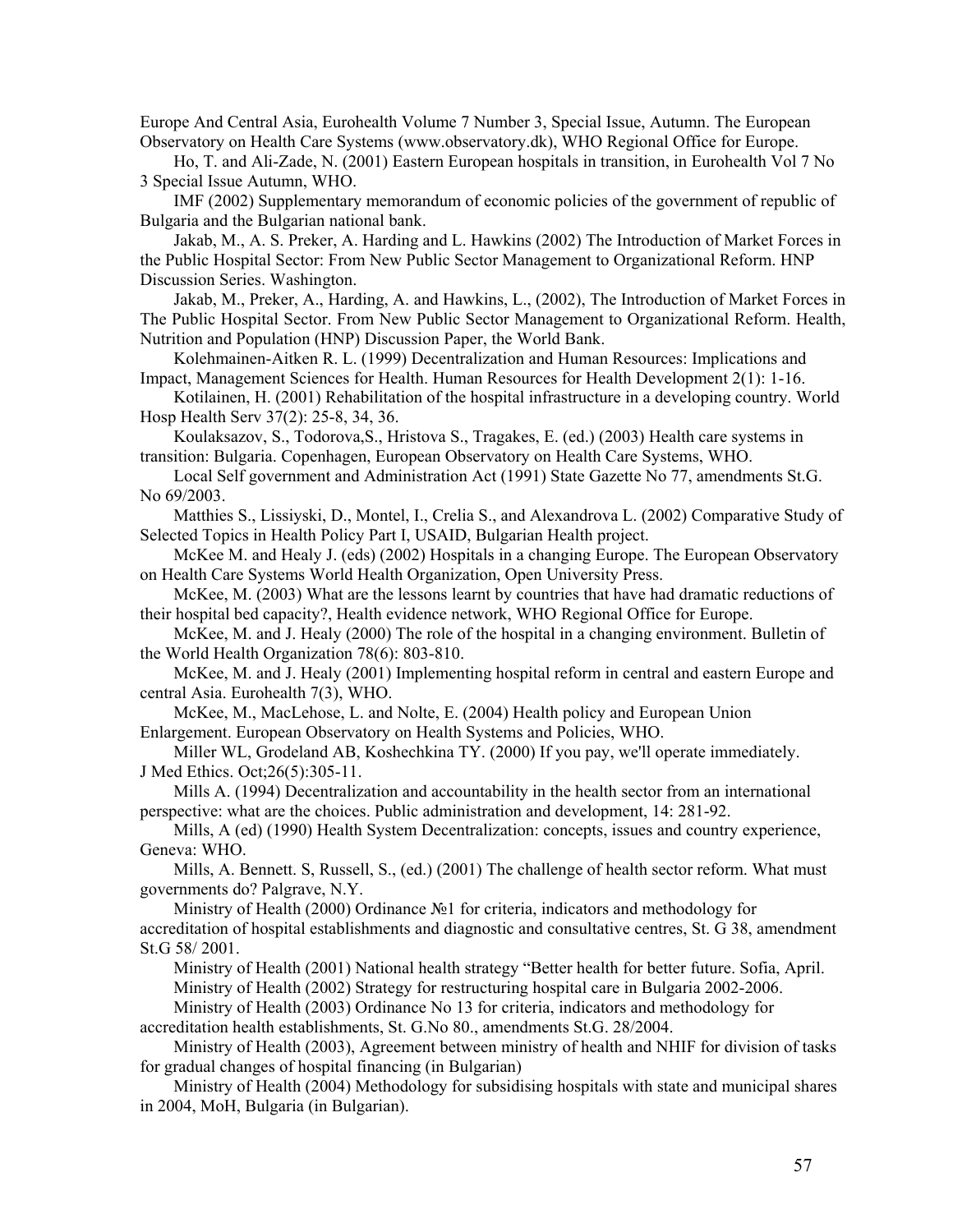Ministry of Health (2004) Report on the health of the nation at the beginning of 21 century. Analysis of the health care reform. June. Sofia (in Bulgarian).

Ministry of Health (2006) National health strategy 2007-2013

Ministry of Heath (1997) National conference: health financing, proceedings, Sofia, Bulgaria. Moran, M (1999) Governing the Health Care State, Manchester: Manchester UP.

Mossialos, E, Dixon, A., Figueras J and Kutzin J. (2002) Funding health care: options for Europe. European Observatory on Health Systems and Policies, WHO.

Navarro, V. (2002) Exploring health policy development in Europe, Social Science and Medicine 54 (6) 993-995

Neubauer, G. (1993) Case mix and funding, the German approach, Proceedings from workshop on case mix and resource management, Sofia, Bulgaria.

Normand, C. and Weber, A. (1994) Social Health Insurance. A Guide book for planning, WHO. NSI (2004) Health care, National Statistical Institute of the Republic of Bulgaria.

Sofia.(www.nsi.bg).

OECD (1994) The Reform of Health Systems. A review of seventeen OECD countries, Paris, **OECD** 

Orosz, E. and Hollo, I. (2001) Hospitals in Hungary: The story of stalled reforms. Eurohealth Vol 7(3). Special Issue Autumn.

http://www.lse.ac.uk/collections/LSEHealthAndSocialCare/pdf/eurohealth/vol7no3.pdf.

Oxley, H. and MacFarlan, M. (1995) Health care reform: controlling spending and increasing efficiency. How can OECD countries achieve their health-care goals while keeping rising expenditure under control? OECD Economics Studies No. 24.

Parliament of the Republic of Bulgaria (2004) Legislative survey on the accreditation of health care establishments in EU member states and Accession countries. Program: stagiers in the parliament, Series No 91. Sofia, Bulgaria (in Bulgarian).

Pavlova M, Groot W, van Merode G. (2002) Public attitudes towards patient payments in Bulgarian public health care sector: results of a household survey. Health Policy 59:1-24.

Physicians' and Dentists' Professional Associations Act, St. G No 83, amendments St.G. No70/2004.

Policy brief no. 5 (2004) "Configuring the hospital for the 21st century"; Hospitals in a changing Europe" (2002), edited by Martin McKee and Judith Healy, etc.

Popov, M. and Golemanova J. (1998) Development of municipal health policy – necessity and possible solutions, in Health Reform in Bulgaria, II part, Macedonia press, Sofia (in Bulgarian).

Popov, М. (1997) Introduction in the theory and practice of health policy, in.'Health reform in Bulgaria', I part, Macedonia press, Sofia, pp 50 (in Bulgarian).

Preker A, and Harding, A. Ed. (2000) Understanding organizational reforms, The Corporatization of Public Hospitals, The World Bank, Washington, D.C., 2000 The International Bank for Reconstruction and Development / The World Bank.

Preker, A, Jakab, M and Schneider, M. (2002) Health financing reforms in Central and Eastern Europe and the former Soviet Union, in Funding health care: Options for Europe, Mossialos el al, Ed., European Observatory on Health Case Systems, WHO, Open University press.

Preker, A. S. and A. Harding (2003) Innovations in Health Service Delivery: The Corporatization of Public Hospitals. Washington, World Bank.

Reich, M. (1994) Political mapping of health policy. A guide for managing the political dimensions of health policy. Harvard School of Public Health, Boston, USA.

Reich, M. (1996) Applied political analysis for health policy reform. Current issues in Public health 2:186-91.

Rethelyi, J., Miskovits, E., and Szocska, M. (2002) Organizational Reform in the Hungarian Hospital Sector, HNP discussion paper, The World bank.

Roberts, M., Hsiao, W., Berman, P., and Reich, M. (2004) Political analysis and strategies, in Getting the health reform right. Oxford university press, pp.71.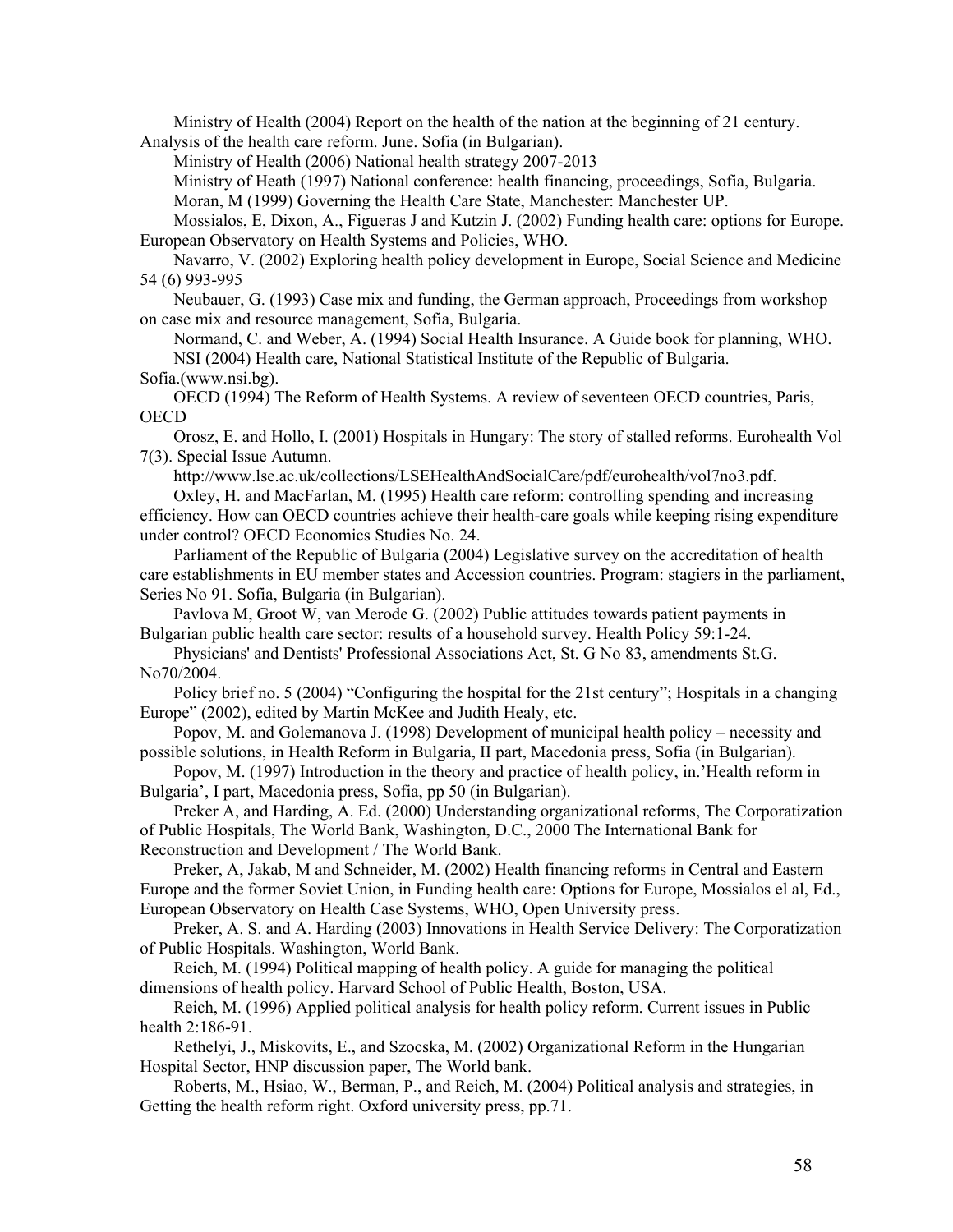Roemer, M. (1973) Hospital legislation and hospital systems. Geneva, World Health Organization.

Rondinelli, D. (1981) Government decentralization in comparative theory and practice in developing countries. Intern review administrative sciences, 47:133-45.

Salchev, P. (2004) The New challenges of the healthcare reform in Bulgaria, presentation for Economist intelligence - 24 Feb. 2004, Sofia, Bulgaria.

Saltman, R. (2003) Meeting public-private boundaries in European health systems. European Journal of public health, 13:24-29.

Saltman, R. and Figueras, J. (1998) Analyzing the evidence on European health reforms, Health Affairs 17 (2) 85-108.

Saltman, R., and Fugeras J., (1997) The process of implementing reform, in European health care reform. Analysis of current strategies, WHO. Copenhagen.

Saltman, R., Busse R. and Figueras J. (2004) Social health insurance systems in western Europe Open University Press, European Observatory on Health systems. WHO.

Saltman, R., Figueras, J. and Sakellarides, C. (eds) (1998) Critical challenges for health care reform in Europe. Open University Press.

Schaapveld, K., Krleza-Jeric, K., Stiphout, J. (1995) Management Aspects of the Bulgarian health care reform, TNO report PG 95.075, TNO Prevention and Health division Public Health and Prevention, Leiden, Netherlands.

Schneider, M., Gediminas, C. and Murauskiene, L. (2000) Health systems of Central and Eastern Europe. Basys.

Semerdjiev I. (2003) Healthcare In Bulgaria, The International Healthcare and Health Insurance Institute, Sofia (in Bulgarian).

Semerdjiev, I. (1998) General parameters of health reform in Bulgaria, minutes from National conference on health reform in the Republic of Bulgaria, 25-25 April1998, Sofia, pp 50. (in Bulgarian).

Shakarishvili, G., ed. (2005) Decentralization in health care. Analysis and experiences in Central and Eastern Europe in the 1990s. Open Society Institute, Budapest.

Shaw, C. (2004) Toolkit for Accreditation Programs, The International Society for Quality In Health Care, Australia (www.isqua.org).

Shaw, J. (1998) Hospital Management: Training and Professional Development. Geneva, World Health Organization.

Tafradjiysky B and Firestine R. (2002) Municipalities And Hospital Capital Spending In Bulgaria (Draft), Local Government Initiative, Club Economica 2000, Submitted to USAID/Bulgaria, Prepared by RTI , April. Sofia.

Todorova I, Baban A, Balabanova D, Panayotova Y. Bradley J. Providers' constructions of the role of women in cervical cancer screening in Bulgaria and Romania. Soc Sci Med. 2006 Aug; 63(3):776-87.

USAID (2000) Broadening the benefits of reform in Central and Eastern Europe and the New independent states. A social transition strategy for USIAD. Bureau for Europe and Eurasia. Washington DC.

USAID (2002) Attitudes and expectations to Bulgarian insurance system and voluntary funds, Bulgarian health project.

USAID (2002) Comparative study of health policy, part I, Bulgarian health project.

USAID (2002) RESEARCH RESULTS: Health information needs of Bulgarian citizens, USAID, Bulgarian health project, Keith Cherry, Sally Crelia, Barents Group of KPMG Consulting, Inc., Sofia, January.

Vitosha research (2001) Notions and expectations toward health insurance system and voluntary health funds. Analysis of results from discussion in focus groups.

Walford V., and Grant K. (1998) Health Sector Reform. Improving Hospital Efficiency. DFID Health Systems Resource Centre. Institute for Health Sector Development Limited Health Systems